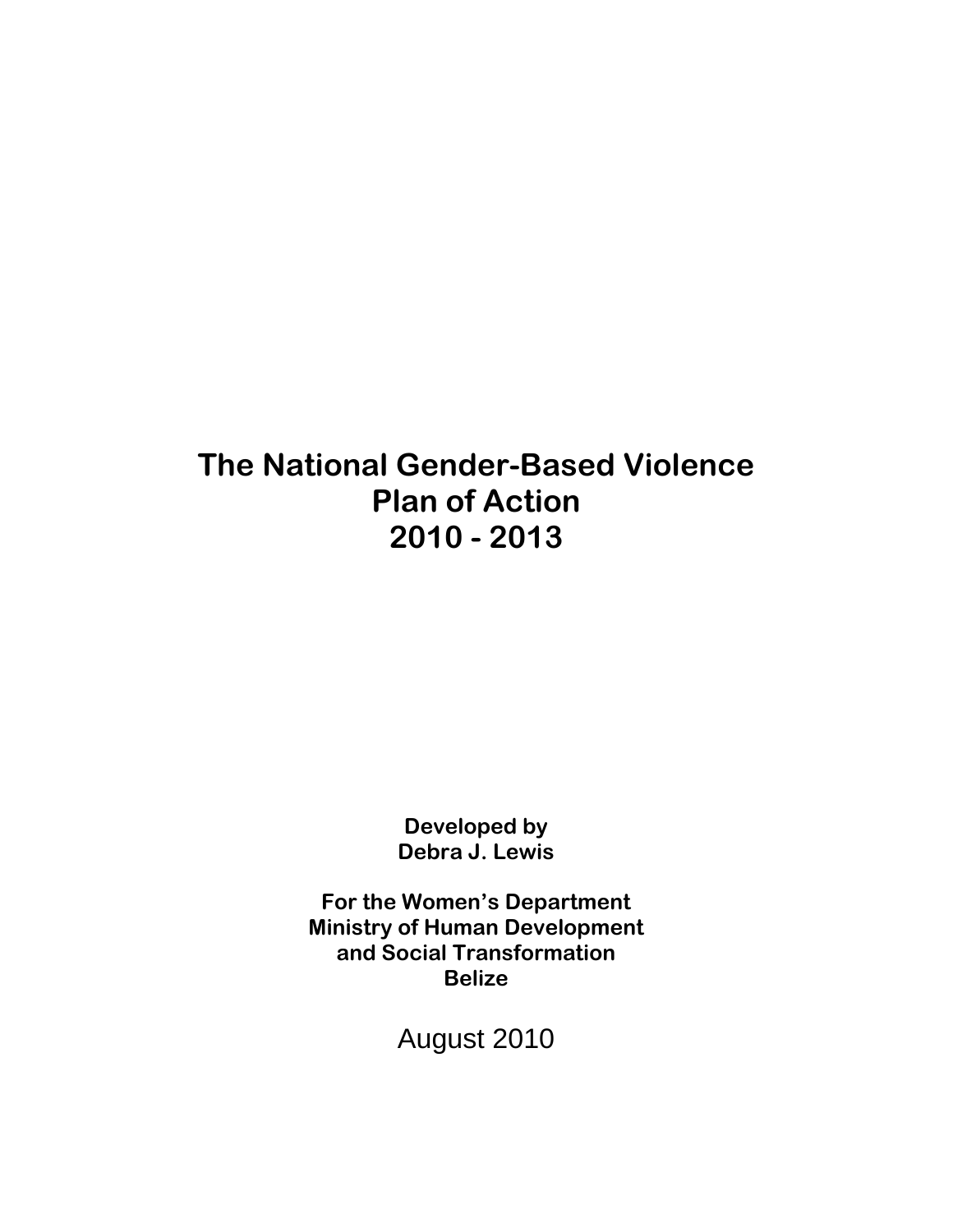### **Table of Contents**

| 1.                                                                     |  |
|------------------------------------------------------------------------|--|
| 2.                                                                     |  |
| 3.                                                                     |  |
| 4.                                                                     |  |
| 1.1.                                                                   |  |
| 1.2.                                                                   |  |
| 1.3.                                                                   |  |
| 1.4.                                                                   |  |
| 5.                                                                     |  |
|                                                                        |  |
|                                                                        |  |
|                                                                        |  |
|                                                                        |  |
| 6.                                                                     |  |
|                                                                        |  |
|                                                                        |  |
|                                                                        |  |
| Sector 4: Ministry of Human Development/Department of Human Services47 |  |
|                                                                        |  |
|                                                                        |  |
|                                                                        |  |
|                                                                        |  |
|                                                                        |  |
| 7.                                                                     |  |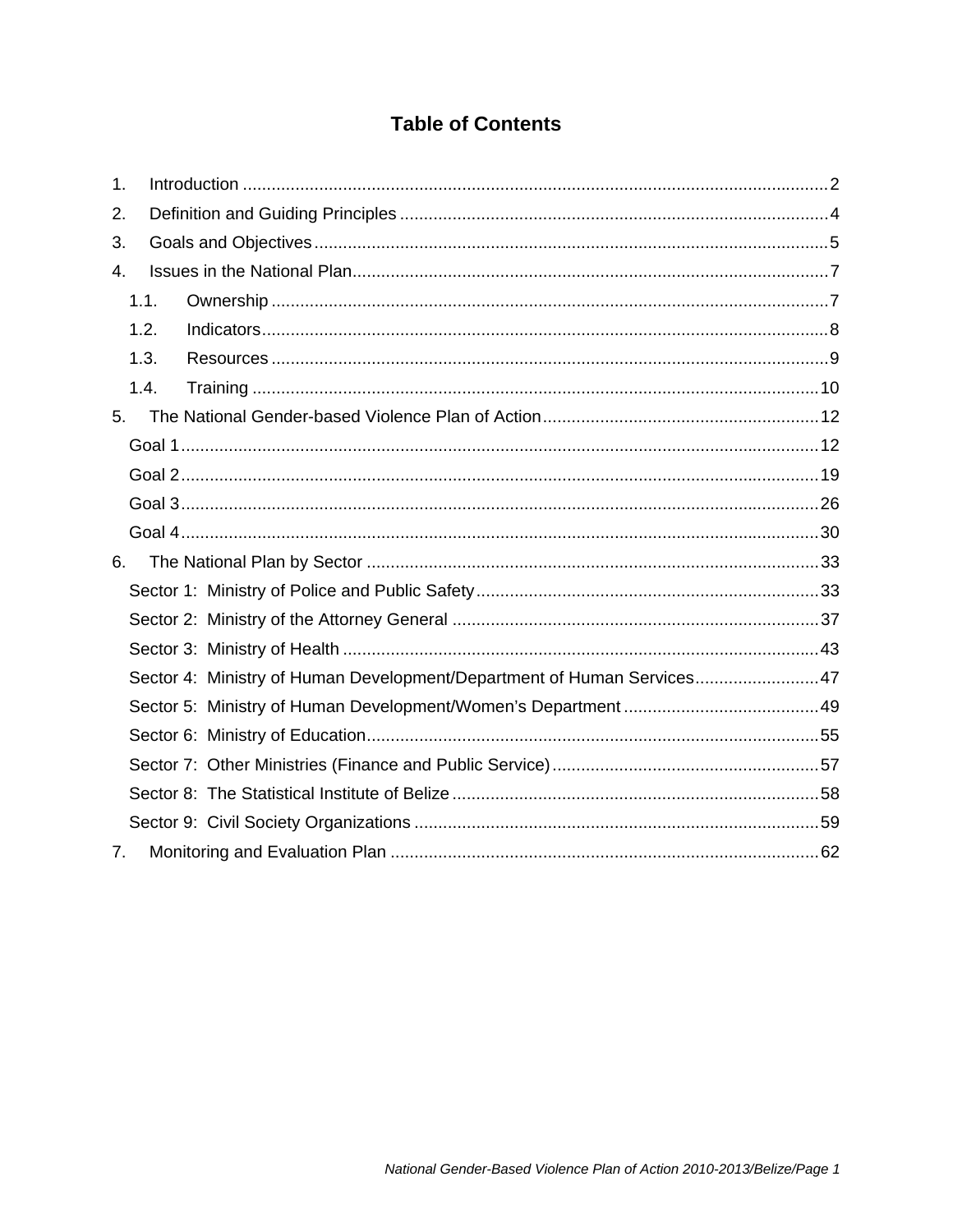### **1. Introduction**

-

*Violence against women and girls is a global phenomenon. It happens every day, every hour, and every minute. It is an infringement of women's fundamental human rights. It not only affects women who are battered, raped or sexually abused, it affects all women. It has serious economic and non-economic costs for society.<sup>1</sup>*

Gender-based violence is violence that is directed mainly toward women because they are women or that affects women disproportionately. For the past several decades, women and women's organizations around the world have called for action to provide a better response to victims of gender-based violence and for changes in the societal conditions that provide a breeding ground for this violence. Belize has been no exception.

As in many other countries, Belize has taken some steps to address the issue of gender-based violence. These have included legislative reform, the establishment of two shelters for women, and the establishment of a Domestic Violence Unit in the Police Department, among others. Yet in Belize, as elsewhere, the impact of these changes has been limited.

The United Nations Secretary-General's In-depth Study on Violence Against Women found that**…** 

…*states worldwide are failing to implement in full the international standards on violence against women. They are not challenging gender-based discrimination and are allowing crimes to be committed with impunity. Failing to hold perpetrators accountable not only encourages further abuses, but also gives the message that violence against women is acceptable or normal.*<sup>2</sup>

The study also points out a number of ways in which states have fallen short in their efforts, many of which are directly relevant to the situation in Belize. These include:

- Failure to implement laws effectively and gaps in the justice system that allow violence against women to persist.
- Insufficient support measures in place for women victims of violence. Support measures, including access to services such as shelters and legal, medical and psychological support, are often inadequate and lack consistent funding and monitoring.
- Lack of systematic and reliable data on violence against women and a lack of information to assess the measures taken to address violence against women and to evaluate their impact.
- Discriminatory traditions, customs and stereotypes keep women in subordinate positions and place them at the risk of violence. Awareness raising, education and training on violence against women remain inadequate.

<sup>1</sup> Debra J. Lewis, *Walking in the Darkness, Walking in the Light: A National Assessment of Actions on Ending Violence Against Women*, Women's Department, Ministry of Human Development and Social Transformation (Belize) June 2009, p 2

<sup>2</sup> Study of the Secretary-General Fact Sheet, *Violence Against Women: Unmet Needs, Broken Promises* United Nations (New York) 2006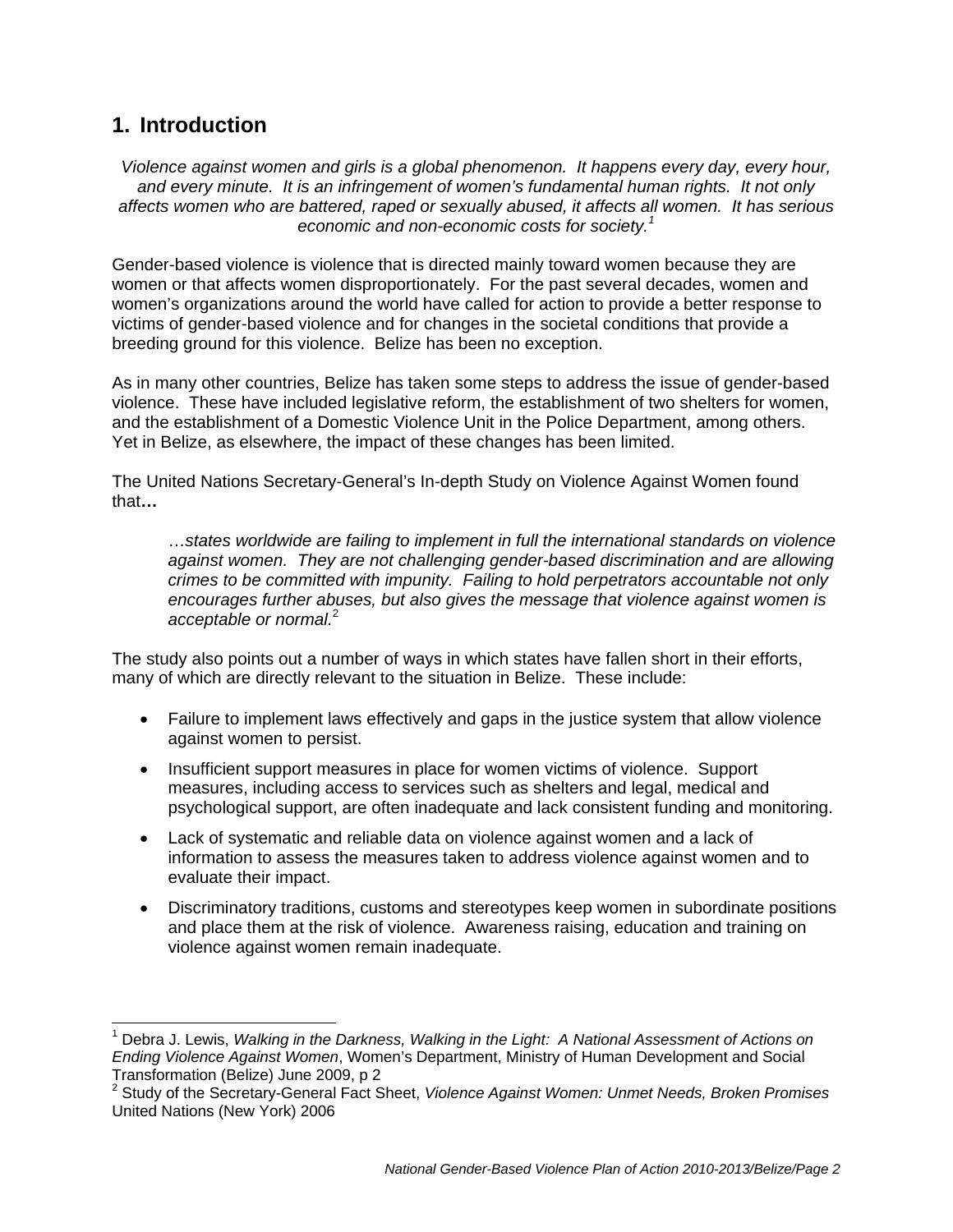Recognizing that these issues continue to limit advances on gender-based violence in Belize, a National Gender-based Violence Plan of Action (2007-2009) was developed to guide work in this area. Although the plan had limitations, the recognition of the need for more coordinated efforts was significant in the development of a more effective approach.

In 2009, the Women's Department, with the support of UNIFEM, undertook a project to strengthen the response to gender-based violence<sup>3</sup>. Among the activities included in the project were the assessment of the current situation as well as the development of a new Plan of Action for the next three-year period. This document sets forth this new Plan of Action.

Two documents supplied the primary input into this new plan. The *National Assessment of*  Actions on Ending Violence Against Women<sup>4</sup>, sets out the Belize framework for actions on violence against women, including international commitments, national policies and plans, and laws and legislative reform. It reviews the situation of violence against women in Belize, including the response of both public sector systems and civil society organizations. The Assessment also gives a set of guiding principles for work in this area<sup>5</sup>, and sets forth 43 recommendations in the areas of Understanding Violence and Raising Awareness, Legislation, Confidentiality, Coordination of Systems Response, The Police, The Courts, The Health Care System, Social Services and Counseling, the Education System, The Women's Department, Work with Men, Civil Society and Ending Violence Against Women.

At the same time as the National Assessment was being carried out, a second study looked specifically at policing and prosecution of sexual offenses<sup>6</sup>. This report included fourteen additional recommendations to improve the response of the justice system to sexual assault and sexual abuse and to improve coordination among the various sectors in this regard.

These two documents provide a framework for the development of the new National Genderbased Violence Plan of Action (2010 – 2013). Those interested in understanding the background to the plan can consult these documents for an exploration of the issues involved and an understanding of how these issues lead to the goals, objectives and activities included here. If the vision of this plan is translated into effective action for change, Belize will have taken a significant step in addressing the issue of gender-based violence and in providing hope for those who are affected by it every day.

 $\overline{a}$ 

 $3$  UNIFEM Caribbean Office, Strengthening State Accountability and Community Action for Ending Gender-Based Violence in the Caribbean

<sup>4</sup> Debra J. Lewis, *op cit*

<sup>&</sup>lt;sup>5</sup> These guiding principles are included in Section 2 of this document.

<sup>6</sup> Antoinette Moore, *Strengthening State Accountability in Policing and Prosecuting Sexual Assaults*, Women's Department (Belize) July 2009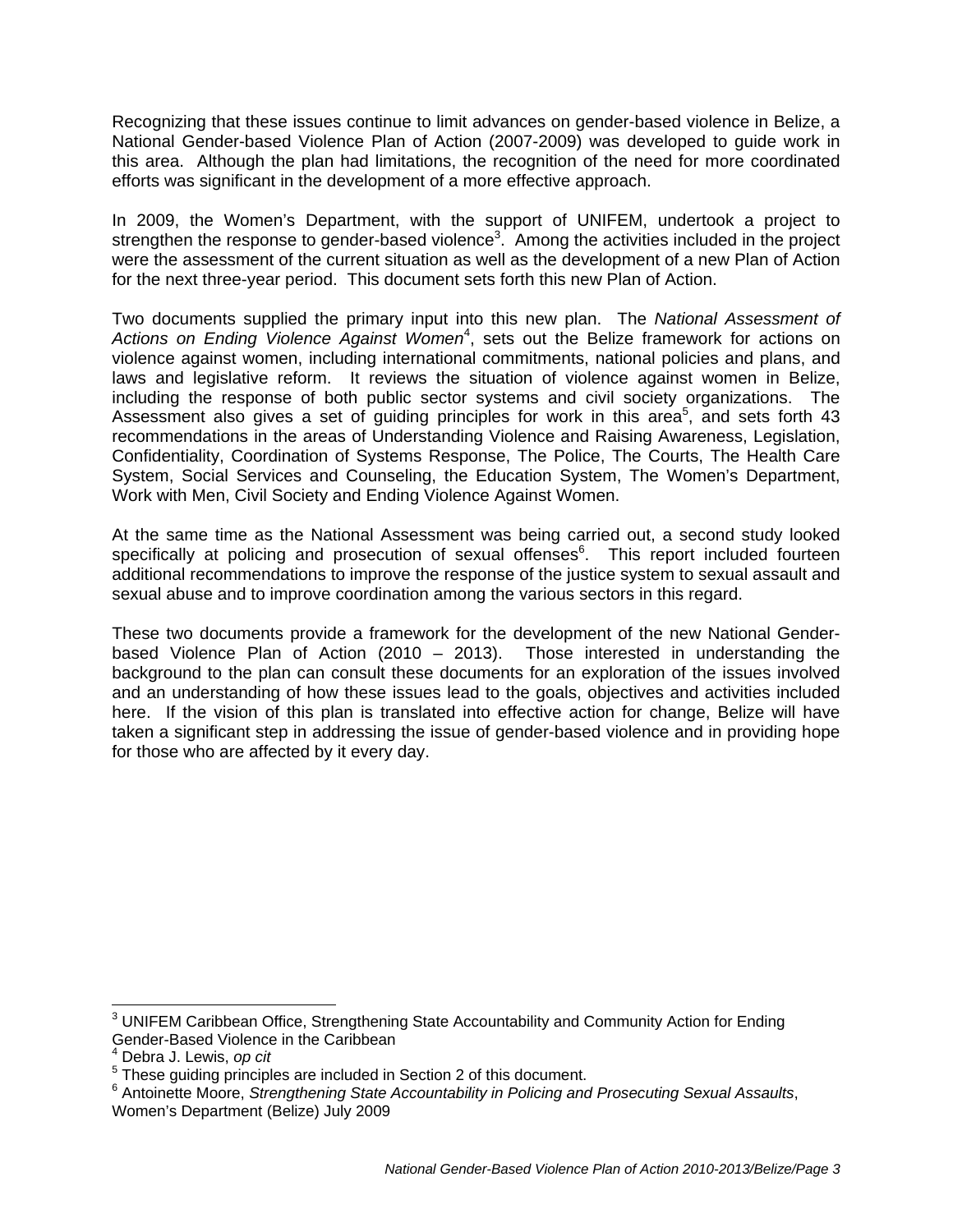### **2. Definition and Guiding Principles**

Developing an effective national plan on any issue requires consensus on what the problem is and why it exists. For the purposes of the National Plan, the definition of gender-based violence draws on three sources:

- Recommendation 19 of the *Convention on the Elimination of All Forms of Discrimination Against Women (CEDAW)*, which defines gender-based violence as predominantly violence against women;
- The *Inter-American Convention on the Prevention, Punishment and Eradication of Violence Against Women* (better known as the *Convention of Belem do Para*) which describes the type of behaviour defined as gender-based violence; and
- The *Beijing Declaration* of the *Fourth World Conference on Women* that situates this violence within the context of gender discrimination and the subordination of women.

These mutually consistent documents were chosen as the basis for our definition because Belize has ratified both CEDAW (1990) and the Convention of Belem do Para (1996) and was a signatory to the Beijing Declaration (1995). In addition, these documents represent an international consensus on the definition and forms of gender-based violence:

*Gender-based violence is violence that is directed against a woman because she is a woman or that affects women disproportionately.<sup>7</sup> It is any act or conduct, based on gender, which causes death or physical, sexual or psychological harm or suffering to women, whether in the public or private sphere, including physical, sexual and psychological violence:* 

- *a. that occurs within the family or domestic unit or within any other interpersonal relationship, whether or not the perpetrator shares or has shared the same residence with the woman, including, among others, rape, battery and sexual abuse;*
- *b. that occurs in the community and is perpetrated by any person, including, among others, rape, sexual abuse, torture, trafficking in persons, forced prostitution, kidnapping and sexual harassment in the workplace, as well as in educational institutions, health facilities or any other place; and*
- *c. that is perpetrated or condoned by the state or its agents regardless of where it occurs.8*

*Violence against women is a manifestation of the historically unequal power relations between men and women, which have led to domination over and discrimination against women by men and to the prevention of women's full advancement.<sup>9</sup>*

In addition to defining gender-based violence, it is also important to have agreement on the most important principles to provide the foundation for action. The *National Assessment of Actions on Ending Violence Against Women* developed a set of Guiding Principles based on

<sup>&</sup>lt;sup>7</sup> CEDAW General Recommendation Number 19, S6 (11<sup>th</sup> Session, 1992)

<sup>&</sup>lt;sup>8</sup> Inter-American Convention on the Prevention, Punishment and Eradication of Violence Against Women:

*Convention of Belem Do Para, Chapter 1, Article 2*<br><sup>9</sup> Fourth World Conference on Women, *Beijing Platform for Action, Section 118*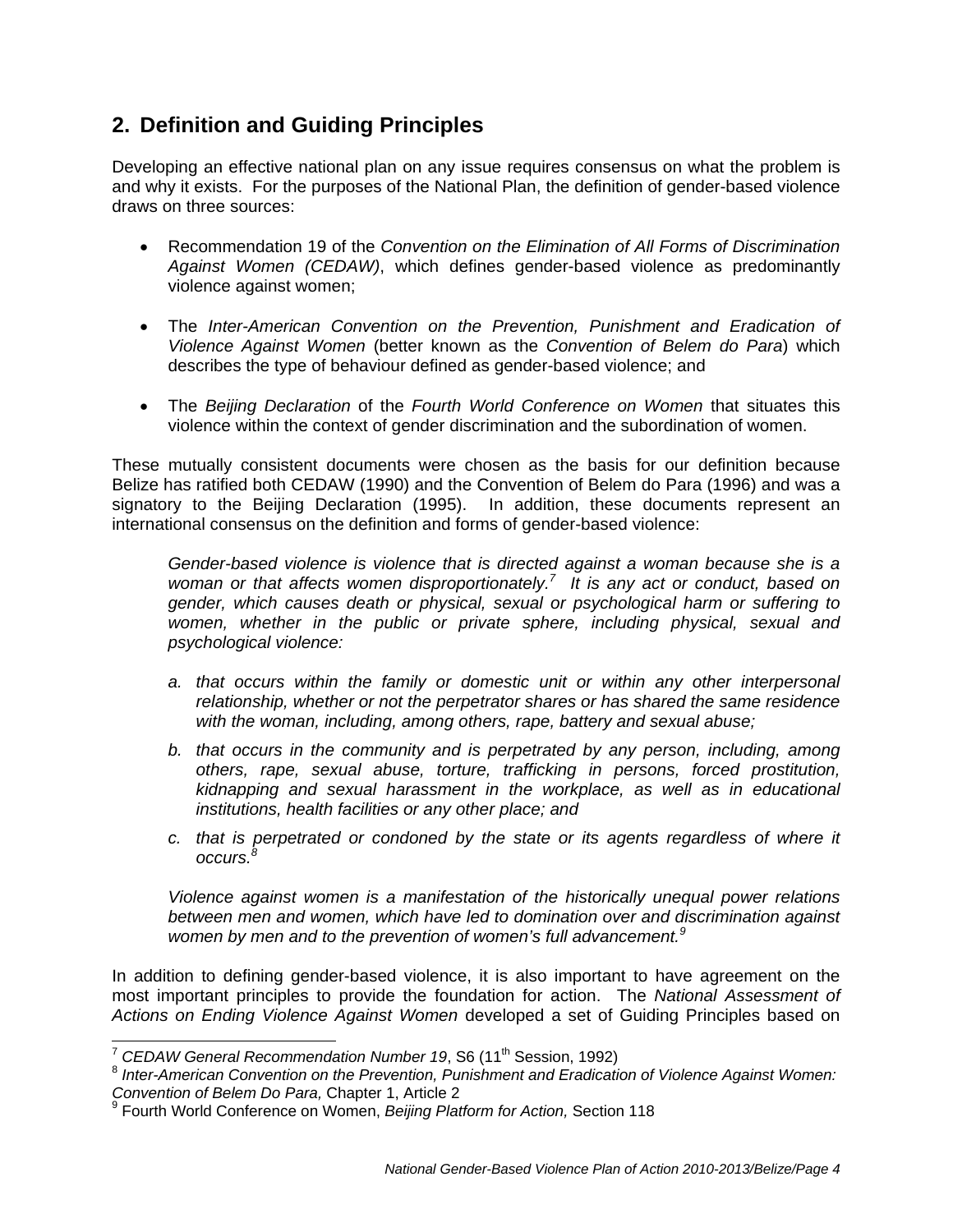experience in Belize and internationally. Application of these principles will ensure that everyone is "on the same page" in the development of a response. This Plan of Action has been developed in the context of these Guiding Principles:

- 1) The response to violence against women must be based on *understanding the roots of this violence in a system of gender inequality and women's subordination*.
- 2) All programmes must *put the safety and security of women and children first.*
- 3) *Confidentiality* must be guaranteed to all victims of violence against women.
- 4) Each system responsible for violence against women must *develop its own plan for ensuring a positive response*. This plan must be focused, delegate clear responsibility for implementation, provide adequate resources, and include a mechanism for monitoring and evaluation. Those at the highest level of the systems and Ministries responsible for them must take *ownership* of the implementation of these plans.
- 5) *Guaranteeing a fast and effective police response* must be a high priority. Women's confidence in this response can only be assured through the implementation of *mechanisms for external oversight* of police actions.
- 6) *Civil society*, and in particular women and women's organizations, *has a critical role to play* in advocating for individual women needing protection and support, as well as in advocacy for changes in public sector policies and practice. It also has an important responsibility in developing a deeper understanding of the roots of violence against women and in raising public awareness of this.
- 7) Government must demonstrate the *political will* to take action to address violence against women. A key part of demonstrating this political will is in *providing the human and financial resources necessary for an effective response*. 10

Adopting these Guiding Principles in the development and implementation of a national plan helps keep the work on track and avoid diversions that do not reflect the reality of violence against women.

### **3. Goals and Objectives**

An effective national plan requires a long term vision as well as the more immediate steps necessary for progress toward that vision. Clear goals and objectives articulate the vision as well as how to get there.

The Goals and Objectives for the National Plan of Action are:

### *Goal 1: There is zero-tolerance for gender-based violence in Belize.*

Objective 1-1: Police response to survivors of gender-based violence is improved. Complaints concerning police response are reduced.

 10 Debra J. Lewis, *op cit*, p 52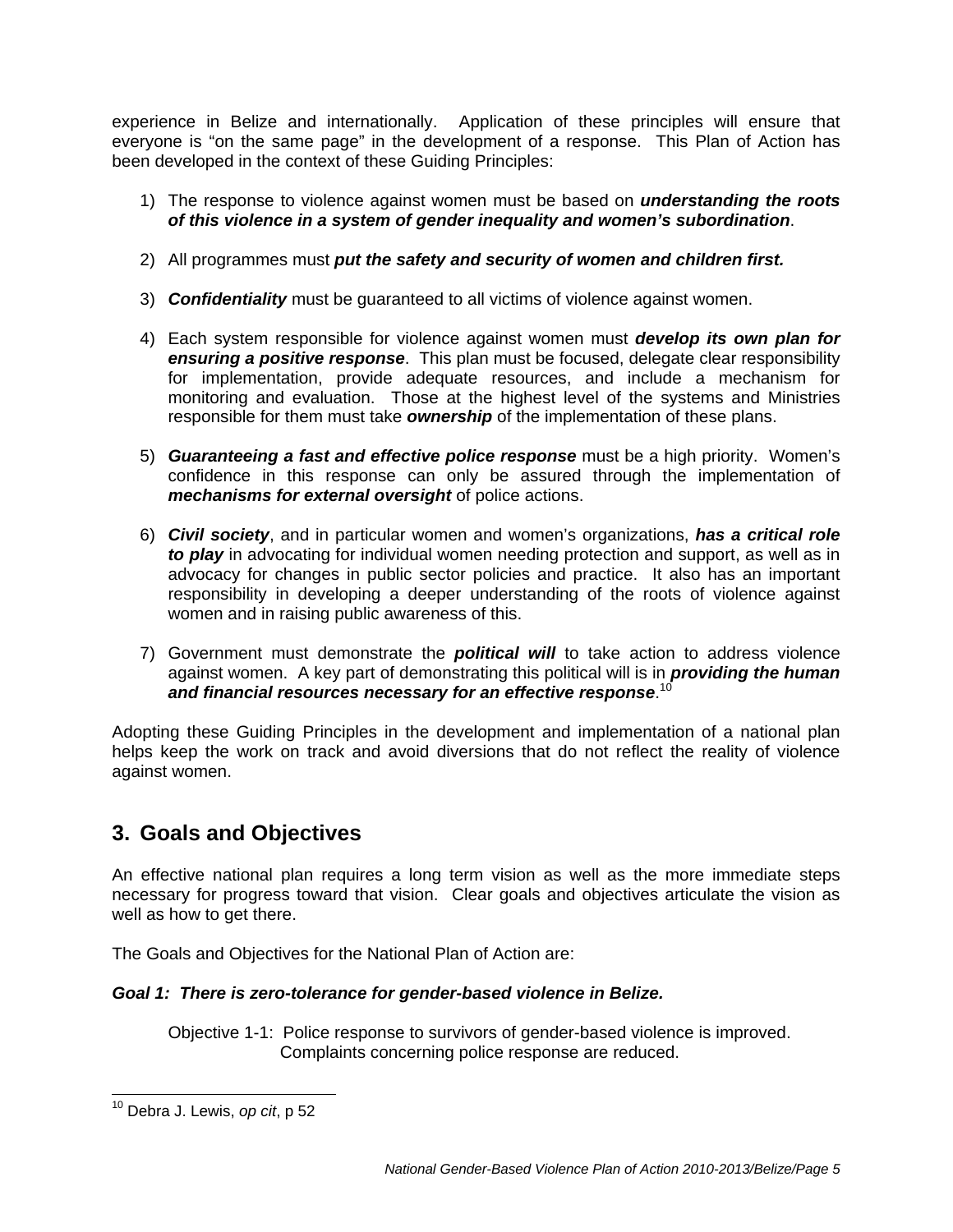- Objective 1-2: Prosecution of acts of gender-based violence is strengthened. Attrition in reported cases that go to trial and result in convictions is reduced by 50%.
- Objective 1-3: Survivors of gender-based violence have access to justice, including adequate legal representation.

- Objective 2-1: All survivors of gender-based violence have access to adequate health services delivered in a supportive, respectful and confidential manner.
- Objective 2-2: All survivors of gender-based violence have access to adequate support and advocacy services.
- Objective 2-3: All victims of domestic violence in crisis have access to adequate shelter and financial support.
- Objective 2-4: Rural women who are victims of gender-based violence have access to justice and support.
- Objective 2-5: There is strong cross-sector collaboration in responding to survivors of gender-based violence.

#### *Goal 3: Gender-based violence in Belize is reduced, and ultimately eliminated.*

- Objective 3-1: Recidivism by perpetrators of gender-based violence is reduced by 30%.
- Objective 3-2: There is greater public understanding of the roots of gender-based violence.
- Objective 3-3: Men take greater responsibility for understanding the roots of gender based violence and take action based on that understanding.

#### *Goal 4: It is possible to measure both the extent of gender-based violence in Belize and the effectiveness of strategies to respond to it.*

- Objective 4-1: Systems designed to measure reported cases of gender-based violence capture all reported cases of both domestic violence and sexual offenses.
- Objective 4-2: A system to measure the incidence, frequency and severity of gender based violence is in place.
- Objective 4-3: A method to assess the effectiveness of strategies to respond to gender based violence is in place.

These goals and objectives underline the importance of a multi-sectoral response to genderbased violence. Zero-tolerance (Goal 1) requires strong policing and prosecution of domestic violence and sexual offenses, as well as access to legal services for survivors. Support for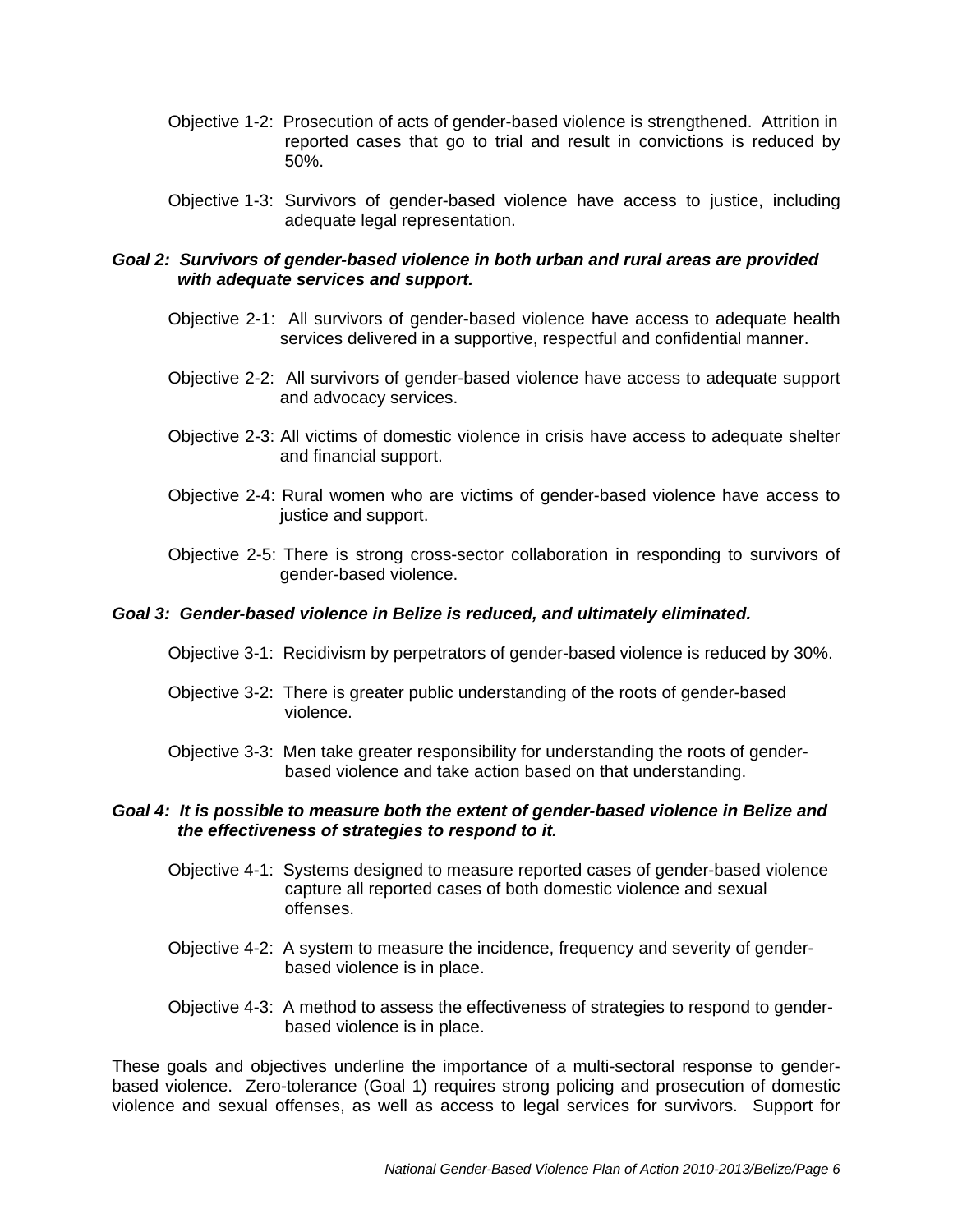survivors (Goal 2) involves health services, social services, schools and counselors – in both the public sector and civil society – in providing an effective response. Strong cross-sector collaboration is key to reaching the objectives leading to both goals. The reduction and eventual elimination of gender-based violence (Goal 3) involves behavior change on the part of offenders as well as a greater understanding of the relationship between gender-based violence, gender inequality, the subordination of women and current concepts of masculinity. Putting in place effective means to measure both gender-based violence and the effectiveness of response strategies (Goal 4) is essential to our ability to determine if we are making progress toward the other three goals.

Of course, fully reaching these goals will take more than the three years set forth in this National Plan of Action. In each case, objectives are designed as steps toward these goals and have been defined using the "SMART" guidelines – that is, objectives should be *specific, measurable, achievable, relevant* and *time-bound*. Indicators are included to measure the effect of the activities identified to promote each objective.

### **4. Issues in the National Plan**

Issues relating to the issue of gender-based violence in Belize were reviewed in the *National Assessment* and will not be repeated in detail here. However, there are a number of implementation issues that were mentioned in the initial assessment but deserve specific attention in the development of the National Plan of Action.

### **1.1. Ownership**

As has already been noted, a multi-sectoral approach is essential in implementing effective strategies on gender-based violence. What is also important, however, is that activities be well integrated within each sector and that the sector takes responsibility for the achievement of its part of the plan. In short, it is critical that each sector take full ownership of the plan from the highest political level to the workers responsible for putting specific activities into practice.

Addressing issues relating to ownership of the plan is crucial for several reasons:

- Experience has shown that it is difficult, if not impossible, to have effective implementation without political commitment at the top and support for the plan throughout each sector involved.
- It is unrealistic to expect that the Women's Department can or should take responsibility for implementation across all sectors given that it has neither the authority nor the capacity to do so.
- Workers expected to make changes as a result of the plan are unlikely to do so unless they understand and accept the need for those changes.
- Monitoring progress on implementation requires the knowledge and understanding of those with first-hand experience in the sector.

While the overall coordination of the plan should remain the responsibility of the Women's Department and the National Committee on Gender-Based Violence, each sector should also have a Focal Point with responsibility for overseeing the implementation of the plan within that sector. The already existing Gender Integration Committee will play this role. Focal Points from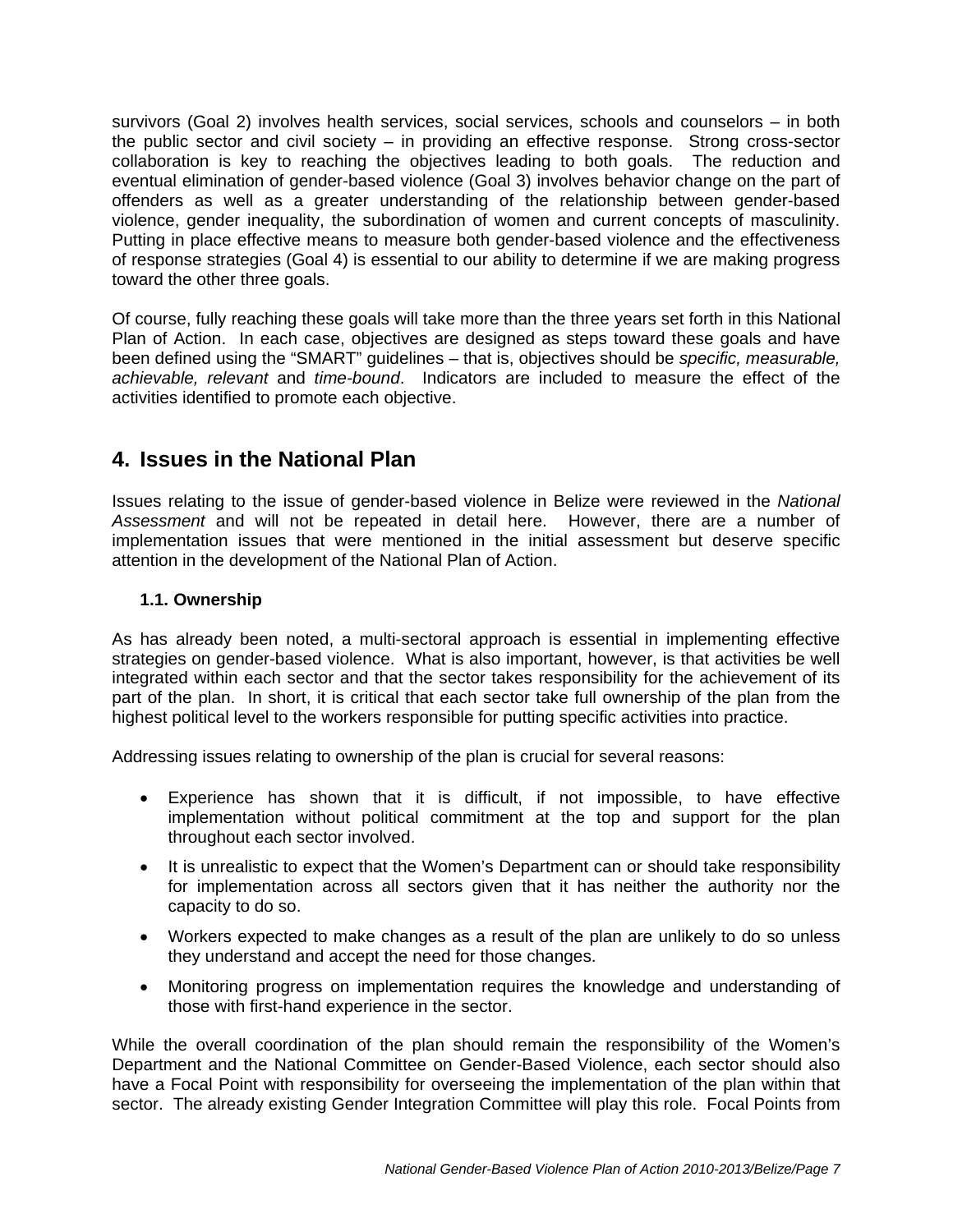relevant government Ministries and will form a Gender-Based Violence Subcommittee of the Gender Integration Committee with specific responsibility for reporting on progress on the Plan of Action in the public sector. Because the Focal Points are selected by Ministry, an additional Focal Point will be added to represent the Police Department as an institution with a critical role to play in the implementation of this Plan.

The Women's Issues Network of Belize (WIN-Belize), through the proposed Sub-Network on Violence Against Women, will be responsible for overseeing the implementation of the plan for civil society organizations.

### **1.2. Indicators**

As noted in the *National Assessment*, the previous National Plan did not include indicators; hence there were no established criteria through which to evaluate progress. This shortcoming, of course, is not exclusive to the 2007-2009 Gender-Based Violence Plan – it is generally recognized that this has been a weakness in planning in Belize.

It is impossible, of course, to adequately determine the effectiveness of a plan without indicators. To provide the best possible mechanism for measuring progress, indicators should conform to these criteria:

- **Valid:** Indicators should measure the aspect of the programme that they are intended to measure.
- *Specific:* Indicators should only measure the aspects of the programme that they are intended to measure.
- *Reliable:* Indicators should minimize measurement error and should produce the same results consistently over time, regardless of the observer or respondent.
- *Comparable:* Indicators should use comparable units and denominators that will enable an increased understanding of impact or effectiveness across different population groups or programme approaches.
- *Non-directional:* Indicators should be developed to allow change in any direction, and not specify a direction in their wording (for example, an indicator should be worded as "the level of awareness" instead of "an increased awareness")
- *Precise:* Indicators should have clear, well-specified definitions.
- *Feasible:* It must be possible to measure an indicator using available tools and methods.
- *Programmatically relevant:* Indicators should be specifically linked to a programmatic input, output or outcome.<sup>11</sup>

Based on a review of literature relating to the development of indicators – and in particular indicators on gender-based violence – practitioners have used two systems. One system uses two types of indicators – Output<sup>12</sup> and Impact. Another system breaks down "Impact" indicators

<sup>&</sup>lt;sup>11</sup> Shelah S. Bloom, *Violence Against Women and Girls: A Compendium of Monitoring and Evaluation* Indicators, p 24<br><sup>12</sup> Output indicators are also sometimes referred to as Process indicators.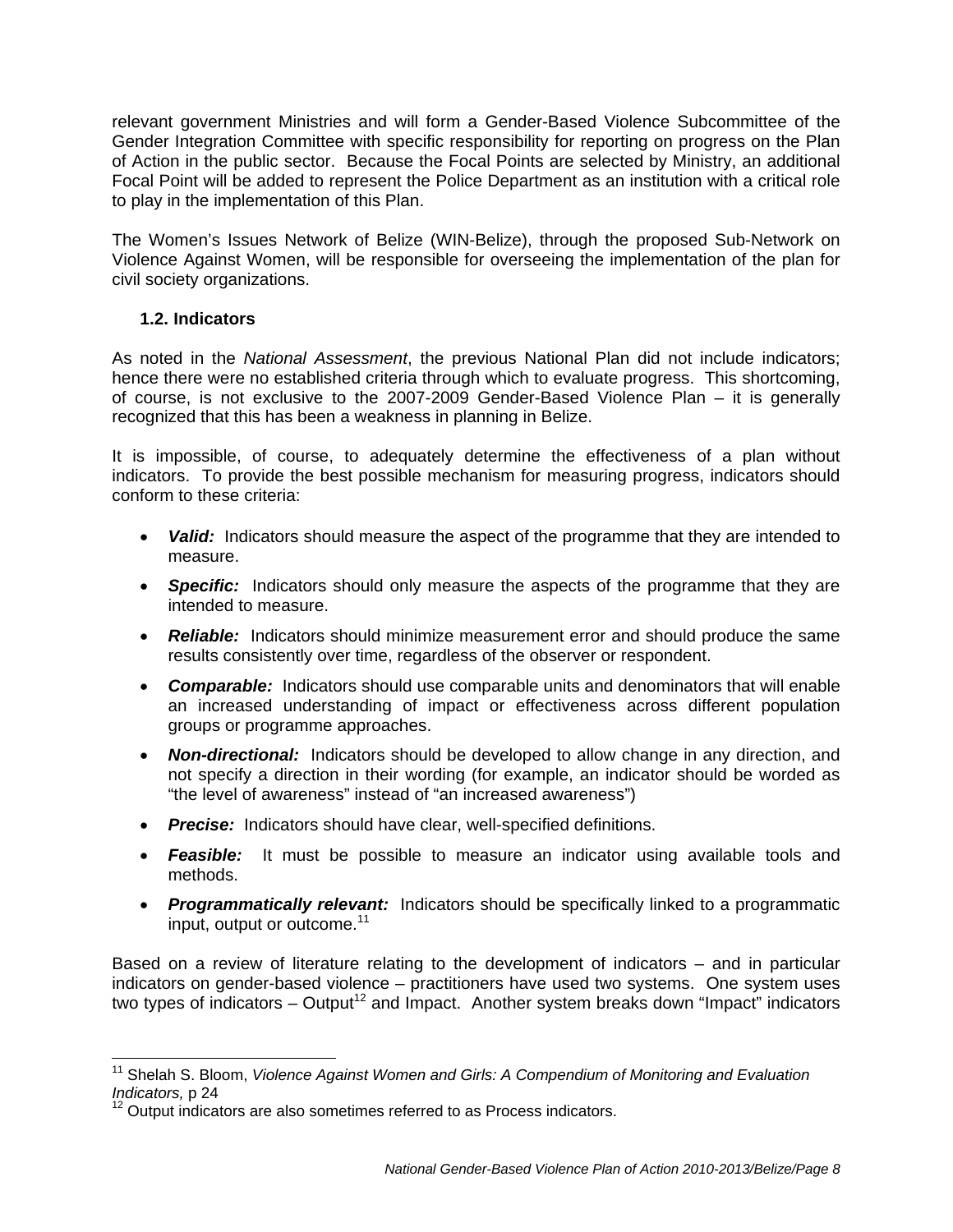into two categories –  $E$ ffect<sup>13</sup> and Impact. This breakdown differentiates between the more immediate effects of activities on those directly involved (effect) and the broader impact of the strategy on the wider population.

The three-tier system of indicators has been adopted for the purposes of this plan. In particular, the plan focuses on tracking indicators of Output and Effect. These indicators will allow for monitoring the specific activities in the plan to insure that they have been implemented as planned (Output). They will also promote tracking changes in knowledge, skills and behavior resulting from the strategies used (Effect).

Most of the indicators used in this plan are based on information that is or can be available in existing public institutions. In some cases, work will need to be done to insure that the information is compiled and presented according to the indicator.

One challenge in developing indicators of effect, however, is measuring how institutional change affects the survivors of violence. Consideration was given to including on ongoing survey of survivors to assess their experience with systems response. However, such a survey would mean that advocates for survivors would have the additional responsibility for conducting the survey and resources would also be necessary to collate and analyze the results. This would put an additional burden on already overstretched personnel in both government and civil society institutions. Instead, a system of registering complaints that institutions are not meeting minimal standards of response and care is recommended. In this way, information usually available only through anecdotes can be compiled and used as a means of tracking the effects of change.

Although the National Plan focuses on Output and Effect indicators, it does not neglect the need to follow broader Impact indicators. At this point, however, Belize does not gather the information needed do this. For this reason, a specific activity is included in the Plan of Action to implement an ongoing mechanism to measure the incidence, frequency, and severity of gender-based violence in Belize. This is a challenging task, but essential if we want to understand change in the level and severity of this violence.

### **1.3. Resources**

An additional limitation of the previous plan on gender-based violence was that it did not specify the resources necessary to carry out activities. However, if a plan is intended to lead to action for change, having the human, financial and technical resources needed for implementation is imperative. In the absence of this concrete support, a Plan of Action remains an empty shell without real results.

This Plan of Action includes an estimate of the resources necessary to carry out the activities it sets forth. Endorsement of the plan should imply a commitment to identifying these resources and making them available to the various sectors responsible for implementation.

The resources included in the plan are of two types. Those resources needed for the provision of the ongoing response are listed as "Recurrent" resources and should most appropriately be  $integrated$  as part of government's annual budget<sup>14</sup>. Problems continue to occur when activities

  $13$  Effect indicators are also sometimes referred to as Outcome indicators.

<sup>&</sup>lt;sup>14</sup> This applies, of course, to public sector activities. In the case of activities that are the responsibility of civil society, organizations are of course responsible for developing their own budgets and sources of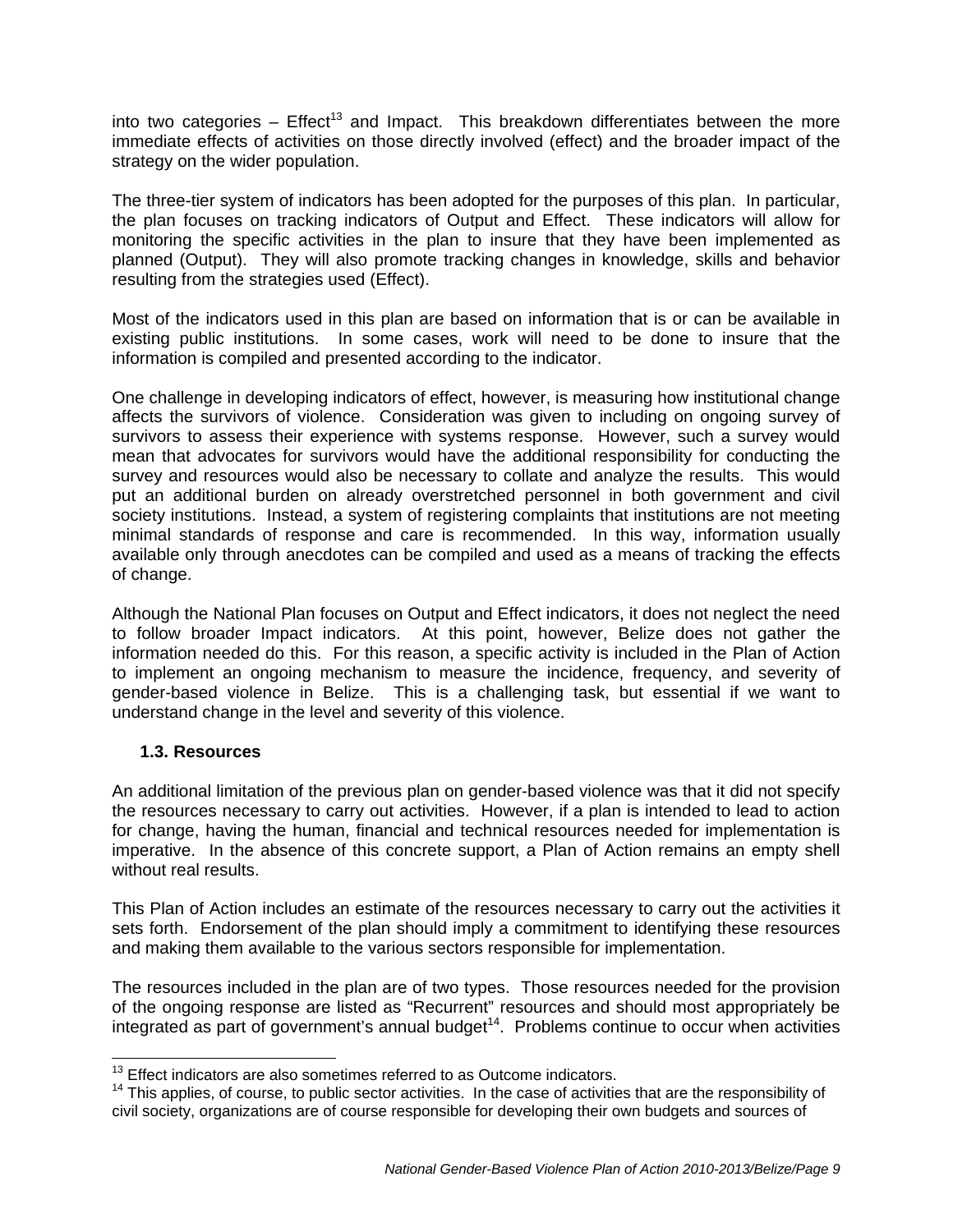that should be an ongoing part of government's responsibilities are covered by funds from external sources. Too often, these activities are dropped or marginalized once external funds have run out.

While government should take responsibility within its own budget for ongoing resources, set up costs or one time activities (such as specific public education campaigns or research projects) can appropriately be accessed from external sources. These are referred to in the plan as "Short Term" resources.

The Plan includes a description of the resources necessary and an estimate of the cost of these resources. In some cases, representatives of specific sectors were very helpful in providing estimates of carrying out the various activities in their sector. In other cases, the best estimate was made based on the nature of the activity and the number of people likely to be involved.

In some cases, no actual dollar figure of the cost is included. These resources include the reference "TBD" – To Be Determined. A few of these activities require assessment and planning before the actual activity is carried out. For example, the cost of implementing a system of data collection on the incidence, frequency and severity of violence against women across Belize (Activity 4-2-1) will depend on more detailed planning to determine how best to carry this out. In a few other cases, costs will need to be determined on the basis of negotiation between institutions. Appointing specialist teachers to teach issues relating to sex and sexuality, violence against women and children and related matters (Activity 3-2-7) will require further discussion between the Ministry of Education and school managements.

Activities that have no Recurrent or Short Terms Resources listed can be carried out without additional personnel or financial commitments.

It is essential that decision makers acknowledge that endorsing this Plan of Action means a commitment to providing adequate human and financial resources to make it happen. While it must be acknowledged that Belize faces difficult economic times, there are always decisions to be made on setting priorities for the use of available funds. Given that gender-based violence not only infringes women's fundamental human rights, but also has enormous social and economic costs for Belizean society<sup>15</sup>, it is time to provide the resources needed for a more effective response.

### **1.4. Training**

-

Training is an important part of making change in the institutions that affect people's lives. Yet the effects of training often fall short of expectations. A number of informants from different sectors who were interviewed about the proposed Plan of Action noted that previous training on gender-based violence has often been less effective than they had hoped.

Clearly, training will continue to be an important part of capacity building in the response to gender-based violence. Consequently, the issue is how to enhance the impact of training on the response to survivors of violence.

support. Even in these cases, however, government should ensure that adequate subventions are available to guarantee the provision of basic community-based services and advocacy for survivors of gender-based violence.

<sup>15</sup> These costs are summarized in Debra Lewis, *op cit*, p 3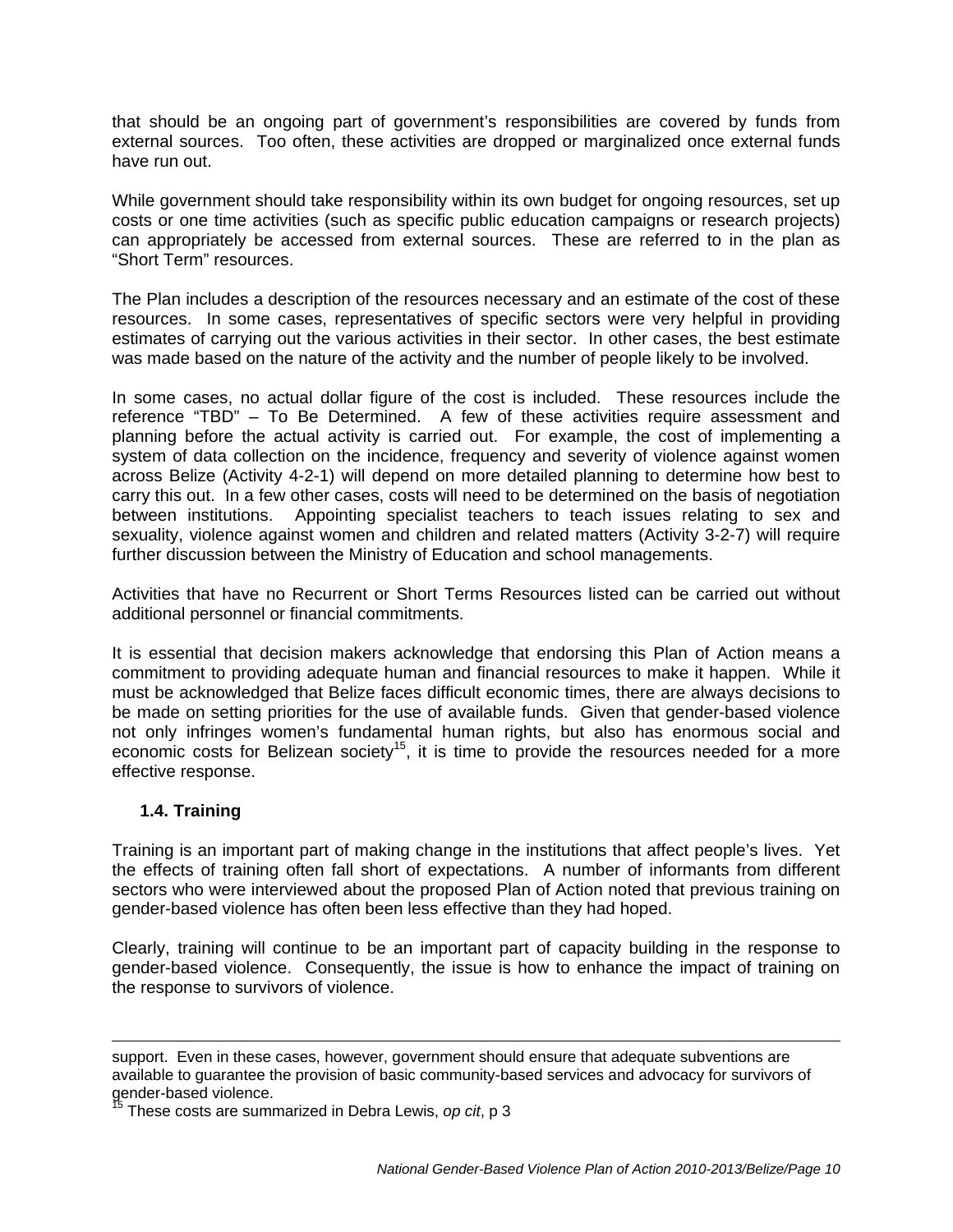Increasing the effectiveness of training requires considering not only the quality of the specific training session, but also the wider context within which the training happens. Specifically, paying attention to the following factors will help in the challenge of developing and implementing successful training programmes:

- Training is often organized as a one-time event, with little connection to an ongoing plan for change within the institution. Experience has shown that training needs to be developed as part of an ongoing process of capacity building. This is especially true for an issue such as gender-based violence that is so deeply ingrained in our society and where attitudes and behaviours are often so difficult to change.
- Assessing the effectiveness of training must be linked to changes in the quality of response to gender-based violence. Training programmes should be developed with a clear idea of how this training will change service delivery. Follow-up is essential to insure that those changes have occurred and, if not, what additional support is needed to continue the process of change.
- Training on gender-based violence often focuses on the process necessary to respond to victims and perpetrators – for example, the laws and how to enforce them or the procedures that should be followed when a victim attends a health care facility. Obviously, training on these processes is important. However, developing a deeper understanding of the issue is equally important, especially for an issue such as genderbased violence where prejudicial attitudes about victims often affect systems response. Furthermore, workers in the systems are also members of the society as a whole and as a result are themselves affected by the occurrence of gender-based violence, often because they are survivors or perpetrators. Effective training on this issue requires not only teaching procedures, but also developing consciousness about why this violence occurs and how each person can deal with its effects.
- Training programmes to bring about change in systems response will only be truly effective if participants see that there is commitment to that change from the highest levels and throughout the system. Several informants said that it was important for training to be done with senior staff as well as front line workers. In the absence of change from the top, it is difficult for those on the front line to give gender-based violence the priority it deserves.

Training should be an investment in improving response to gender-based violence. Developing a greater understanding of how training is connected to a broader process of change will increase the chances for those investments to pay off.

The following pages set forth *The National Gender-based Violence Plan of Action 2010- 2013.* The Plan is presented in two formats. Section 5 organizes the Plan by goal and objective, showing the contributions of each sector to the relevant objectives. Section 6 organizes the Plan by sector, so that each sector can readily identify their responsibilities under the Plan. Section 7 describes monitoring and evaluation activities for the Plan.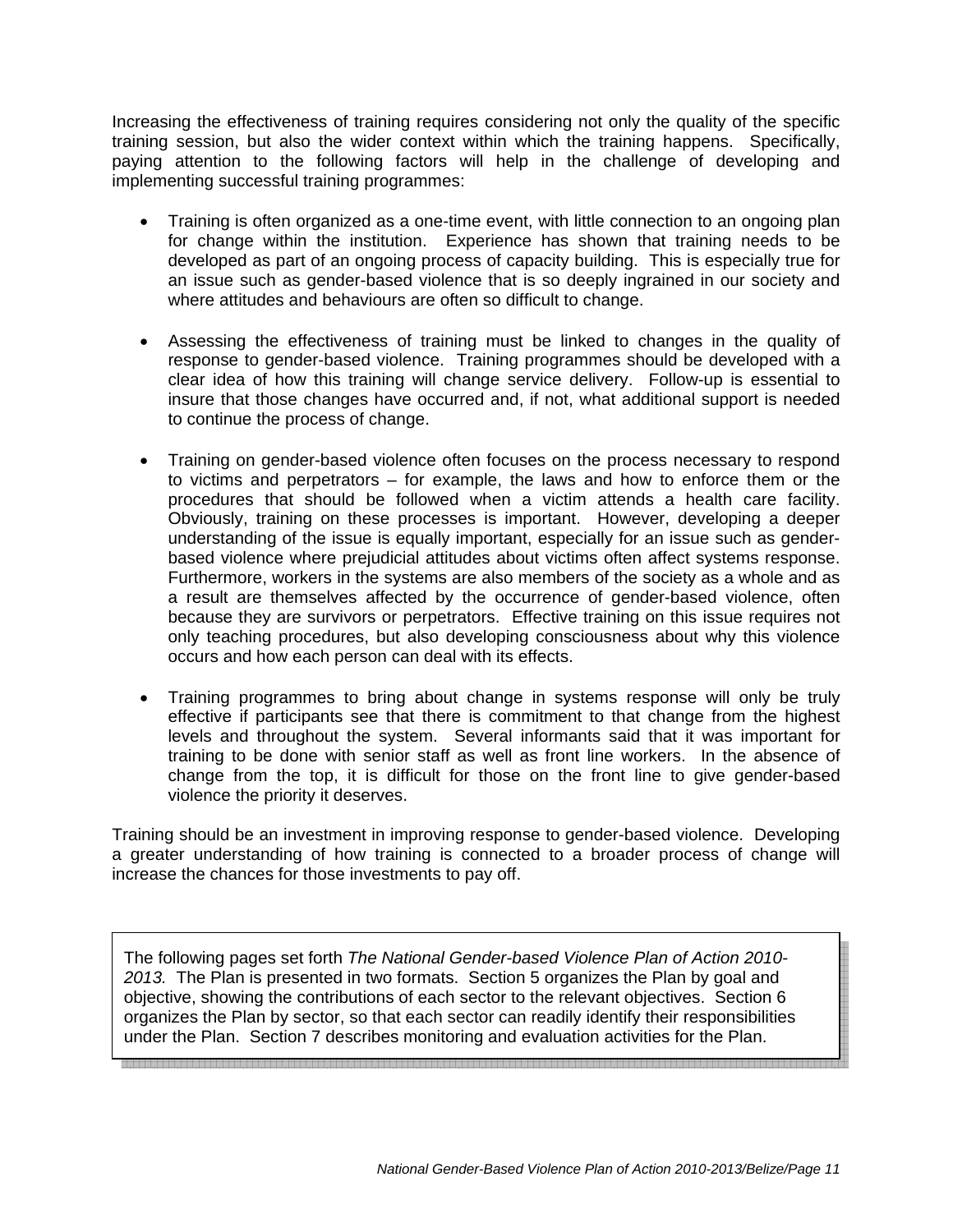## **5. The National Gender-based Violence Plan of Action**

**Goal 1**: There is zero-tolerance for gender-based violence in Belize.

Objective 1-1: Police response to survivors of gender-based violence is improved. Complaints concerning police response are reduced.

Indicators (effect): Number of domestic violence and sexual offenses cases reported to the police.

Number of complaints from advocates that minimum policing standards have not been followed.

| Activity                                                                                                                                                                                                                              | Responsible;             |                                          | <b>Resources Required</b>                                                           |                                                                                                | Output Indicator                                                                                                                                                         |
|---------------------------------------------------------------------------------------------------------------------------------------------------------------------------------------------------------------------------------------|--------------------------|------------------------------------------|-------------------------------------------------------------------------------------|------------------------------------------------------------------------------------------------|--------------------------------------------------------------------------------------------------------------------------------------------------------------------------|
|                                                                                                                                                                                                                                       | Others involved          | <b>Time Frame</b>                        | Recurrent                                                                           | <b>Short Term</b>                                                                              |                                                                                                                                                                          |
| 1-1-1: Develop and implement a<br>comprehensive internal plan for<br>improving police response to gender-<br>based violence (including, but not                                                                                       | <b>Police Department</b> | Plan<br>finalized by<br>December<br>2010 |                                                                                     | Technical<br>assistance in<br>development of<br>plan.                                          | Acceptance of plan at the<br>highest level of the Police<br>Department and Ministry of<br><b>National Security</b>                                                       |
| restricted to, activities 1-1-2, 1-1-3,<br>1-1-4, 1-1-5, 1-1-6 and 1-1-7).                                                                                                                                                            |                          |                                          |                                                                                     | \$5,000                                                                                        | Number of activities in the<br>plan that are successfully<br>implemented                                                                                                 |
| 1-1-2: Review and revise existing police                                                                                                                                                                                              | Police Department        | By                                       |                                                                                     |                                                                                                | Protocol available                                                                                                                                                       |
| protocols for responding to both<br>domestic violence and sexual offenses.                                                                                                                                                            |                          | December<br>2010                         |                                                                                     |                                                                                                | Number of police posts<br>actively using protocol                                                                                                                        |
| 1-1-3: Review, expand and implement<br>police recruit and in-service training<br>programmes on gender awareness and<br>gender-based violence, with particular<br>attention to the effective collection of<br>evidence in these cases. | <b>Police Department</b> | Implement<br>by June<br>2011             | Qualified trainers<br>to deliver training<br>Other training<br>expenses<br>\$10,000 | Technical<br>assistance in<br>development of<br>expanded<br>training<br>programmes.<br>\$5,000 | Time allocated to recruit<br>training on gender<br>awareness and gender-<br>based violence<br>Number of in-service<br>trainings, including those<br>for senior officers. |
| 1-1-4: Ensure that all officers (including<br>senior officers) have basic training in the<br>new Domestic Violence Act.                                                                                                               | <b>Police Department</b> | Complete by<br>June 2011                 |                                                                                     | Training<br>expenses<br>\$6,000                                                                | Percentage of all officers<br>who have received training                                                                                                                 |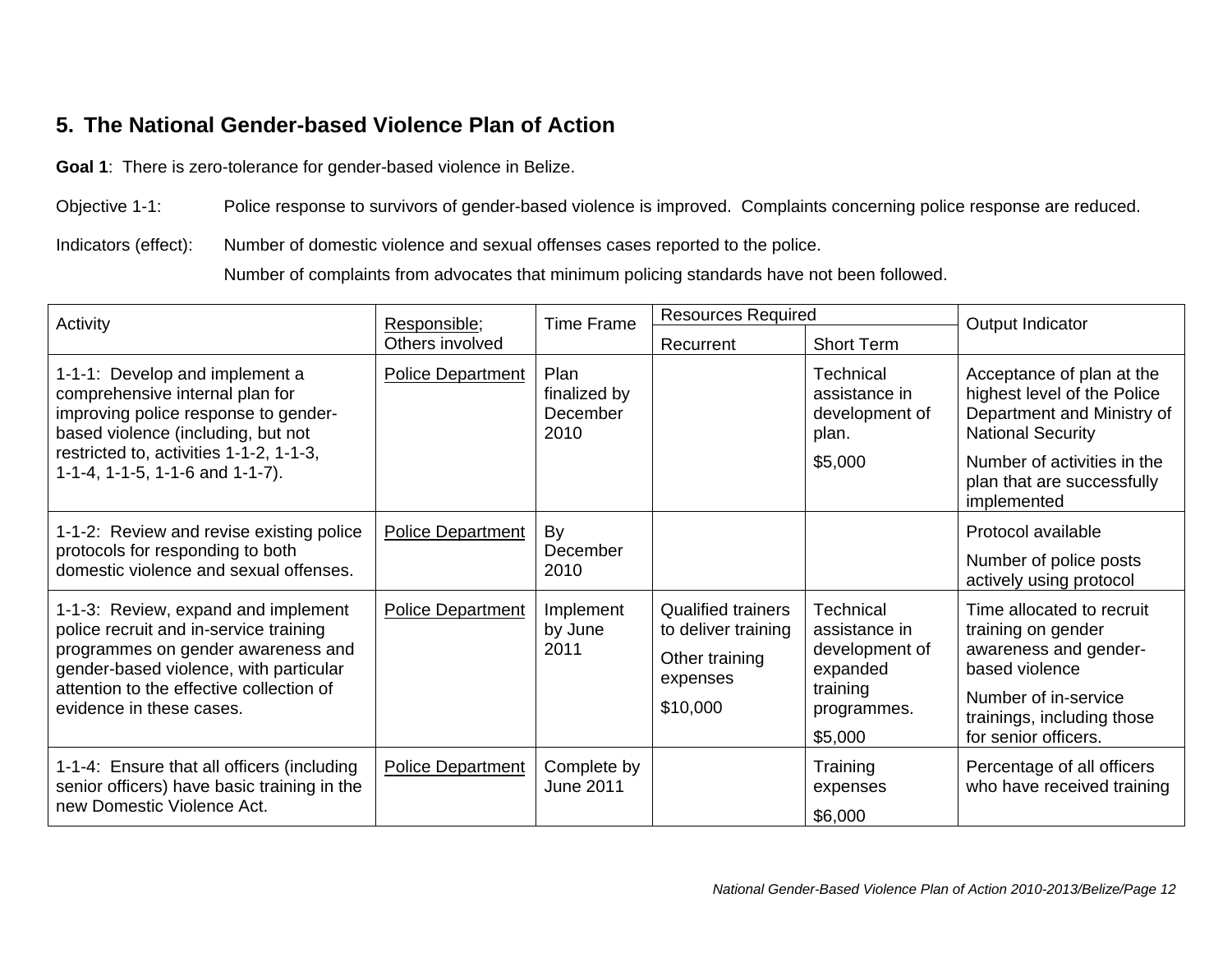| 1-1-5: Establish a system of long-term<br>specialist officers for responding to<br>domestic violence, with a clear career<br>path for those choosing to specialize in<br>this area.                                     | <b>Police Department</b> | Implement<br>by June<br>2011                                  | In-service training<br>for specialist<br>officers<br>\$4,000                                      |                                                             | Number of police posts<br>with a specialist officer with<br>at least 2 years experience<br>in DV  |
|-------------------------------------------------------------------------------------------------------------------------------------------------------------------------------------------------------------------------|--------------------------|---------------------------------------------------------------|---------------------------------------------------------------------------------------------------|-------------------------------------------------------------|---------------------------------------------------------------------------------------------------|
| 1-1-6: Establish a sexual offenses unit<br>in the Criminal Investigations Branch,<br>staffed with female officers.                                                                                                      | <b>Police Department</b> | Implement<br>by June<br>2011                                  | In-service training<br>for officers<br>\$2,000                                                    |                                                             | Number of trained CIB<br>officers assigned to the<br>sexual offenses unit                         |
| 1-1-7: Conduct identification parades<br>using one-way mirrors (including<br>amendment of relevant laws).                                                                                                               | <b>Police Department</b> | Implement<br>by October<br>2011                               |                                                                                                   | Installation of<br>appropriate<br>facility.<br><b>TBD</b>   | Number of police posts<br>regularly using one-way<br>mirror facilities in each post               |
| 1-1-8: Develop and implement a<br>mandatory arrest policy to require arrest<br>in any incident of domestic violence<br>where there is reasonable evidence to<br>do so.                                                  | <b>Police Department</b> | Policy by<br>December<br>2011<br>Implement<br>by June<br>2012 |                                                                                                   |                                                             | Policy is in place<br>Proportion of domestic<br>violence calls that result in<br>arrest           |
| 1-1-9: Train officers in mandatory arrest<br>policy.                                                                                                                                                                    | Police Department        | By<br>December<br>2012                                        |                                                                                                   | <b>Training costs</b><br>\$6,000                            | Proportion of police officers<br>trained in policy                                                |
| 1-1-10: Conduct a public awareness<br>campaign on the use of the<br>Ombudsman's office for complaints<br>concerning the response of police and<br>other public sector systems to incidents<br>of gender-based violence. | Ombudsman                | Implement<br>campaign<br>July-<br>December<br>2011            | At least one more<br>investigator with<br>specific<br>responsibility in<br>this area.<br>\$20,000 | Cost of media to<br>promote<br>campaign<br>\$5,000          | Number of complaints<br>related to gender-based<br>violence received by the<br>Ombudsman's office |
| 1-1-11: Conduct a special investigation<br>into the issues raised in the report<br>Strengthening State Accountability in the<br>Policing and Prosecuting of Sexual                                                      | Ombudsman                | Release<br>results by<br><b>July 2012</b>                     |                                                                                                   | Consultant/<br>additional<br>assistance in<br>investigation | Report of investigation is<br>available<br>Number of                                              |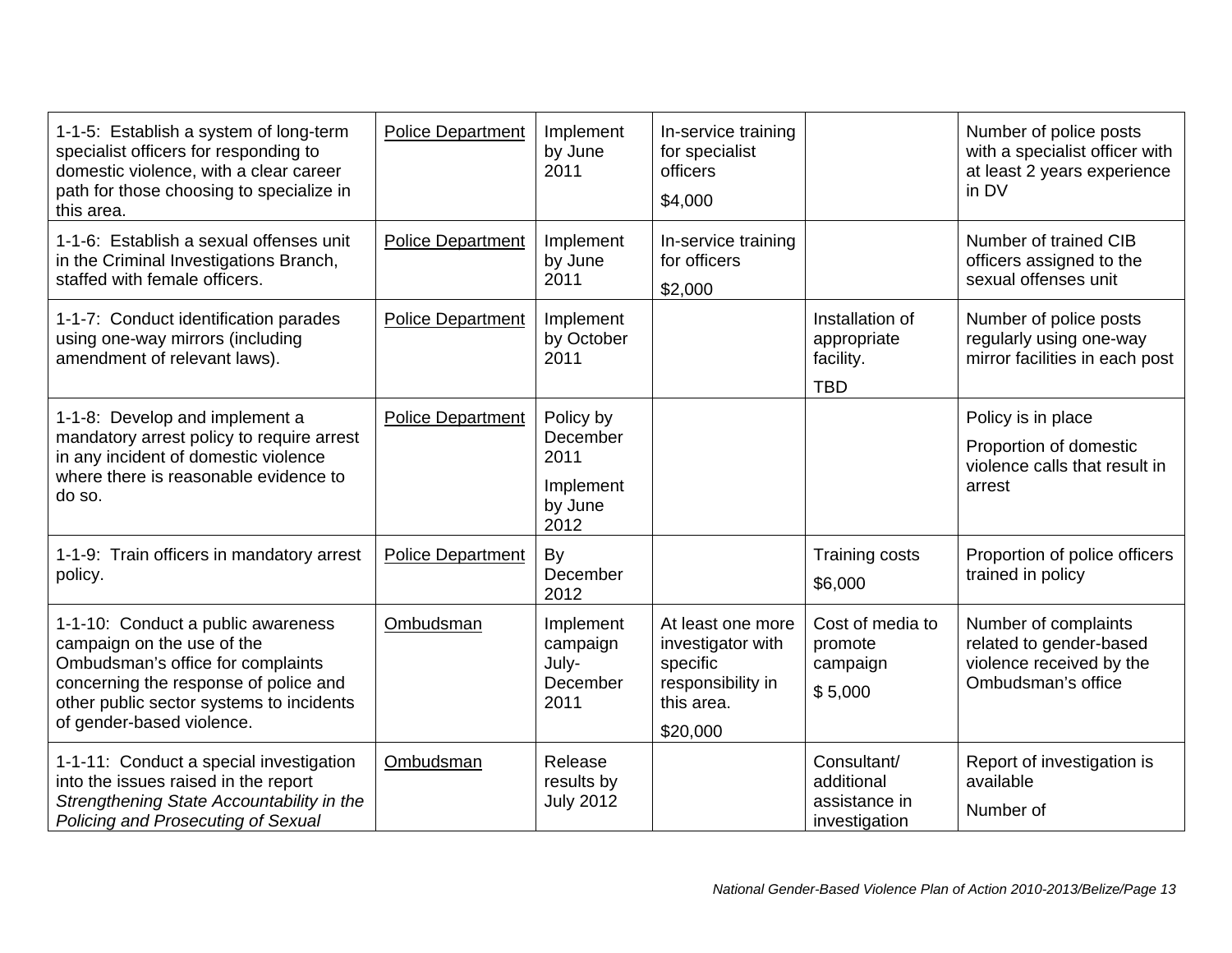| Assault | m.<br> | $-$<br>---<br>-------<br>אחר<br>noation<br>.nmer<br>.500<br>'Jepartment<br>b٧<br>יסווc∈ |
|---------|--------|-----------------------------------------------------------------------------------------|
|---------|--------|-----------------------------------------------------------------------------------------|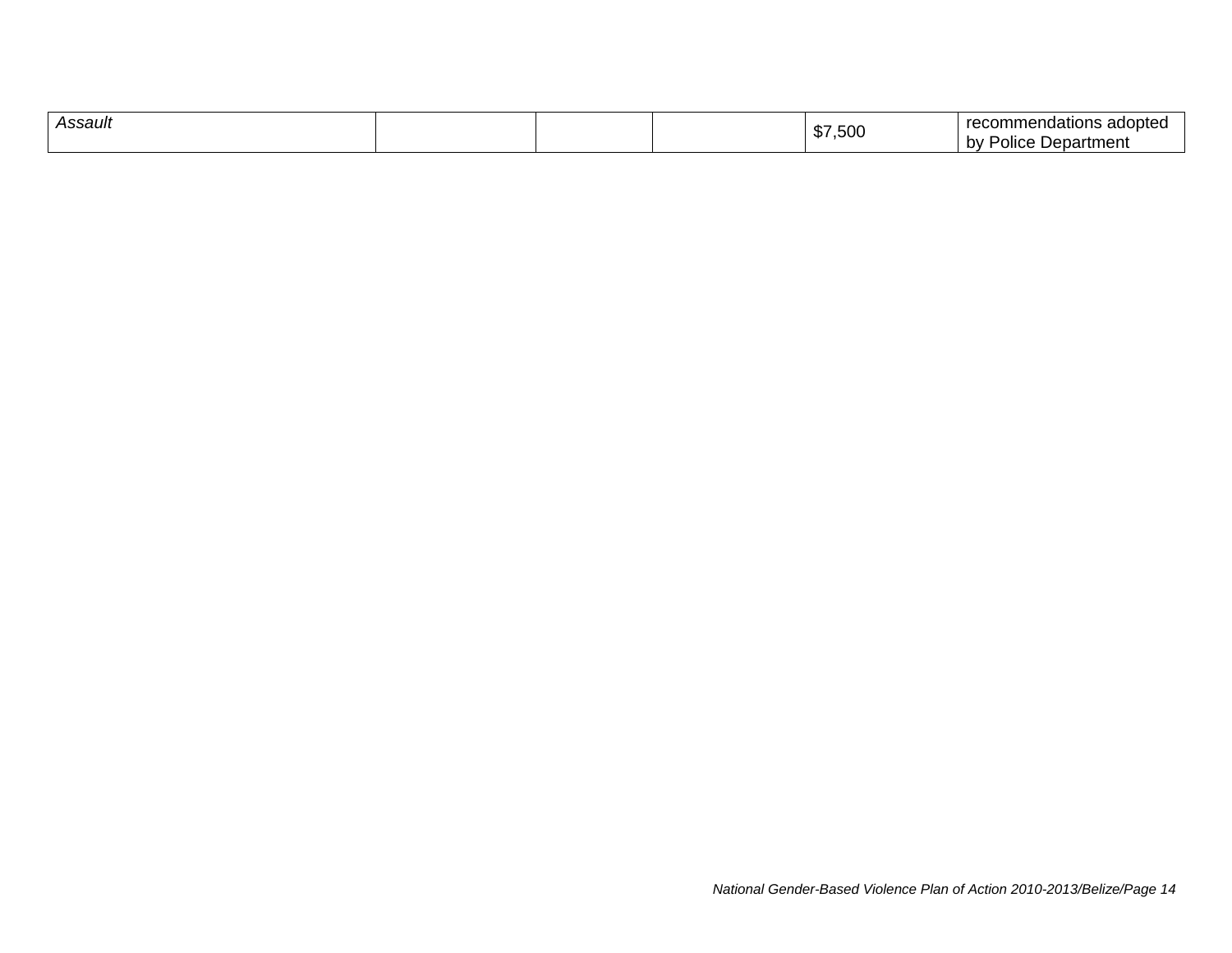Goal 1: There is zero-tolerance for gender-based violence in Belize.

Objective 1-2: Prosecution of acts of gender-based violence is strengthened. Attrition in reported cases that go to trial and result in convictions is reduced by 50%

Indicators (effect): Number of criminal charges in cases of domestic violence.

Number of reported cases of sexual offenses that go to trial.

Number of reported cases of sexual offenses that go to trial within 12 months of charge.

Conviction rates in cases of domestic violence.

Conviction rates in sexual offenses.

| Activity                                                                                                                                            | Responsible;            | <b>Time Frame</b>                          | <b>Resources Required</b> |                                             | Output Indicator                                                              |
|-----------------------------------------------------------------------------------------------------------------------------------------------------|-------------------------|--------------------------------------------|---------------------------|---------------------------------------------|-------------------------------------------------------------------------------|
|                                                                                                                                                     | Others involved         |                                            | Recurrent                 | <b>Short Term</b>                           |                                                                               |
| 1-2-1: Review and revise all laws<br>relating to sexual offenses, including but<br>not limited to activities 1.2.2 and 1.2.3).                      | <b>Attorney General</b> | Pass<br>legislation by<br><b>July 2012</b> |                           | Technical<br>assistance if<br>needed        | New legislation is in place                                                   |
| 1-2-2: Revise the definition of rape and<br>indecent assault to create new offenses<br>that better reflect the range of sexual<br>assaults.         | <b>Attorney General</b> | Pass<br>legislation by<br><b>July 2012</b> |                           | Technical<br>assistance if<br>needed        | New legislation is in place                                                   |
| 1-2-3: Incorporate the offense of marital<br>rape into new definitions for rape and<br>sexual assault to protect all spouses<br>without conditions. | <b>Attorney General</b> | Pass<br>legislation by<br><b>July 2012</b> |                           | <b>Technical</b><br>assistance if<br>needed | New legislation is in place                                                   |
| 1-2-4: Insure that the legal age of 16<br>years for marriage under any<br>circumstances is well publicized.                                         | <b>Attorney General</b> | By<br>December<br>2011                     |                           |                                             | Law enforcement, social<br>services and the public<br>know of this provision. |
| 1-2-5: Strengthen protection for<br>underage victims of sexual abuse<br>(including, but not limited to, activities<br>1.2.6 and $1.2.7$ ).          | <b>Attorney General</b> | Implement<br>provisions<br>by June<br>2011 |                           |                                             | Number of protective<br>mechanisms in place for<br>underage victims           |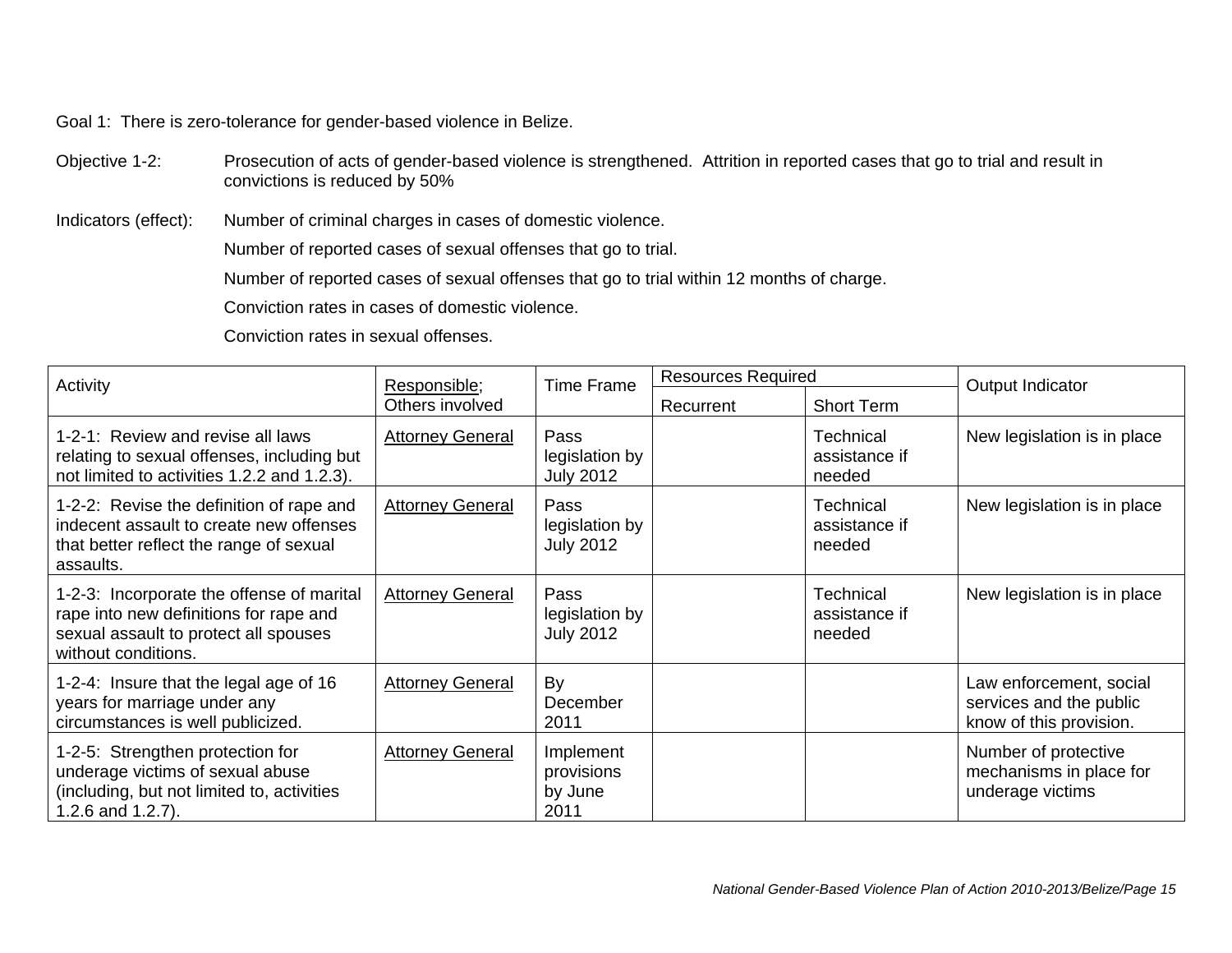| 1-2-6: Implement existing policy of<br>providing screens in court for the<br>protection of underage victims.                                                                                                           | <b>Attorney General</b>                                       | Implement<br>policy by<br>December<br>2011          |                                                         | Purchase of<br>screens<br>\$3,000                            | Number of jurisdictions<br>where screens are used                                |
|------------------------------------------------------------------------------------------------------------------------------------------------------------------------------------------------------------------------|---------------------------------------------------------------|-----------------------------------------------------|---------------------------------------------------------|--------------------------------------------------------------|----------------------------------------------------------------------------------|
| 1-2-7: Establish separate entrances for<br>underage victims testifying in abuse<br>cases.                                                                                                                              | <b>Attorney General</b>                                       | Implement<br>by<br>December<br>2011                 |                                                         | Construction if<br>needed - TBD                              | Number of jurisdictions with<br>separate entrances                               |
| 1-2-8: Establish a dedicated Crown<br>Counsel for the prosecution of sexual<br>offenses, who is available to work on<br>these cases in both Supreme Court and<br>Magistrates' Court.                                   | <b>Attorney General</b>                                       | Position<br>established<br>by January<br>2011       | At least one<br>additional Crown<br>Counsel<br>\$40,000 |                                                              | Number of Crown Counsel<br>dedicated to prosecution of<br><b>Sexual Offenses</b> |
| 1-2-9: Develop and implement<br>sensitization sessions for judges on<br>sexual offenses, drawing on qualified<br>and respected trainers from abroad.                                                                   | <b>Attorney General</b>                                       | By<br>December<br>2011                              |                                                         | Trainers' fees,<br>transportation<br>and expenses<br>\$4,000 | Number of training<br>sessions for judges                                        |
| 1-2-10: Establish a committee of the<br>DPP's office, police department,<br>Department of Human Services,<br>Hospital personnel, Women's<br>Department, WIN-Belize to monitor<br>progress on all sexual offense cases. | Director of Public<br>Prosecutions<br>Membership as<br>listed | Ongoing/<br>committee in<br>place by<br>April 2011  |                                                         |                                                              | Number of committee<br>meetings<br>Percentage of active cases<br>monitored       |
| 1-2-11: Establish a DNA laboratory with<br>priority given to cases of sexual abuse of<br>children and other sexual offenses.                                                                                           | <b>Ministry of Police</b><br>and Public Safety                | Laboratory<br>established<br>by<br>December<br>2012 | Staffing and<br>operational costs<br><b>TBD</b>         | Set up costs of<br>laboratory<br>\$1 million                 | DNA evidence available for<br>use in sexual offense<br>cases                     |
| 1-2-12: Pending establishment of the<br>DNA laboratory, develop and implement<br>criteria for the use of external DNA labs<br>for testing in sexual offenses cases.                                                    | Ministry of Police<br>and Public Safety                       | Criteria<br>established<br>by April<br>2011         | Cost of tests @<br>\$1,500/test<br>\$15,000             |                                                              | Number of sexual offenses<br>cases where DNA<br>evidence is used                 |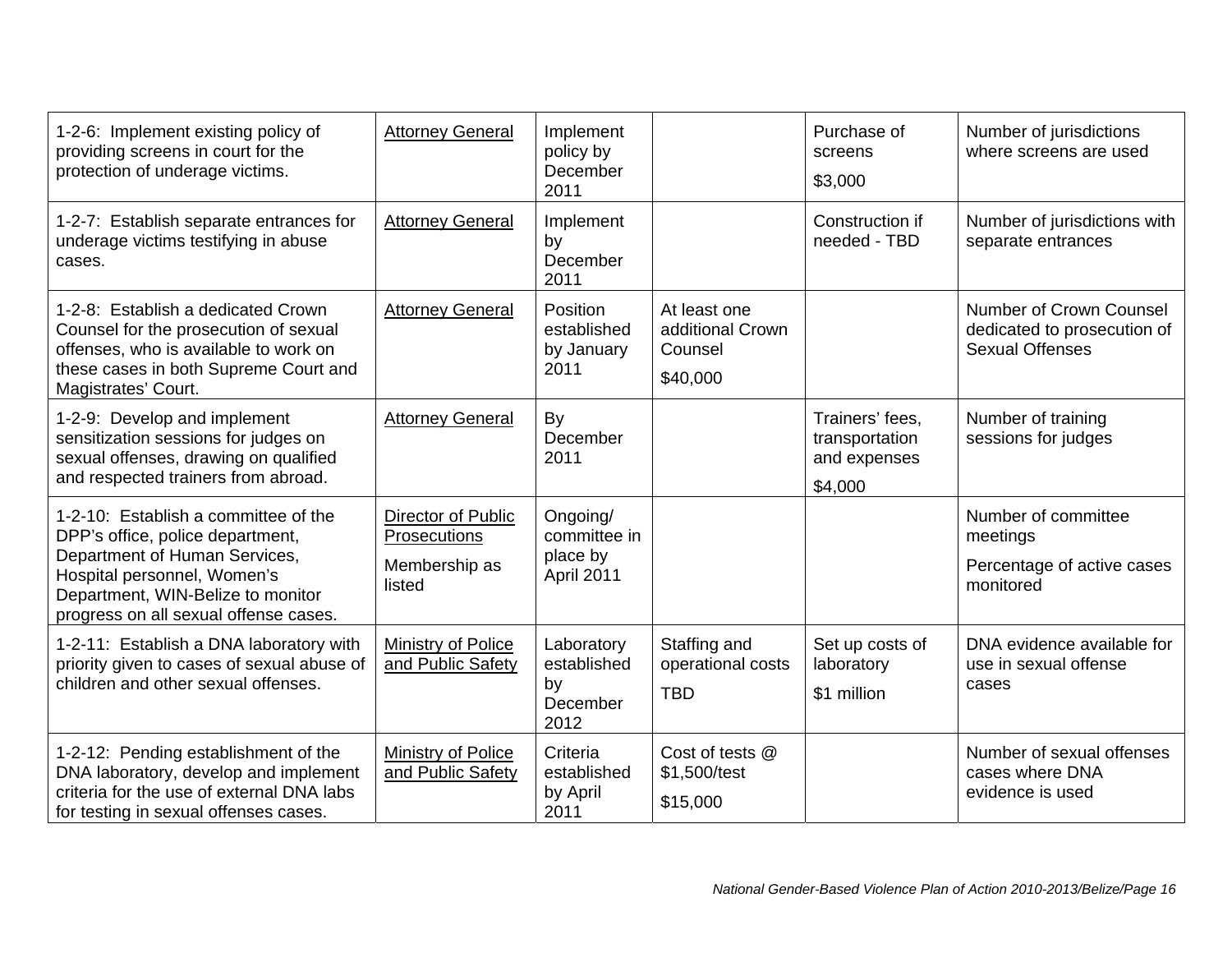Goal 1: There is zero-tolerance for gender-based violence in Belize.

Objective 1-3: Survivors of gender-based violence have access to justice, including adequate legal representation.

Indicators (effect): Percentage of survivors needing legal services who are able to access them.

| Activity                                                                                                                                                                                                                                         | Responsible;                                           | <b>Time Frame</b>                               | <b>Resources Required</b>                                                                          |                                             | Output Indicator                                                                      |
|--------------------------------------------------------------------------------------------------------------------------------------------------------------------------------------------------------------------------------------------------|--------------------------------------------------------|-------------------------------------------------|----------------------------------------------------------------------------------------------------|---------------------------------------------|---------------------------------------------------------------------------------------|
|                                                                                                                                                                                                                                                  | Others involved                                        |                                                 | Recurrent                                                                                          | <b>Short Term</b>                           |                                                                                       |
| 1-3-1: Establish a Family Court in each<br>district.                                                                                                                                                                                             | <b>Attorney General</b><br>Director of Family<br>Court | Courts<br>established<br>by<br>December<br>2013 | One additional<br>magistrate, other<br>staff and<br>operating<br>expenses for 5<br>districts - TBD | Costs of setting<br>up courts<br><b>TBD</b> | Number of districts with<br>family courts                                             |
| 1-3-2: Amend the Domestic Violence<br>Act and other relevant legislation to<br>authorize Family Court to deal with both<br>civil matters and criminal matters dealt<br>with as summary offenses relating to<br>domestic violence <sup>16</sup> . | <b>Attorney General</b><br><b>Family Courts</b>        | By<br>December<br>2011                          |                                                                                                    |                                             | Number of cases where<br>civil and criminal matters<br>are dealt with together        |
| 1-3-3: Conduct training for Clerks of<br>Court in Domestic Violence Act.                                                                                                                                                                         | <b>Attorney General</b>                                | By April<br>2011                                |                                                                                                    | Training \$2,000                            |                                                                                       |
| 1-3-4: Increase the number of Family<br>Court Magistrates in Belize City to at<br>least 5.                                                                                                                                                       | <b>Attorney General</b><br>Director of Family<br>Court | By April<br>2012                                | One additional<br>magistrate<br>\$40,000                                                           |                                             | Number of Magistrates in<br><b>Belize City</b>                                        |
| 1-3-5: Make Legal Aid available at no<br>cost to survivors of domestic violence<br>and increase the number of attorneys at<br>the Belize City Legal Aid Office to at<br>least 2 in recognition of the increased<br>work load.                    | <b>Attorney General</b><br>Legal Aid                   | By April<br>2012                                | One additional<br>attorney in Belize<br>City<br>\$40,000                                           |                                             | Number of survivors of<br>domestic violence who<br>access Legal Aid in Belize<br>city |

<sup>&</sup>lt;sup>16</sup> Until Family Courts are established in each district, civil and criminal matters should be dealt with in the same session of Magistrates' Court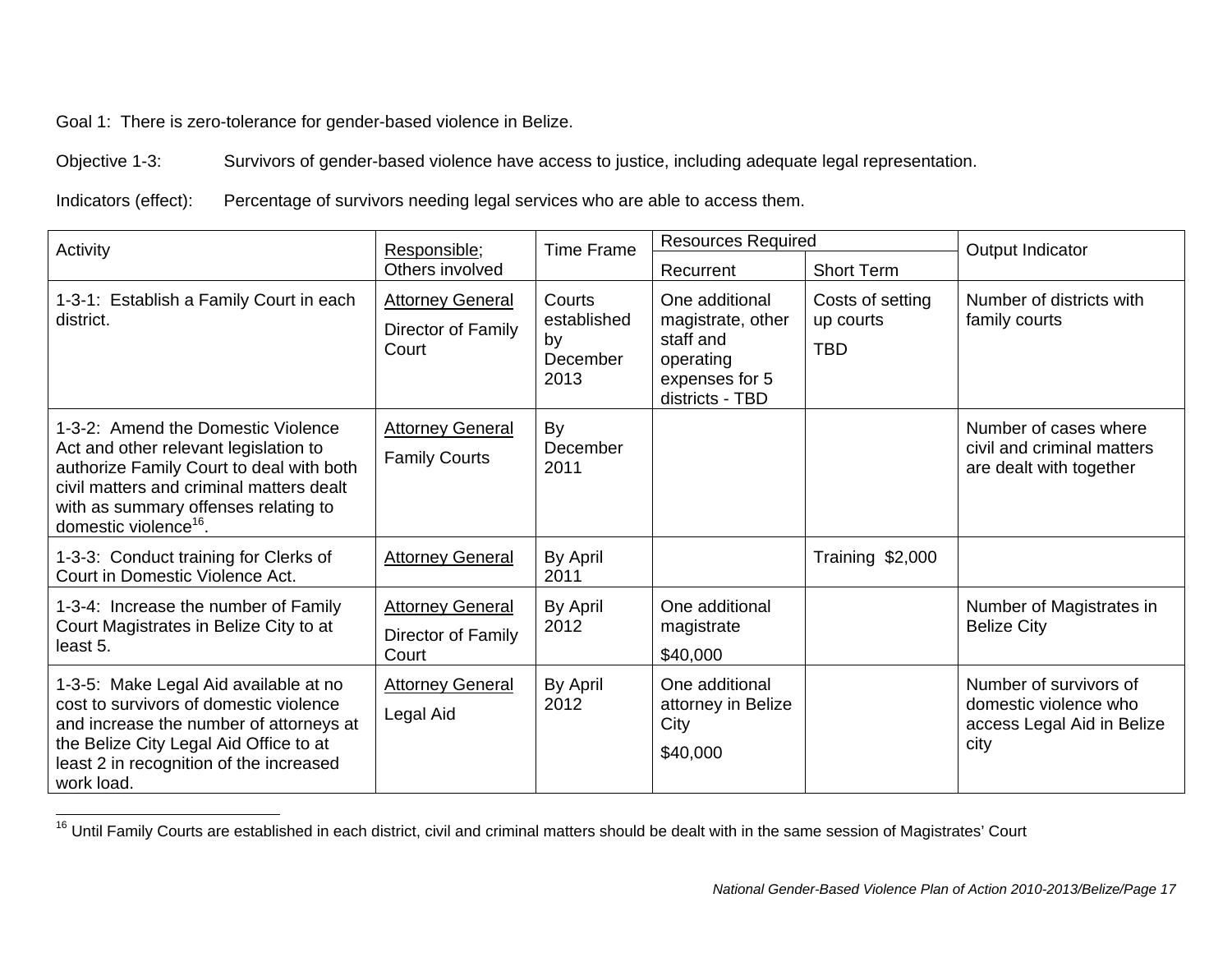| 1-3-6: Establish Legal Aid Offices in the<br>districts. | <b>Attorney General</b> | By April<br>2012 | Costs of legal<br>counsel in | Dumber of survivors of<br>domestic violence who |
|---------------------------------------------------------|-------------------------|------------------|------------------------------|-------------------------------------------------|
|                                                         |                         |                  | districts                    | Laccess Legal Aid in the                        |
|                                                         |                         |                  | TBD                          | districts                                       |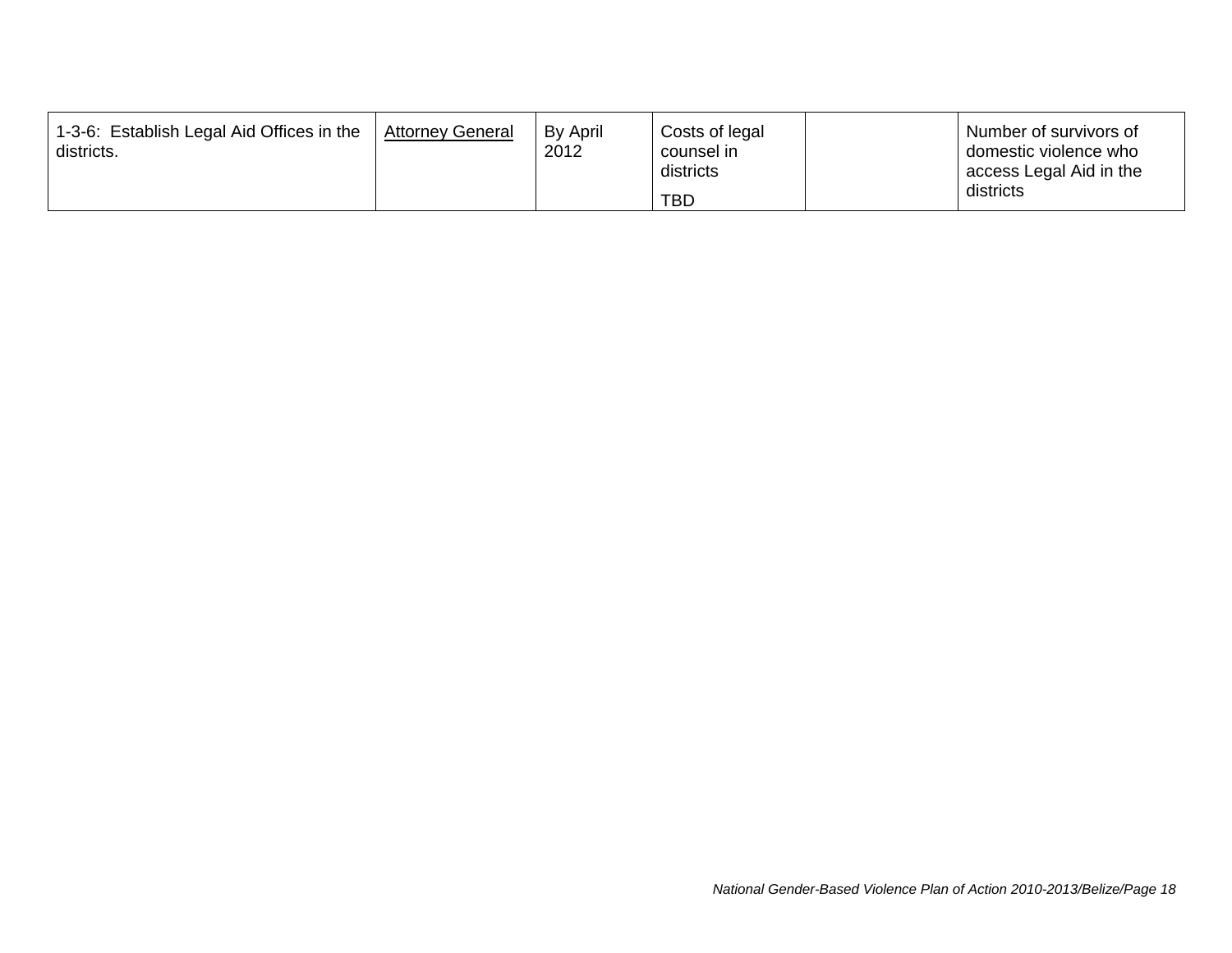Objective 2-1: All survivors of gender-based violence have access to adequate health services delivered in a supportive, respectful and confidential manner.

Indicators (effect): Number of complaints from advocates that minimum standards of care have not been provided.

Proportion of survivors of rape, sexual assault and sexual abuse who receive appropriate care, including emergency contraception and prophylactic intervention for HIV.

| Activity                                                                                                                                                                                                               | Responsible;              | <b>Time Frame</b>                                                              | <b>Resources Required</b>                |                                                                                 | Output Indicators                                                                                                        |
|------------------------------------------------------------------------------------------------------------------------------------------------------------------------------------------------------------------------|---------------------------|--------------------------------------------------------------------------------|------------------------------------------|---------------------------------------------------------------------------------|--------------------------------------------------------------------------------------------------------------------------|
|                                                                                                                                                                                                                        | Others involved           |                                                                                | Recurrent                                | <b>Short Term</b>                                                               |                                                                                                                          |
| 2-1-1: Review and revise protocols on<br>gender-based violence and implement in<br>all hospitals and clinic and train all health<br>care workers in these facilities in the use<br>of the protocol.                    | <b>Ministry of Health</b> | <b>New</b><br>protocols<br><b>June 2011</b><br>Implement<br>by January<br>2012 |                                          | Technical<br>assistance<br>Printing protocol<br>\$15,000<br>Training<br>\$4,000 | Number of hospitals using<br>protocol                                                                                    |
| 2-1-2: Develop and implement annual<br>in-service training on gender-based<br>violence for health care workers,<br>including developing an understanding of<br>how the issue affects themselves and<br>their patients. | <b>Ministry of Health</b> | June 2013                                                                      | Annual in-service<br>training<br>\$4,000 |                                                                                 | Number of health care<br>institutions implementing at<br>least 8 hours of gender-<br>based violence training<br>annually |
| 2-1-3: Complete and print the popular<br>version of the Ministry of Health's<br><b>Complaints Policy.</b>                                                                                                              | <b>Ministry of Health</b> | By March<br>2011                                                               |                                          | Printing<br>\$2,000                                                             | Information is available in<br>popular form.                                                                             |
| 2-1-4: Amend the Ministry of Health's<br>Complaints Form to allow complaints<br>concerning service delivery in cases of<br>gender based violence to be tracked.                                                        | <b>Ministry of Health</b> | By March<br>2011                                                               |                                          |                                                                                 | Information is available on<br>gender based violence<br>complaints                                                       |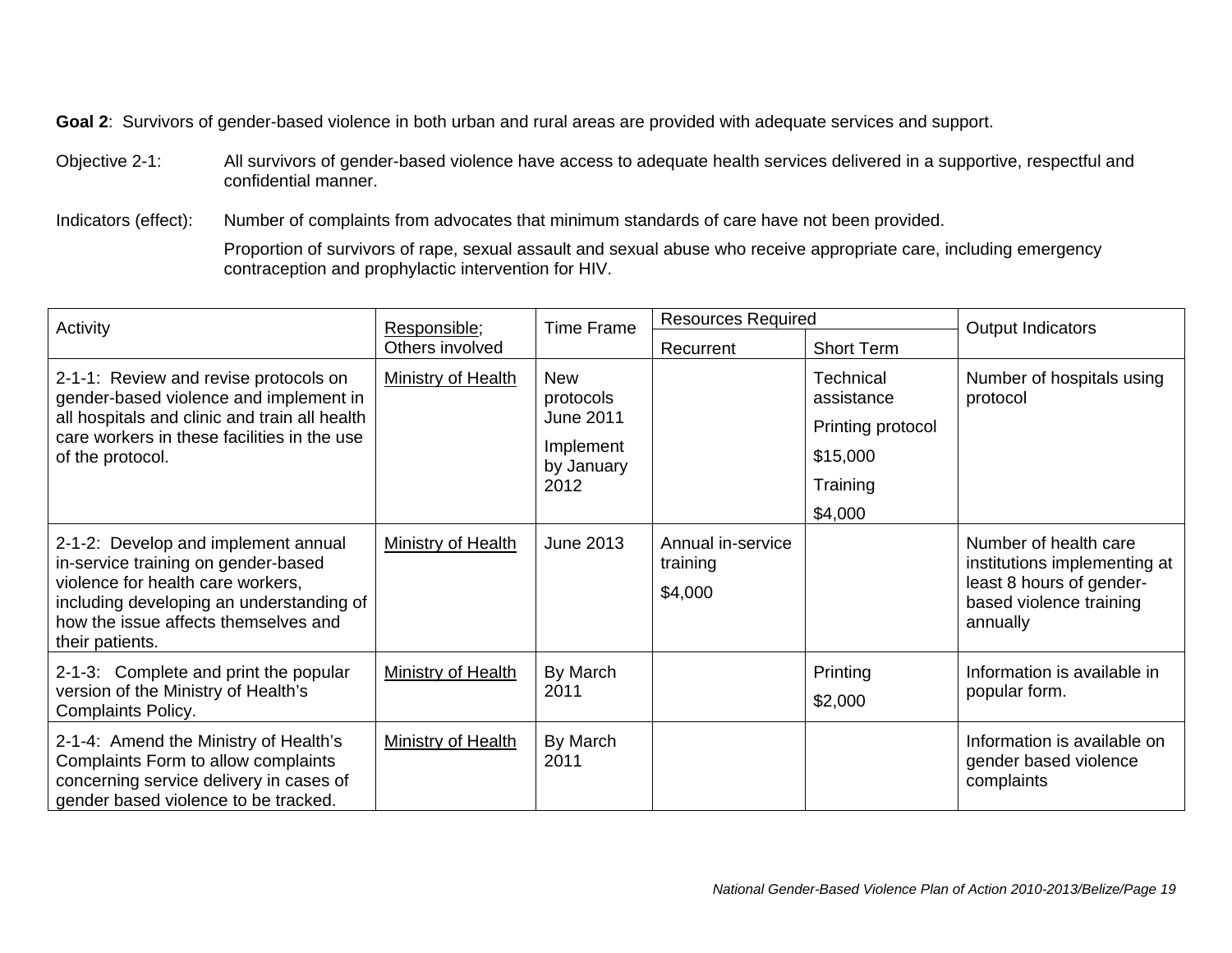| 2-1-5: Disseminate information on the<br>Ministry of Health's Complaints Policy to<br>all agencies working with survivors of<br>gender-based violence.                                                                                    | Ministry of Health<br><b>NGBVC</b> | By March<br>2011       |                                                                                     | Number of agencies<br>familiar with Complaints<br>Policy                                |
|-------------------------------------------------------------------------------------------------------------------------------------------------------------------------------------------------------------------------------------------|------------------------------------|------------------------|-------------------------------------------------------------------------------------|-----------------------------------------------------------------------------------------|
| 2-1-6: Implement a system in all<br>hospitals and clinics for providing<br>emergency contraception and<br>prophylactic treatment for HIV for all<br>victims of sexual abuse/sexual assault.                                               | <b>Ministry of Health</b>          | By January<br>2011     | Cost of kits<br>\$10,000 (possible<br>in-kind<br>contributions may<br>be used)      | Percentage of victims of<br>gender-based violence<br>receiving appropriate<br>treatment |
| 2-1-7: Institute a social worker in each<br>hospital. Increase the number of social<br>workers at the KHMH to 2.                                                                                                                          | <b>Ministry of Health</b>          | By April<br>2013       | Seven additional<br>social workers<br>\$190,000                                     | Number of social workers<br>in Belize hospitals.                                        |
| 2-1-8: Strengthen a system of doctors<br>permanently resident in Belize who<br>specialize in gathering evidence and<br>giving testimony in cases of sexual<br>abuse and other sexual offenses, and<br>provide training for these doctors. | Ministry of Health                 | By April<br>2013       | Annual training<br>costs<br>\$2,000<br>Supplies for<br>forensic evidence<br>\$3,000 | Proportion of cases where<br>evidence is gathered by<br>specialist doctors              |
| 2-1-9: Investigate and implement ways<br>to facilitate evidence given by medical<br>personnel.                                                                                                                                            | <b>Solicitor General</b>           | By<br>December<br>2012 |                                                                                     | <b>Enhanced medical</b><br>testimony                                                    |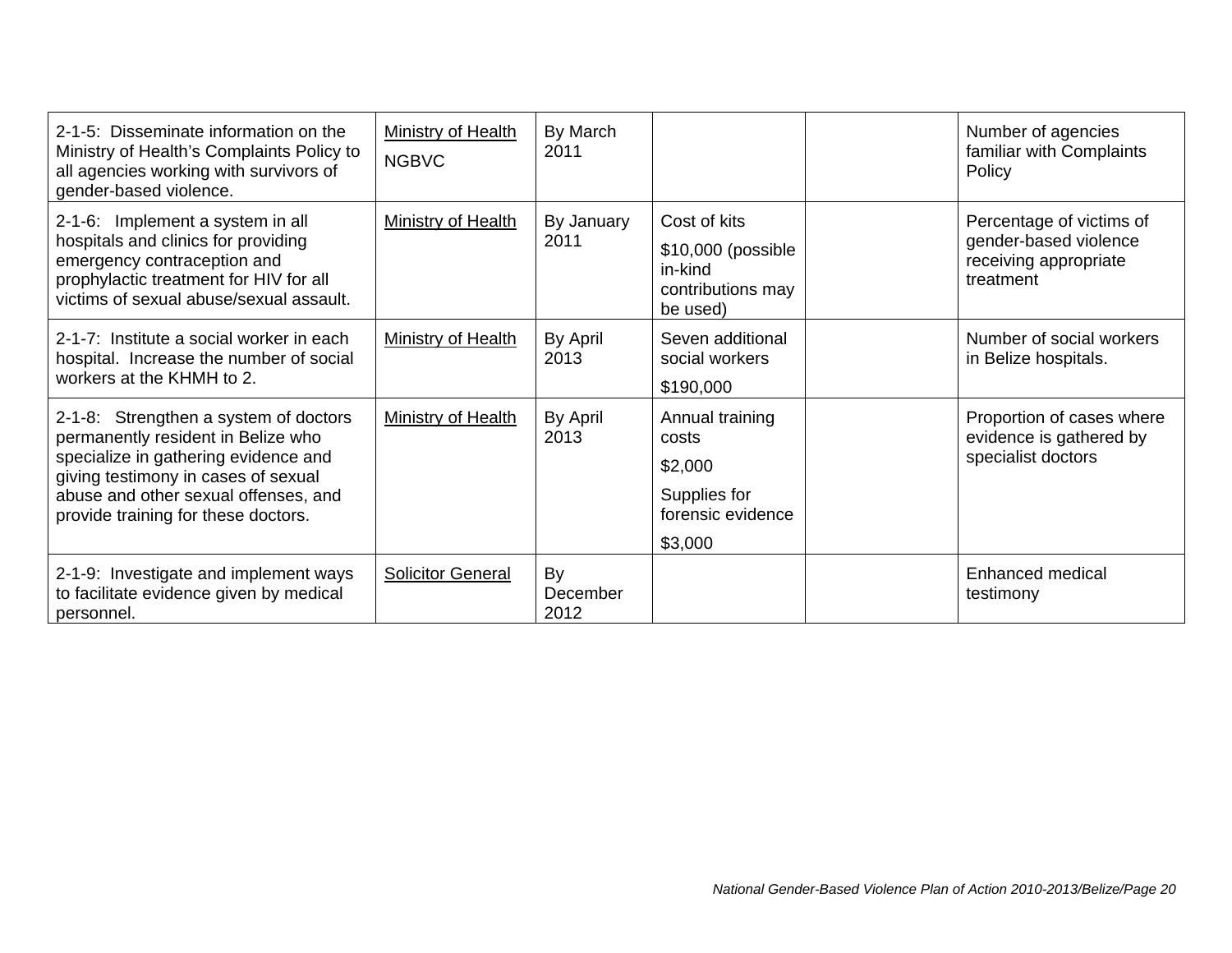Objective 2-2: All survivors of gender-based violence have access to adequate support and advocacy services.

Indicators (effect): Number of women accessing community-based shelters and crisis services by district.

 Proportion of reported cases of sexual abuse of children that do not proceed due to the unwillingness of the victim to continue.

Proportion of cases of sexual offenses against adults that do not proceed due to the unwillingness of the victim to continue.

| Activity                                                                                                                                                                                                                 | Responsible;                                                                                    | <b>Time Frame</b>                                           | <b>Resources Required</b>                                                               |                                                                                                                    | Output Indicators                                                                                                                           |
|--------------------------------------------------------------------------------------------------------------------------------------------------------------------------------------------------------------------------|-------------------------------------------------------------------------------------------------|-------------------------------------------------------------|-----------------------------------------------------------------------------------------|--------------------------------------------------------------------------------------------------------------------|---------------------------------------------------------------------------------------------------------------------------------------------|
|                                                                                                                                                                                                                          | Others involved                                                                                 |                                                             | Recurrent                                                                               | <b>Short Term</b>                                                                                                  |                                                                                                                                             |
| 2-2-1: Support the creation of a WIN-<br>Belize Sub-Network on Violence Against<br>Women to develop and sustain<br>countrywide services and advocacy.                                                                    | <b>WIN-Belize</b><br><b>Existing shelters</b><br>and organizations<br>working with<br>survivors | Establish by<br>September<br>2011                           |                                                                                         | Facilitator/<br>Consultant<br>\$5,000<br>Travel and<br>expenses<br>\$1,500                                         | Number of sub-network<br>meetings<br>Number of participants who<br>believe that the process is<br>strengthening                             |
| 2-2-2: Assess the need for community<br>based services for survivors of gender-<br>based violence and support the<br>expansion of existing services and the<br>establishment of new services where<br>they do not exist. | <b>WIN-Belize</b><br>(through the Sub-<br>Network)                                              | Assess and<br>develop plan<br>by January<br>2012            | Programme<br>Officer (GBV)<br>\$24,000<br>Resources for<br>individual<br>services - TBD | Consultant to<br>support the<br>development of<br>the plan<br>\$10,000<br><b>Travel and</b><br>expenses<br>\$2,000 | Number of districts with<br>community based services<br>for survivors of gender-<br>based violence<br>Number of shelter spaces<br>available |
| 2-2-3: Develop and implement a<br>mechanism for providing secure,<br>ongoing financial support for community-<br>based services, including identifying<br>additional sources of revenue for<br>subventions if needed.    | Ministry of<br><b>Finance</b><br><b>WIN-Belize Sub-</b><br><b>Network</b>                       | <b>Mechanism</b><br>in place by<br>budget year<br>2012/2013 | Regular<br>subventions for<br>community-based<br>services - TBD                         |                                                                                                                    | Number of services<br>receiving subventions<br>Total amount of<br>subventions                                                               |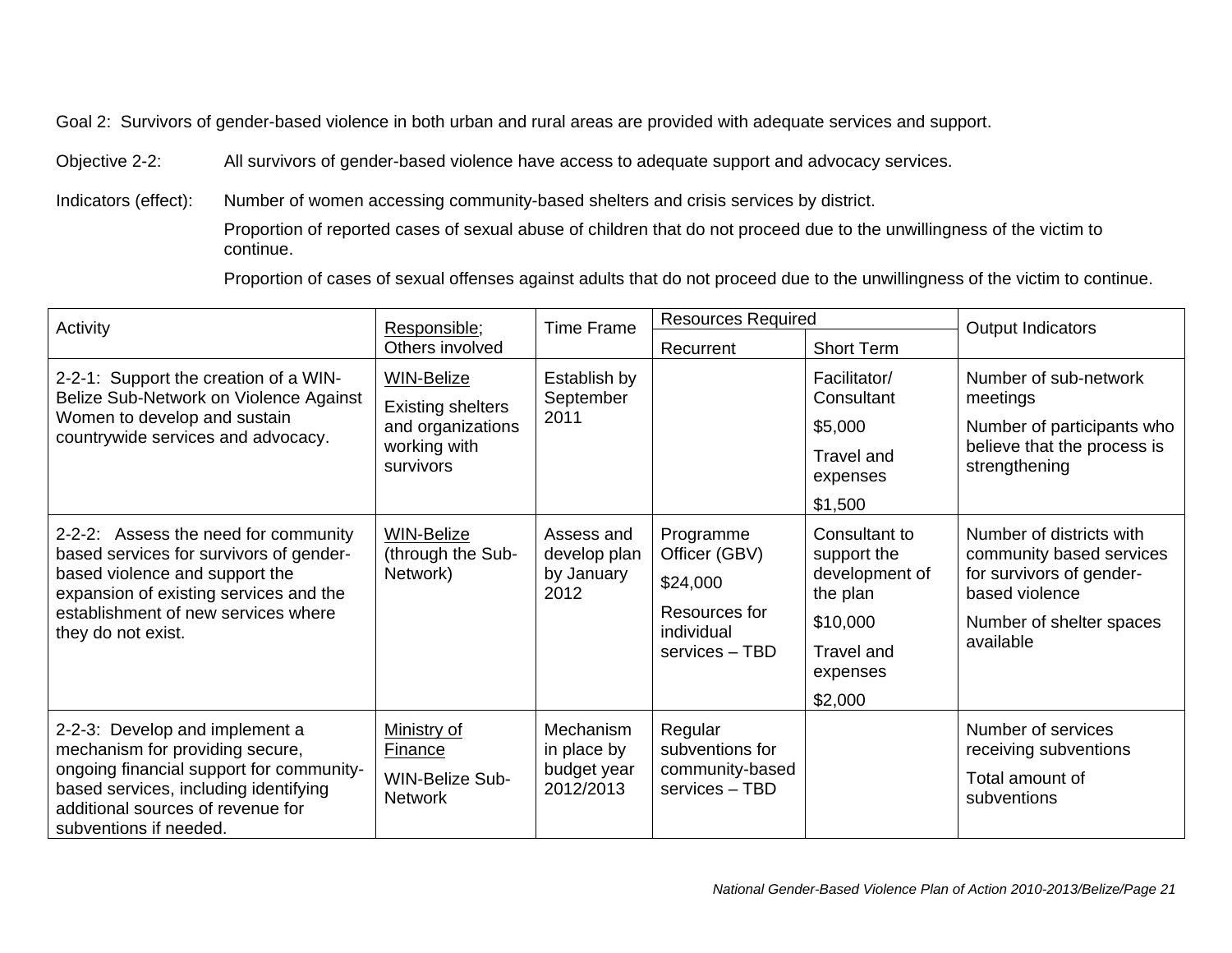| 2-2-4: Hire one additional social worker<br>in each district to provide adequate<br>support and advocacy for survivors of<br>child sexual abuse.                         | Ministry of Human<br>Development<br>Department of<br><b>Human Services</b>                           | By April<br>2013                         | Six additional<br>social workers<br>\$145,000                                                                          |                                     | Number of districts with at<br>least 2 social workers                                                      |
|--------------------------------------------------------------------------------------------------------------------------------------------------------------------------|------------------------------------------------------------------------------------------------------|------------------------------------------|------------------------------------------------------------------------------------------------------------------------|-------------------------------------|------------------------------------------------------------------------------------------------------------|
| 2-2-5: Develop criteria for the maximum<br>caseload for social workers and, if<br>necessary, recommend hiring additional<br>social workers in 2013.                      | Ministry of Human<br>Development/<br>Department of<br><b>Human Services</b>                          | By<br>September<br>2013                  |                                                                                                                        |                                     | Criteria established and<br>endorsed by government                                                         |
| 2-2-6: Appoint a specific liaison person<br>within the Department of Human<br>Services to improve the relationship with<br>schools in their response to sexual<br>abuse. | Ministry of Human<br>Development/<br>Department of<br><b>Human Services</b><br>School<br>managements | By April<br>2012                         |                                                                                                                        |                                     | Existence of liaison person<br>Number of contacts<br>between schools and<br>liaison person                 |
| 2-2-7: Implement in-service training for<br>teachers on legislation and obligations<br>on sexual abuse.                                                                  | Ministry of<br>Education                                                                             | By<br>September<br>2012                  |                                                                                                                        | Training costs<br>\$6,000           | Number of teachers trained                                                                                 |
| 2-2-8: Incorporate training in basic<br>counseling skills into teacher training<br>programmes.                                                                           | Ministry of<br>Education                                                                             | September<br>2012                        |                                                                                                                        | Technical<br>assistance<br>\$10,000 | Number of trainee teachers<br>receiving counseling<br>training                                             |
| 2-2-9: Insure that a counselor trained in<br>the identification and response to all<br>forms of abuse, including sexual abuse,<br>is available in each school.           | Ministry of<br>Education<br>School<br>managements                                                    | Plan in place<br>by<br>September<br>2012 | Full- or part-time<br>counselors<br>available for each<br>school<br>TBD: Cost to be<br>assessed by sch.<br>managements |                                     | Proportion of schools with<br>access to a trained<br>counselor                                             |
| 2-2-10: Review and amend public<br>service regulations to strengthen<br>sanctions for breach of confidentiality<br>and other abuses of power.                            | Ministry of the<br><b>Public Service</b>                                                             | By June<br>2012                          |                                                                                                                        |                                     | Clear and usable sanctions<br>for breach of confidentiality<br>and abuse of power in the<br>public sector. |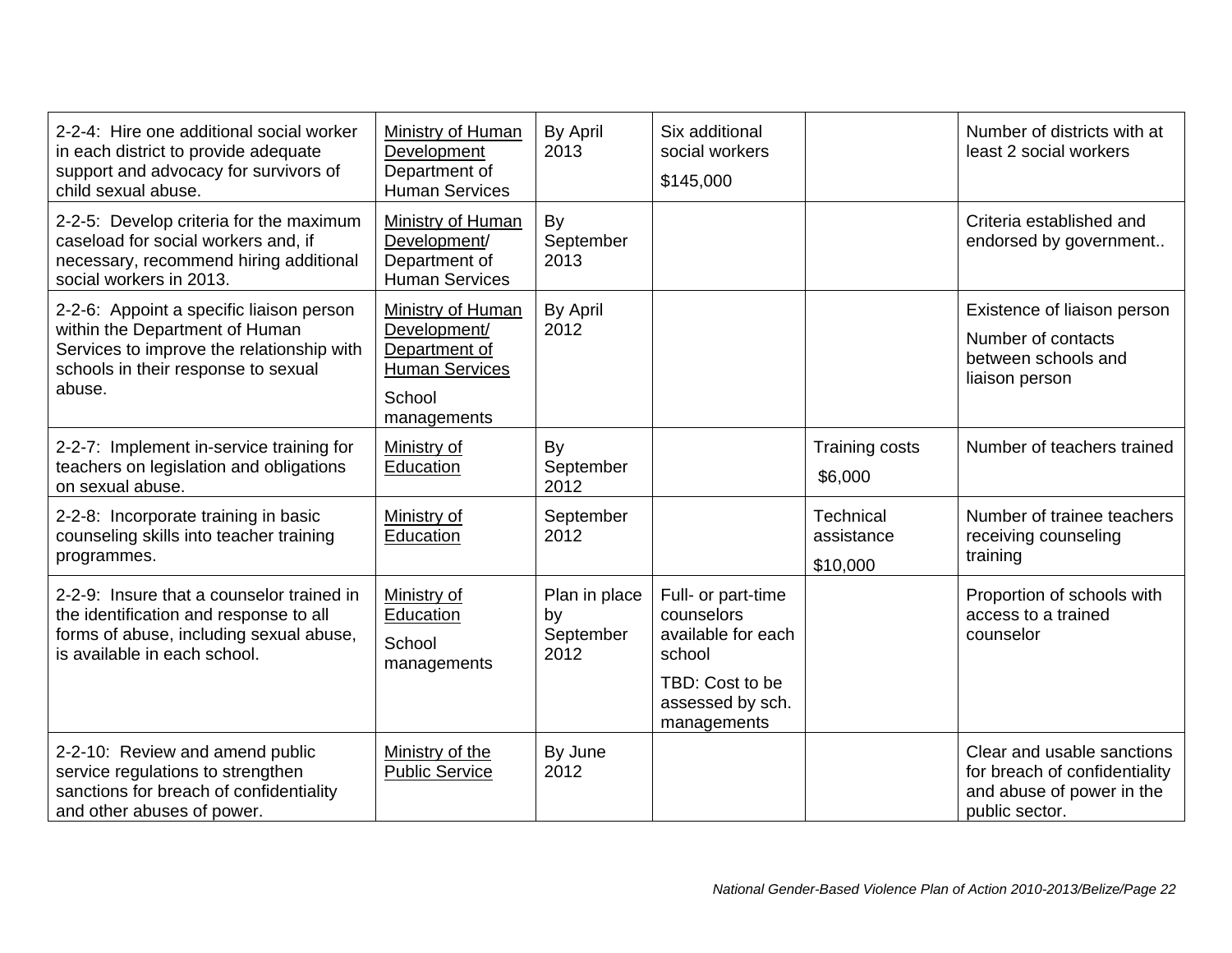Objective 2-3: All victims of domestic violence in crisis have access to adequate shelter and financial support.

Indicators (effect): Number of women and children accessing shelters.

Number of women and children accessing emergency financial support.

| Activity                                                                                                                                                                                  | Responsible;                                                                                   | <b>Resources Required</b><br><b>Time Frame</b> |                                                                               |                   | Output Indicators                                                      |
|-------------------------------------------------------------------------------------------------------------------------------------------------------------------------------------------|------------------------------------------------------------------------------------------------|------------------------------------------------|-------------------------------------------------------------------------------|-------------------|------------------------------------------------------------------------|
|                                                                                                                                                                                           | Others involved                                                                                |                                                | Recurrent                                                                     | <b>Short Term</b> |                                                                        |
| 2-3-1: Develop and implement a<br>mechanism for providing adequate<br>emergency financial assistance to<br>victims of domestic violence through an<br>appropriate community based agency. | Ministry of Human<br>Development                                                               | System in<br>place by<br>January<br>2012       | Financial<br>assistance<br>\$30,000                                           |                   | Amount of emergency<br>financial assistance<br>available, by district. |
| 2-3-2: Ensure that women in all parts of<br>Belize have access to emergency shelter<br>(through Activity 2.2.2.)                                                                          | <b>WIN-Belize</b><br>(through the<br>proposed Sub-<br>Network on<br>Violence Against<br>Women) | December<br>2013                               | Budgets to be<br>developed;<br>regular<br>government<br>subvention<br>assured |                   | Number of shelter spaces<br>available, by district                     |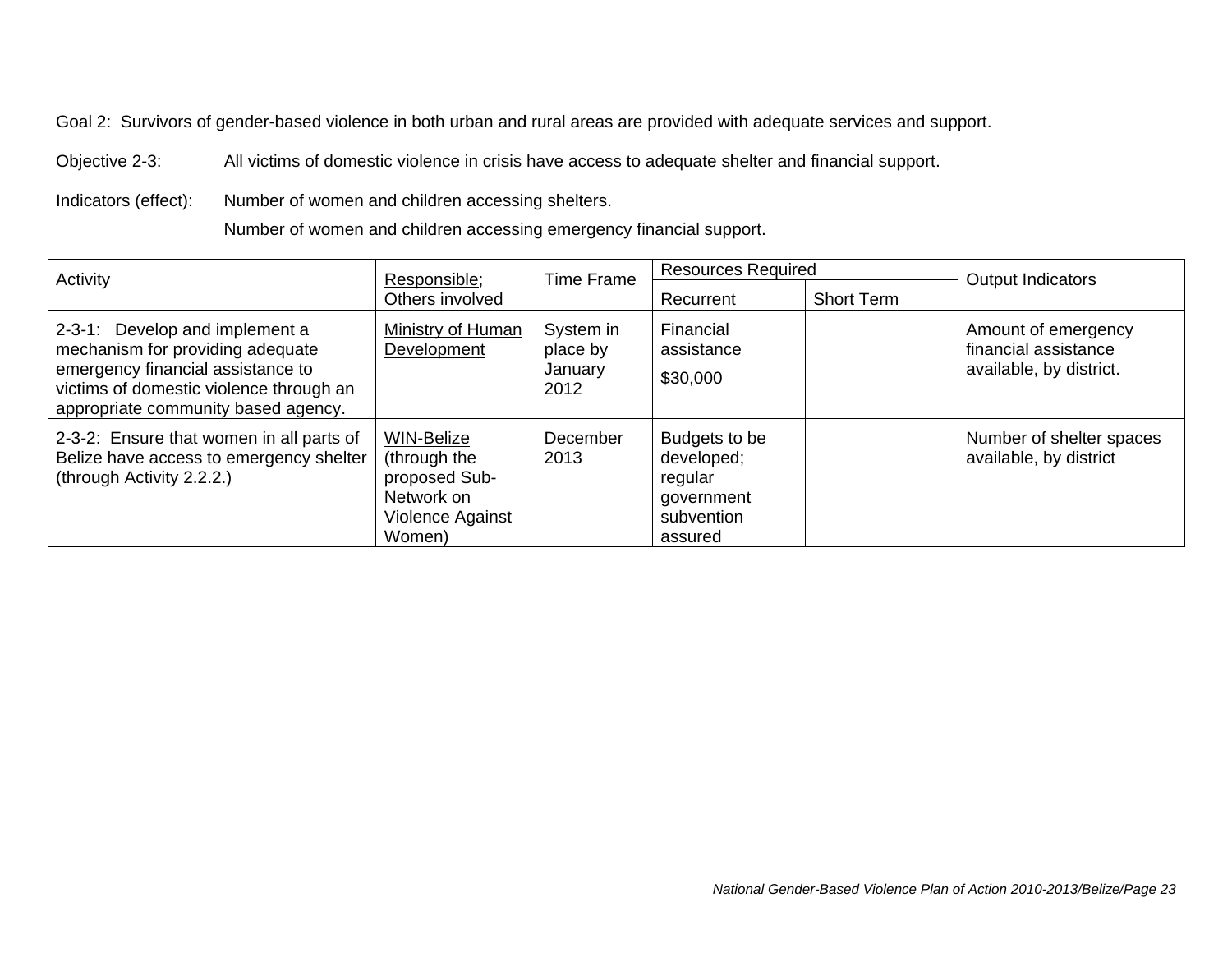Objective 2-4: Rural women who are victims of gender-based violence have access to justice and support.

Indicators (effect): Number of rural women who report incidents of gender-based violence by district.

| Activity                                                                                                                                                                      | Responsible;                                           | <b>Time Frame</b> | <b>Resources Required</b>                             |                   | Output Indicators                                                                                  |
|-------------------------------------------------------------------------------------------------------------------------------------------------------------------------------|--------------------------------------------------------|-------------------|-------------------------------------------------------|-------------------|----------------------------------------------------------------------------------------------------|
|                                                                                                                                                                               | Others involved                                        |                   | Recurrent                                             | <b>Short Term</b> |                                                                                                    |
| 2-4-1: Hire one additional Women's<br>Development Officer in each district, with<br>specific responsibility for outreach to<br>rural areas.                                   | Women's<br>Department                                  | By April<br>2012  | Six additional<br><b>WDOs</b><br>\$145,000            |                   | Number of districts with a<br>WDO responsible for rural<br>outreach                                |
| 2-4-2: Enhance the ability of Community<br>Health Workers in rural villages to<br>respond to gender-based violence,<br>including a training programme for<br>CHWs.            | Ministry of Health                                     | By June<br>2011   | Annual training<br>costs<br>\$6,000                   |                   | <b>Number of Community</b><br><b>Health Workers trained</b>                                        |
| 2-4-3: Provide emergency assistance<br>for victims of violence who need<br>transportation to safety and/or medical<br>services through the Community Health<br><b>Workers</b> | Ministry of Health<br>Ministry of Human<br>Development | By June<br>2011   | Financial<br>assistance/<br>transportation<br>\$7,000 |                   | Number of victims who<br>access emergency<br>assistance through<br><b>Community Health Workers</b> |
| 2-4-4: Develop and implement a training<br>programme on gender awareness and<br>the Domestic Violence Act for alcaldes<br>and village chairmen in Maya villages.              | Women's<br>Department<br><b>Chief Magistrate</b>       | By June<br>2011   | Annual training<br>costs<br>\$4,000                   |                   | Number of alcaldes and<br>village chairmen trained                                                 |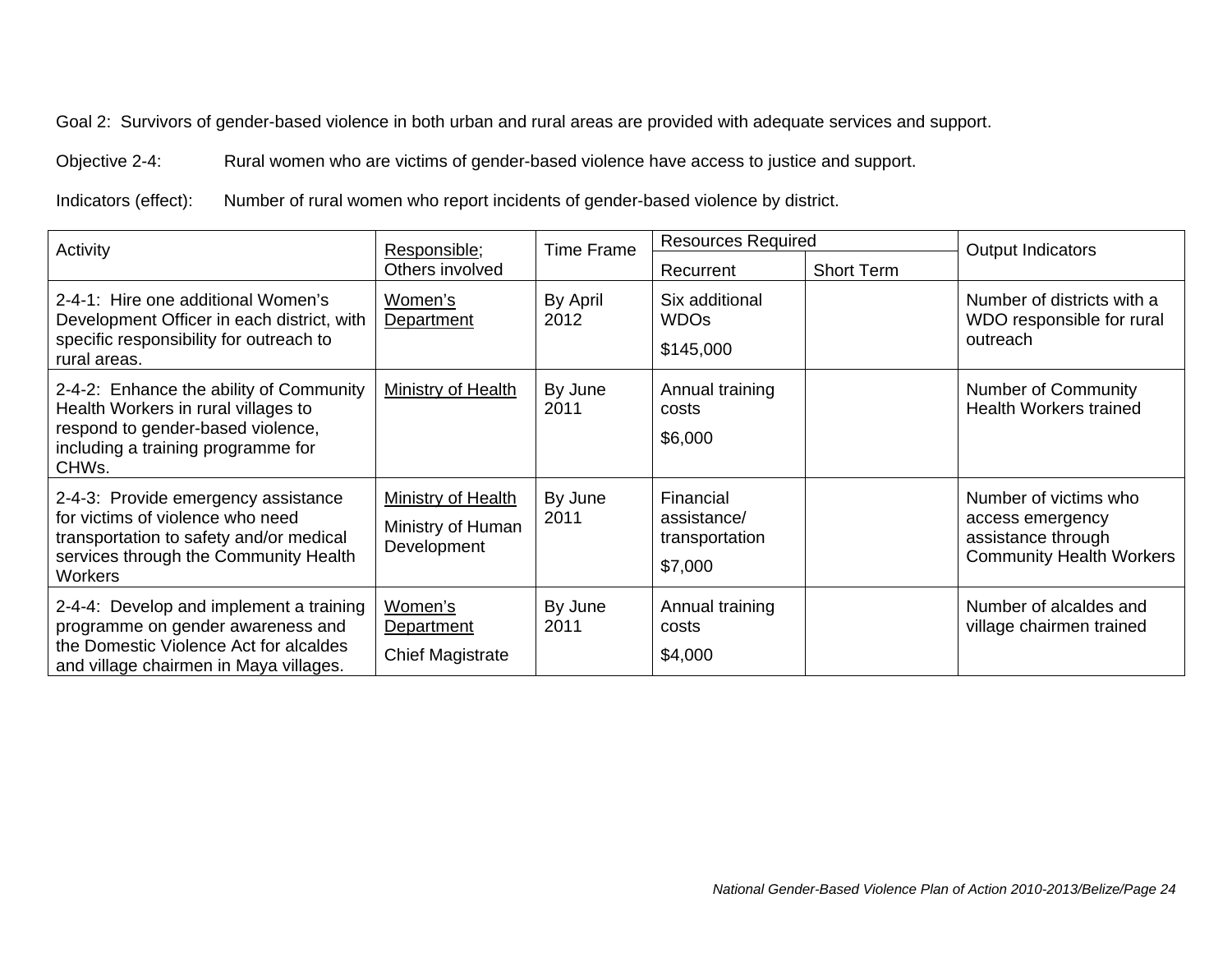Objective 2-5: There is strong cross-sector collaboration in responding to survivors of gender-based violence.

Indicators (effect): Number of activities in the National Gender-based Violence Plan of Action that are successfully implemented.

| Activity                                                                                                                                                                                                                                                  | Responsible;                                                |                                                                    | <b>Resources Required</b><br><b>Time Frame</b> |                                                                              | Output Indicators                                                                                                                |
|-----------------------------------------------------------------------------------------------------------------------------------------------------------------------------------------------------------------------------------------------------------|-------------------------------------------------------------|--------------------------------------------------------------------|------------------------------------------------|------------------------------------------------------------------------------|----------------------------------------------------------------------------------------------------------------------------------|
|                                                                                                                                                                                                                                                           | Others involved                                             |                                                                    | Recurrent                                      | <b>Short Term</b>                                                            |                                                                                                                                  |
| 2-5-1: Review and revise the<br>membership and mandate of the<br>National Gender-Based Violence<br>Committee (NGBVC)                                                                                                                                      | Women's<br>Department<br><b>NGBVC</b>                       | Review by<br>February<br>2011<br>Ongoing,<br>quarterly<br>meetings |                                                | One-day retreat<br>for Committee<br>(expenses and<br>facilitator)<br>\$1,500 | Number of committee<br>meetings                                                                                                  |
| 2.5.2: Review the membership of the<br><b>District Gender-Based Violence</b><br>Committees and strengthen monthly<br>cross-sectoral meetings in each district<br>to do problem solving on effective<br>response to incidents of gender-based<br>violence. | Women's<br>Department<br>Sectoral<br>representatives        | Review by<br>April 2011<br>Ongoing,<br>monthly<br>meetings         |                                                |                                                                              | Number of participants who<br>report that the meetings<br>support improved response<br>to incidents of gender-<br>based violence |
| 2-5-3: Strengthen the Gender<br><b>Integration Committee and Ministry</b><br><b>Focal Points</b>                                                                                                                                                          | Women's<br>Department                                       | December<br>2010                                                   |                                                | Capacity building<br>of Committee/<br><b>Focal Points</b><br>\$12,000        | Number of Ministries with a<br>functioning Focal Point                                                                           |
| 2.5.4: Approach the National AIDS<br>Commission to include women who are<br>victims of violence as a highly at-risk<br>population and to develop appropriate<br>strategies to address the link between<br>violence against women and HIV/AIDS.            | Women's<br>Department<br><b>National AIDS</b><br>Commission | By June<br>2011, with<br>ongoing<br>contact                        |                                                |                                                                              | Actions of the National<br>AIDS Commission that<br>address the link between<br>gender-based violence and<br><b>HIV/AIDS</b>      |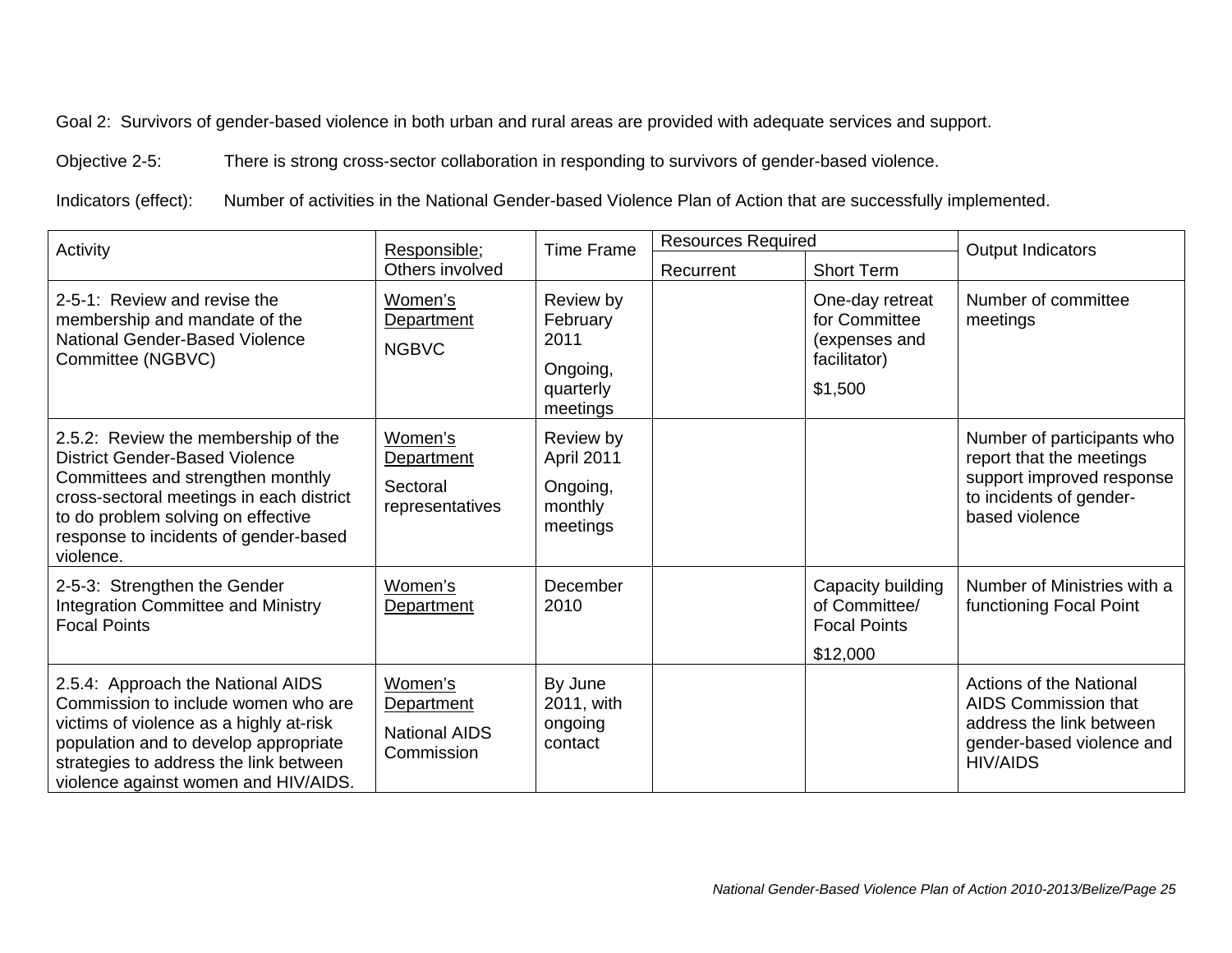**Goal 3**: Gender-based violence in Belize is reduced, and ultimately eliminated.

Objective 3-1: Recidivism by perpetrators of gender-based violence is reduced by 30%.

Indicators (effect): Recidivism rates of offenders.

| Activity                                                                                                                                                  | Responsible;<br>Others involved | <b>Time Frame</b>                                            | <b>Resources Required</b>                                           |                                                    | Output Indicator                                                                    |
|-----------------------------------------------------------------------------------------------------------------------------------------------------------|---------------------------------|--------------------------------------------------------------|---------------------------------------------------------------------|----------------------------------------------------|-------------------------------------------------------------------------------------|
|                                                                                                                                                           |                                 |                                                              | Recurrent                                                           | <b>Short Term</b>                                  |                                                                                     |
| 3-1-1 Evaluate the current Batterers'<br>Intervention Programme and revise the<br>programme based on that evaluation if<br>necessary.                     | Women's<br>Department           | Evaluation<br>system in<br>place by<br>February<br>2011      |                                                                     | Initial evaluation<br>to be conducted<br>by UNIFEM | Improvements to Batterers'<br>Intervention Programme<br>based on evaluation results |
|                                                                                                                                                           |                                 | Evaluation<br>and results<br>complete by<br>December<br>2012 |                                                                     |                                                    |                                                                                     |
| 3-1-2: Obtain long-term commitment<br>from Cabinet to continue financial<br>support for the Batterers' Intervention<br>Programme after the pilot project. | Women's<br>Department           | By April<br>2011                                             | Cost of<br>programme $-2$<br>16 week cycles<br>per year<br>\$35,000 |                                                    | Number of offenders who<br>complete the programme<br>annually.                      |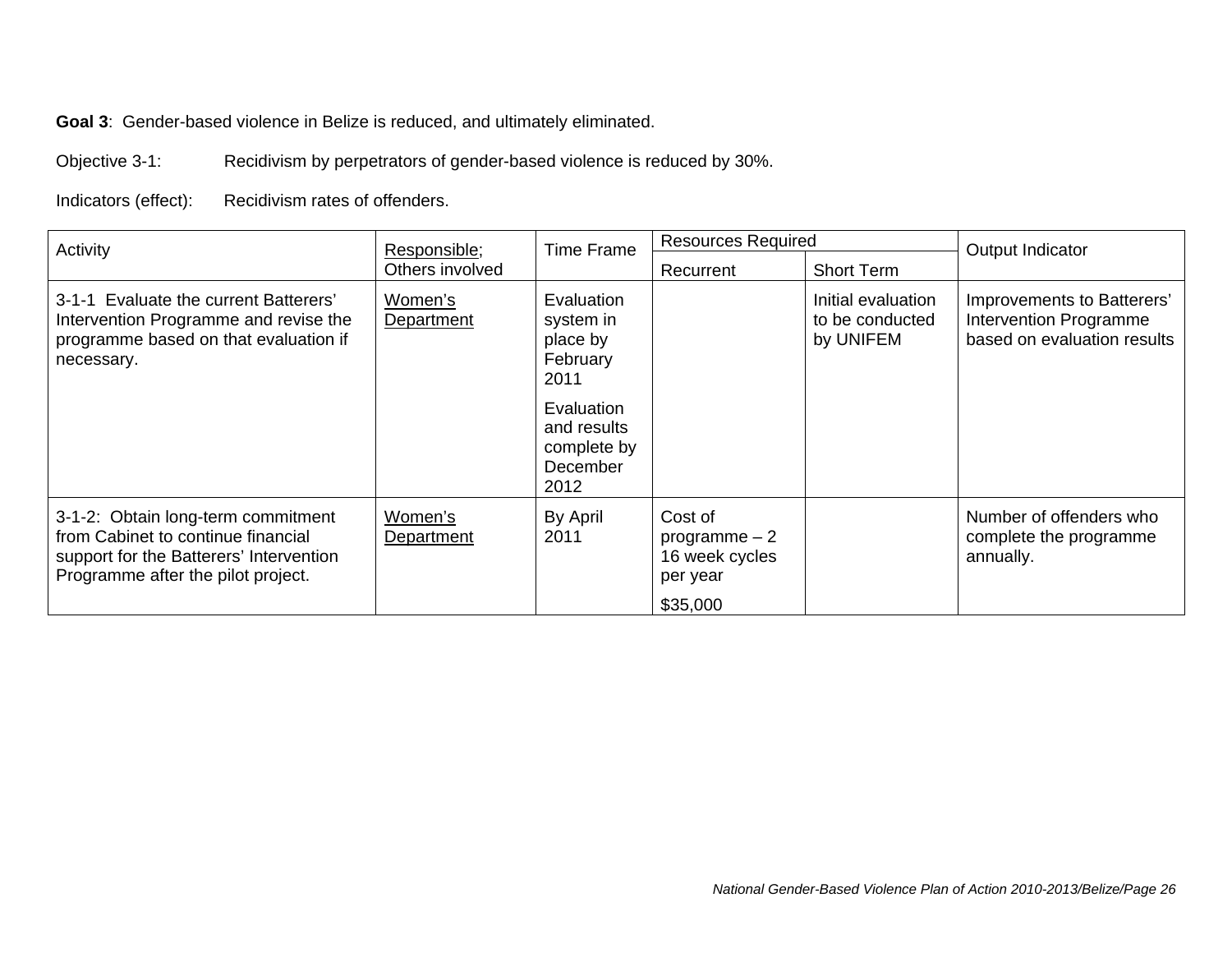Goal 3: Gender-based violence in Belize is reduced, and eventually eliminated.

Objective 3-2: There is greater public understanding of the roots of gender-based violence.

Indicators (effect): Changes in media response to gender-based violence.

 Number of individuals, groups or organizations taking a public position that reflects an understanding of the roots of genderbased violence.

| Activity                                                                                                                                                                               | Responsible;<br>Others involved            | <b>Time Frame</b>                                 | <b>Resources Required</b>                |                                                           | Output Indicator                                                                                     |
|----------------------------------------------------------------------------------------------------------------------------------------------------------------------------------------|--------------------------------------------|---------------------------------------------------|------------------------------------------|-----------------------------------------------------------|------------------------------------------------------------------------------------------------------|
|                                                                                                                                                                                        |                                            |                                                   | Recurrent                                | <b>Short Term</b>                                         |                                                                                                      |
| 3-2-1: Hold a symposium on the roots of<br>gender-based violence, including<br>international participation.                                                                            | <b>WIN-Belize</b>                          | Symposium<br>June 2011                            |                                          | Expenses,<br>speakers fees,<br>transportation<br>\$12,000 | Number of participants in<br>symposium                                                               |
| 3-2-2: Conduct a public awareness<br>campaign on rape and sexual assault,<br>including an analysis of the roots of this<br>violence as well as practical information<br>for survivors. | Women's<br>Department                      | Implement<br>campaign<br>January $-$<br>June 2012 |                                          | Campaign costs,<br>technical<br>assistance<br>\$10,000    | Frequency of message<br>through media<br>Number of public education<br>materials/events              |
| 3-2-3: Integrate activities to promote<br>understanding of the roots of gender-<br>based violence into the 16 days of<br>activism campaigns                                            | Women's<br>Department<br><b>WIN-Belize</b> | November<br>2011 and<br>subsequent<br>campaigns   | Depending on<br>activities<br><b>TBD</b> |                                                           | Number of activities<br>addressing the roots of<br>gender-based violence                             |
| 3-2-4: Identify one or more academics<br>or researchers with an interest in<br>research/analysis on gender-based<br>violence for inclusion on the National<br>Committee.               | Women's<br>Department                      | Include in<br>committee<br>by April<br>2011       |                                          |                                                           | Number of academics on<br>the committee pursuing<br>projects in the area of<br>gender-based violence |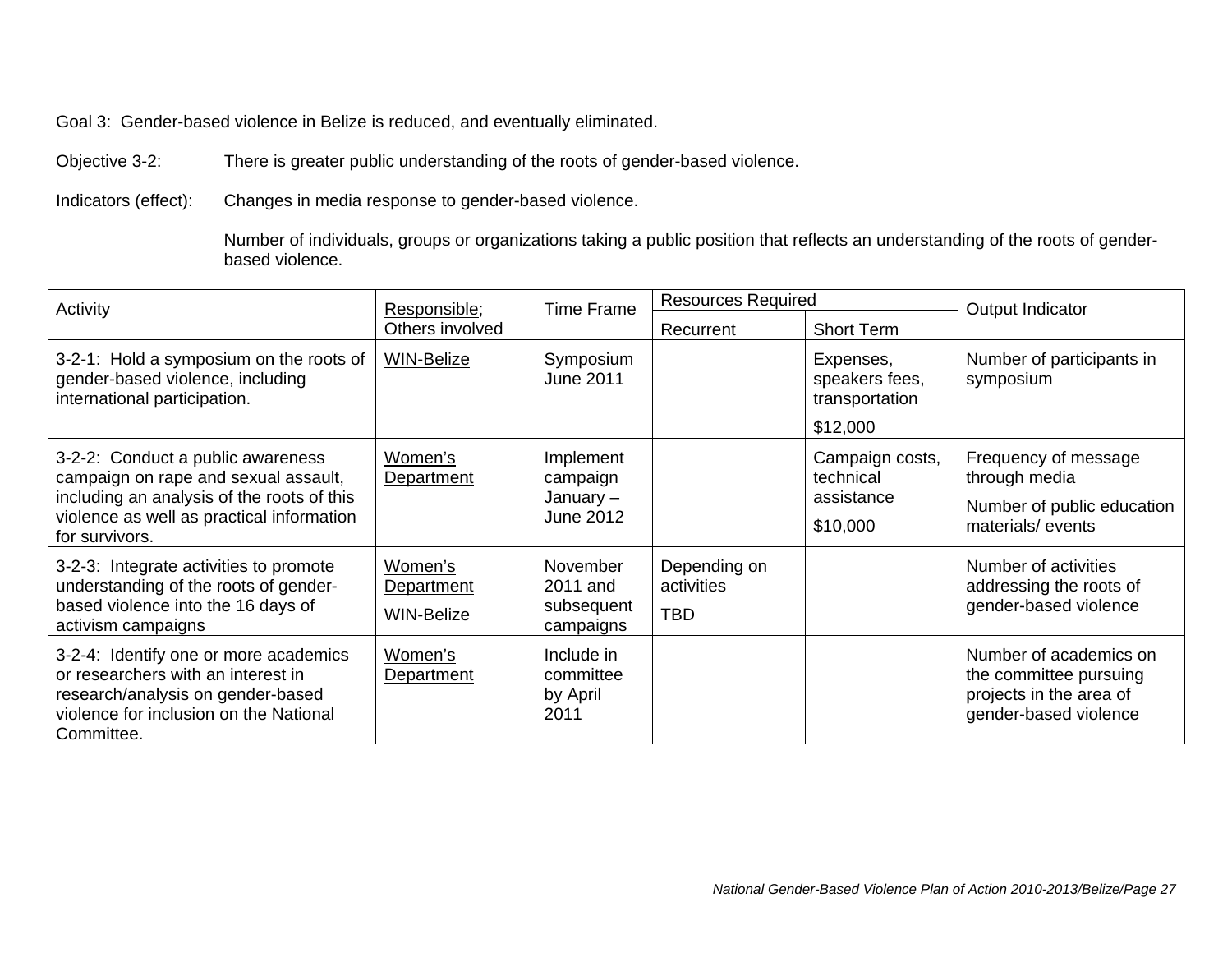| 3-2-5: Analyze the impact of the media's<br>treatment of women on attitudes and<br>practices related to gender-based<br>violence.                                                                                                       | Women's<br>Department                             | Study<br>completed<br>by June<br>2013               |                                                                   | Consultant and<br>other expenses<br>for study<br>\$20,000              | Availability of study<br>Number of<br>recommendations<br>implemented                                                                                          |
|-----------------------------------------------------------------------------------------------------------------------------------------------------------------------------------------------------------------------------------------|---------------------------------------------------|-----------------------------------------------------|-------------------------------------------------------------------|------------------------------------------------------------------------|---------------------------------------------------------------------------------------------------------------------------------------------------------------|
| 3-2-6: Develop materials to raise<br>awareness among young people on the<br>roots of gender-based violence.                                                                                                                             | Youth<br>Enhancement<br><b>Services</b>           | <b>Materials</b><br>available by<br>January<br>2012 |                                                                   | Design of<br>materials;<br>production and<br>printing costs<br>\$8,000 | Number of schools and<br>community programmes<br>using the materials.                                                                                         |
| 3-2-7: Appoint and train specialist<br>teachers to attend different schools and<br>teach matters relating to sex and<br>sexuality, violence against women and<br>children and related matters in the<br>context of the HFLE curriculum. | Ministry of<br>Education<br>School<br>managements | September<br>2013                                   | Specialist<br>teachers within<br>each school<br>management<br>TBD |                                                                        | Number of school<br>managements with<br>specialist teachers<br>Proportion of schools with<br>access to a specialist<br>teacher, by management<br>and district |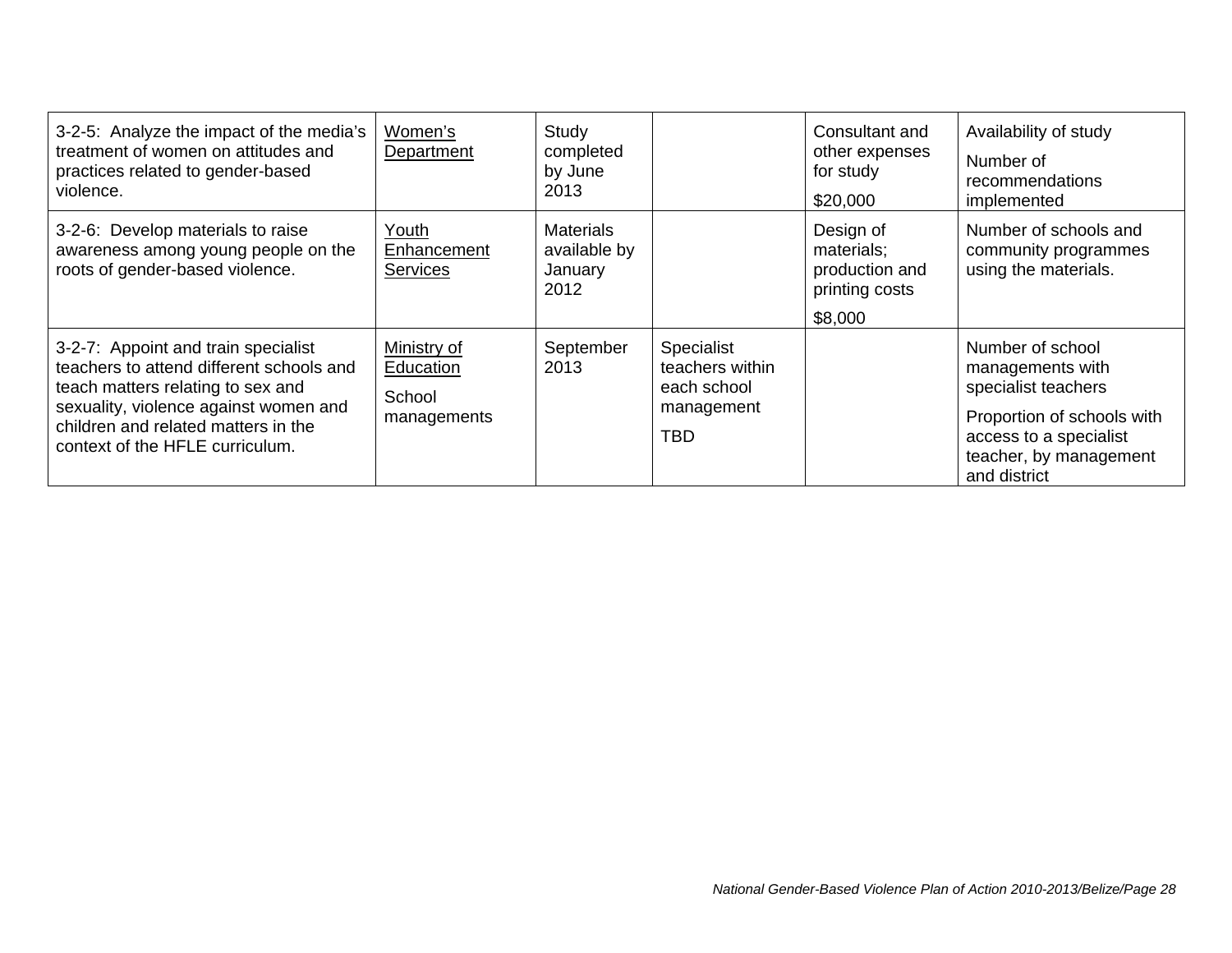Goal 3: Gender-based violence is reduced, and eventually eliminated.

- Objective 3-3: Men take greater responsibility for understanding the roots of gender-based violence and take action based on that understanding.
- Indicators (effect): Number of groups and programmes for men that adopt an approach based on the definition and guiding principles of the action plan.

| Activity<br>Responsible;<br>Others involved                                                                                                                           | <b>Time Frame</b>     |                                    | <b>Resources Required</b>                       |                                                            | Output Indicator                                                                                  |  |
|-----------------------------------------------------------------------------------------------------------------------------------------------------------------------|-----------------------|------------------------------------|-------------------------------------------------|------------------------------------------------------------|---------------------------------------------------------------------------------------------------|--|
|                                                                                                                                                                       |                       | Recurrent                          | <b>Short Term</b>                               |                                                            |                                                                                                   |  |
| 3-3-1: Hold a symposium for men on<br>masculinity and gender-based violence,<br>including resource people who have<br>developed groups in CA and/or the<br>Caribbean. | Women's<br>Department | Symposium<br>in February<br>2012   |                                                 | Venue, etc,<br>speakers fees,<br>transportation<br>\$8,000 | Number of participants in<br>symposium                                                            |  |
| 3-3-2: Support the establishment of a<br>men's group addressing issues of<br>masculinity and gender-based violence.                                                   | Women's<br>Department | Group<br>established<br>March 2012 | Depends on<br>activities of group<br><b>TBD</b> |                                                            | Number of men's groups<br>adopting the definition and<br>guiding principles of the<br>action plan |  |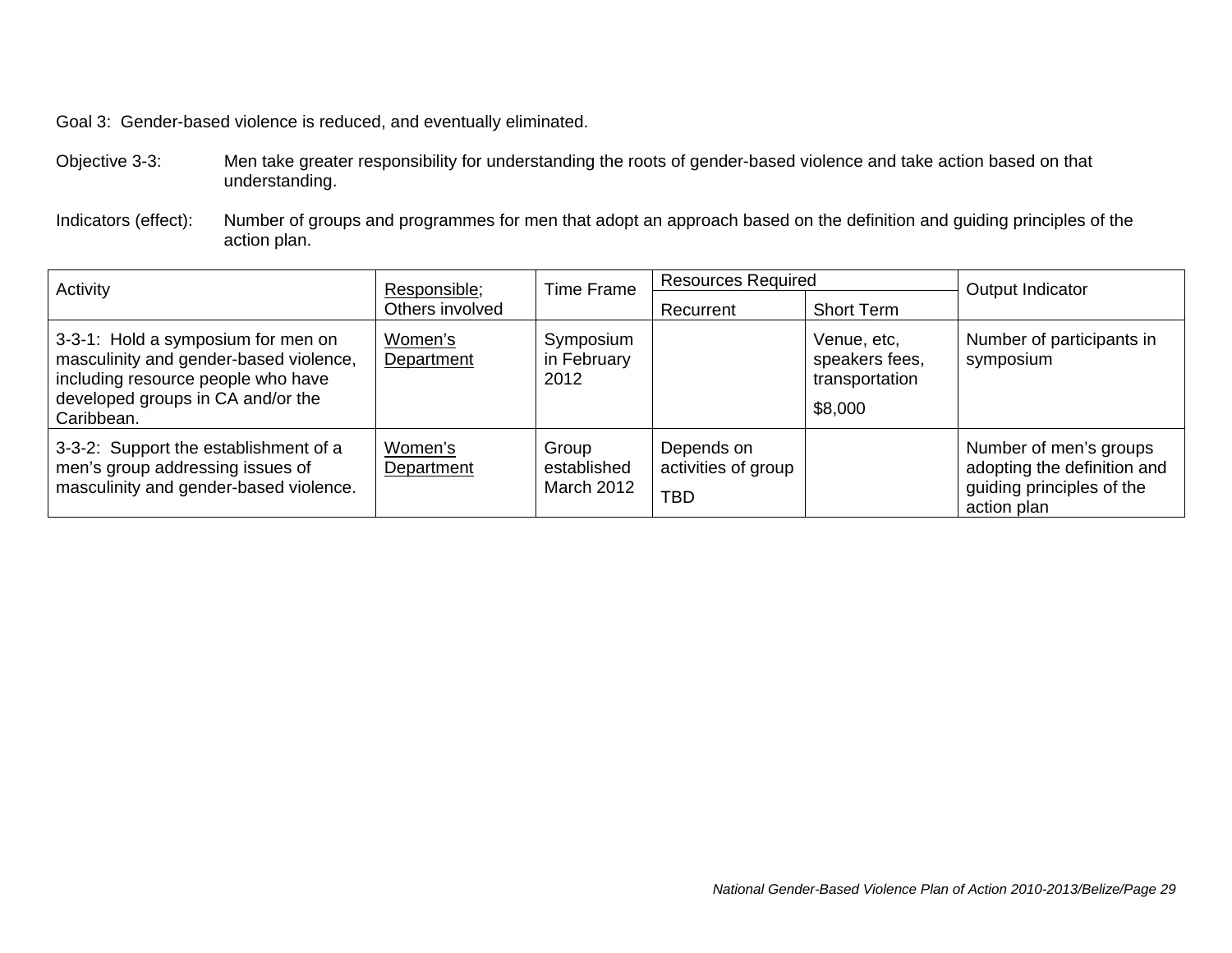Objective 4-1: Systems designed to measure reported cases of gender-based violence capture all reported cases of both domestic violence and sexual offenses.

Indicators (effect): Gaps in existing police and Ministry of Health systems.

| Activity                                                                                                                                                                                                                                                                                       | Responsible;                      | <b>Time Frame</b>                                            | <b>Resources Required</b>                                                       |                                       | Output Indicator                                                                                                                                                              |
|------------------------------------------------------------------------------------------------------------------------------------------------------------------------------------------------------------------------------------------------------------------------------------------------|-----------------------------------|--------------------------------------------------------------|---------------------------------------------------------------------------------|---------------------------------------|-------------------------------------------------------------------------------------------------------------------------------------------------------------------------------|
|                                                                                                                                                                                                                                                                                                | Others involved                   |                                                              | Recurrent                                                                       | <b>Short Term</b>                     |                                                                                                                                                                               |
| 4-1-1: Review and revise the existing<br>process for gathering the Police<br>Department's Gender-Based Violence<br>Statistics Nationwide (in particular, to<br>insure consistent application of the<br>system).                                                                                | Police<br>Deparatment             | Revisions to<br>system and<br>process by<br>December<br>2011 | Increased<br>support for the<br>system,<br>depending on<br>review<br><b>TBD</b> | Technical<br>assistance, if<br>needed | Number of recommended<br>revisions adopted                                                                                                                                    |
| 4-1-2: Review and revise the Ministry of<br>Health's Surveillance System on<br>Gender-Based Violence to insure that<br>both domestic violence and other sexual<br>offenses are recorded. Revise the list of<br>those responsible to complete the forms,<br>including Community Health Workers. | Ministry of Health<br><b>PAHO</b> | Revisions to<br>system by<br>December<br>2011                | Increased<br>support for the<br>system,<br>depending on<br>review<br><b>TBD</b> | Technical<br>assistance, if<br>needed | Number of recommended<br>revisions adopted<br>Number of institutions<br>regularly submitting forms<br><b>Number of Community</b><br><b>Health Workers submitting</b><br>forms |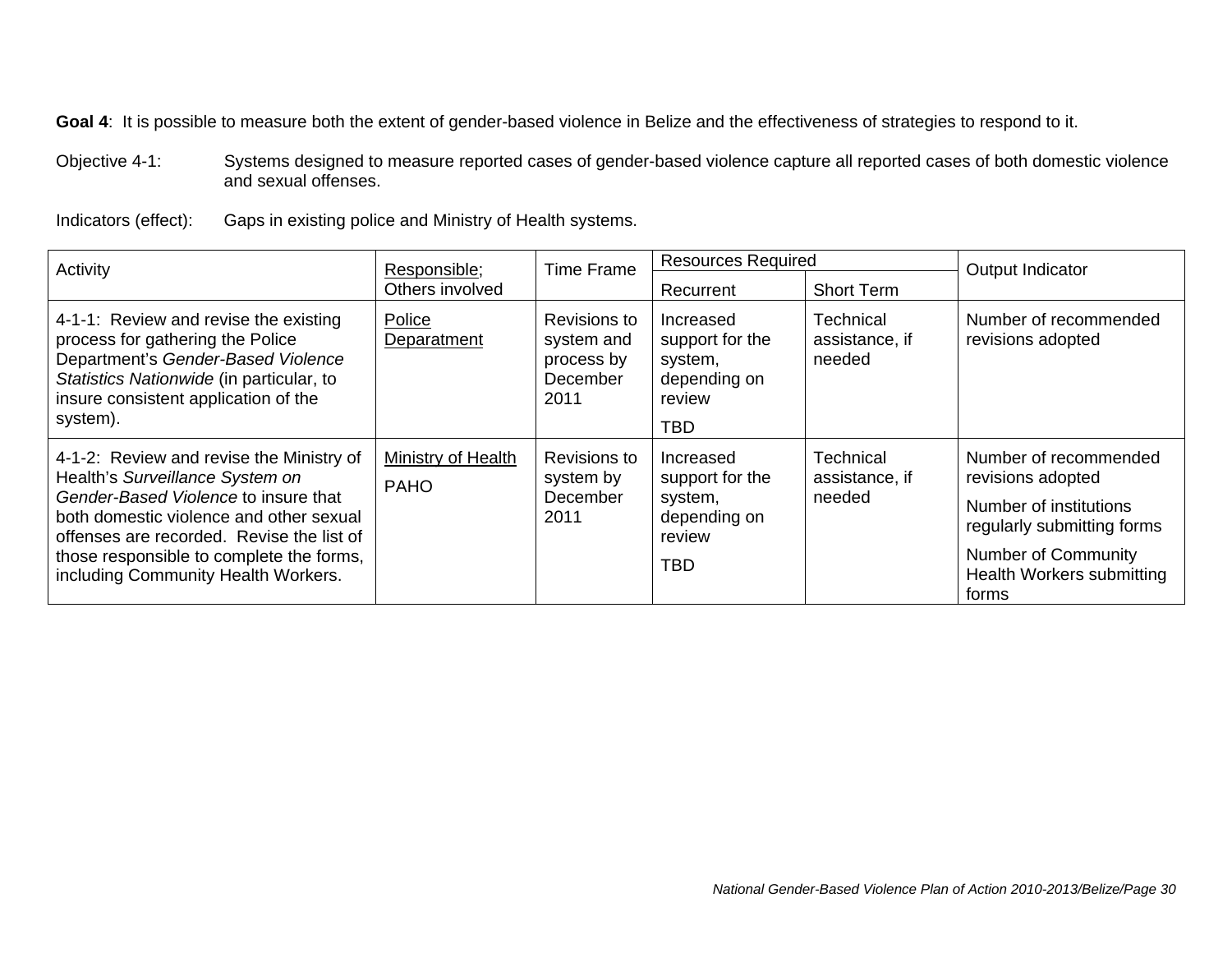Objective 4-2: A system to reassure the incidence, frequency and severity of gender-based violence is in place.

Indicators (effect): Available statistics on the incidence, frequency and severity of gender-based violence.

| Activity<br>Responsible;                                                                                                                        |                                            | <b>Resources Required</b><br><b>Time Frame</b>                                   |                                                     |                                                                                | Output Indicator                 |
|-------------------------------------------------------------------------------------------------------------------------------------------------|--------------------------------------------|----------------------------------------------------------------------------------|-----------------------------------------------------|--------------------------------------------------------------------------------|----------------------------------|
|                                                                                                                                                 | Others involved                            |                                                                                  | Recurrent                                           | Short Term                                                                     |                                  |
| 4-2-1: Develop and implement an<br>ongoing mechanism to measure the<br>incidence, frequency and severity of<br>gender-based violence in Belize. | <b>Statistical Institute</b><br>of Belize. | Mechanism<br>established<br>by January<br>2012<br>Ongoing use<br>OT<br>mechanism | Depends on<br>mechanism<br>identified<br><b>TBD</b> | <b>Technical</b><br>assistance in<br>development of<br>mechanism<br><b>TBD</b> | Ongoing mechanism<br>implemented |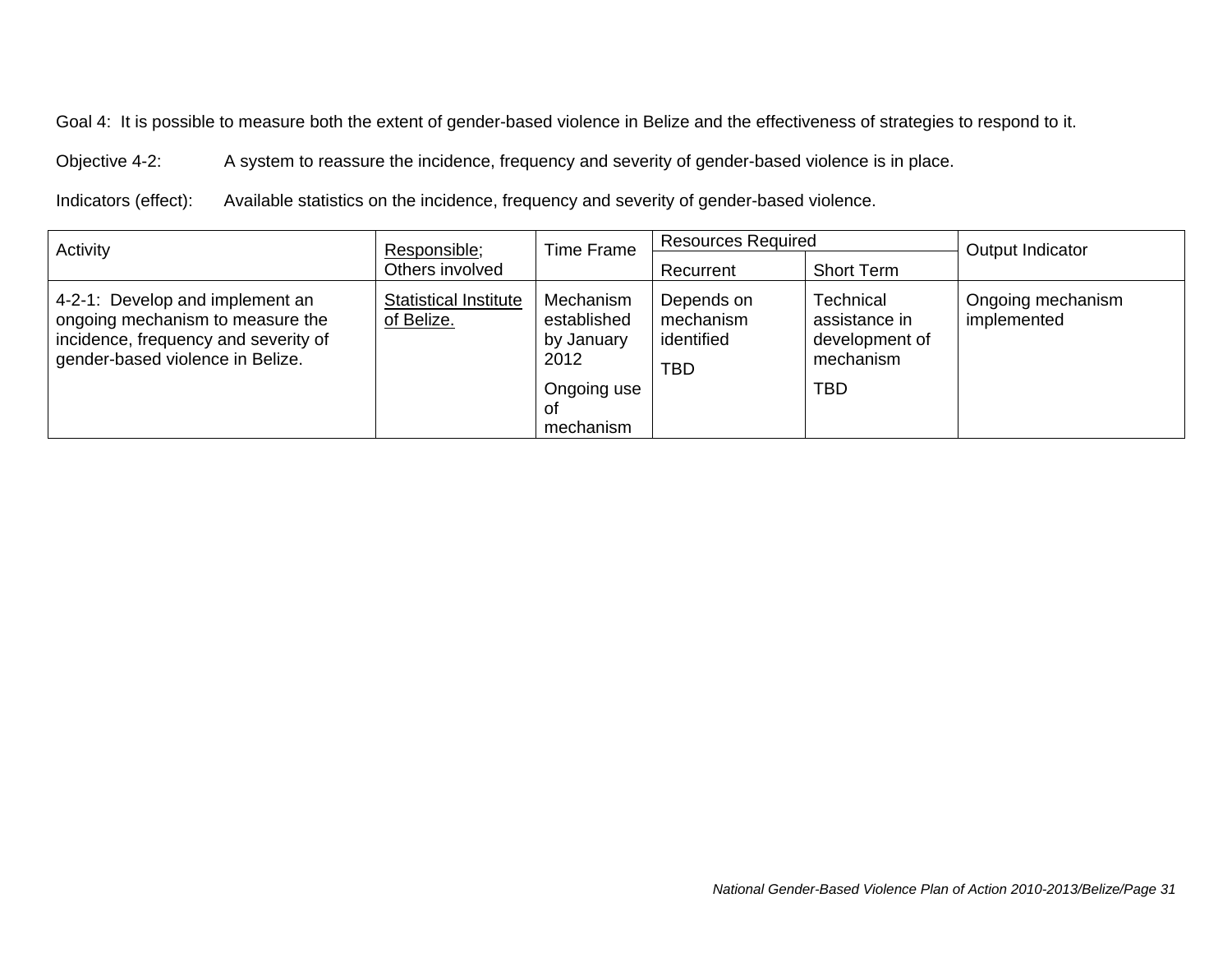Objective 4-3: A method to assess the effectiveness of strategies to respond to gender-based violence is in place.

Indicators (effect): Available information on effectiveness of systems' response.

| Activity                                                                                                                                                                           | Responsible;                                                   |                                                       | <b>Resources Required</b><br><b>Time Frame</b> |                                                                        | Output Indicator                                                                 |
|------------------------------------------------------------------------------------------------------------------------------------------------------------------------------------|----------------------------------------------------------------|-------------------------------------------------------|------------------------------------------------|------------------------------------------------------------------------|----------------------------------------------------------------------------------|
| Others involved                                                                                                                                                                    |                                                                | Recurrent                                             | <b>Short Term</b>                              |                                                                        |                                                                                  |
| 4.3.1: Develop and implement a plan to<br>monitor and evaluate the effects of the<br>new Domestic Violence legislation.                                                            | <b>Attorney General</b><br><b>NGBVC</b>                        | Finalize plan<br>and<br>implement<br>by April<br>2011 |                                                | Technical<br>assistance to<br>design and<br>implement plan<br>\$10,000 | Availability of information<br>on effect of legislation                          |
| 4.3.2: Develop and implement a system<br>to record complaints by victims<br>advocates that minimum standards of<br>response and care by specific systems<br>are not being followed | Women's<br>Department<br>Shelters and other<br>advocacy groups | Finalize<br>system by<br>March 2011<br>Ongoing        |                                                | Technical<br>assistance to<br>design and<br>implement plan<br>\$5,000  | Availability of information<br>on survivor's experience<br>with systems response |
| 4.3.3: Complete the review of the<br>Sexual Harassment Act and propose<br>amendments to the act, if needed, and<br>strategies for more effective<br>implementation.                | Women's<br>Department                                          | Complete<br>review by<br><b>June 2011</b>             |                                                |                                                                        | Number of<br>recommendations<br>implemented                                      |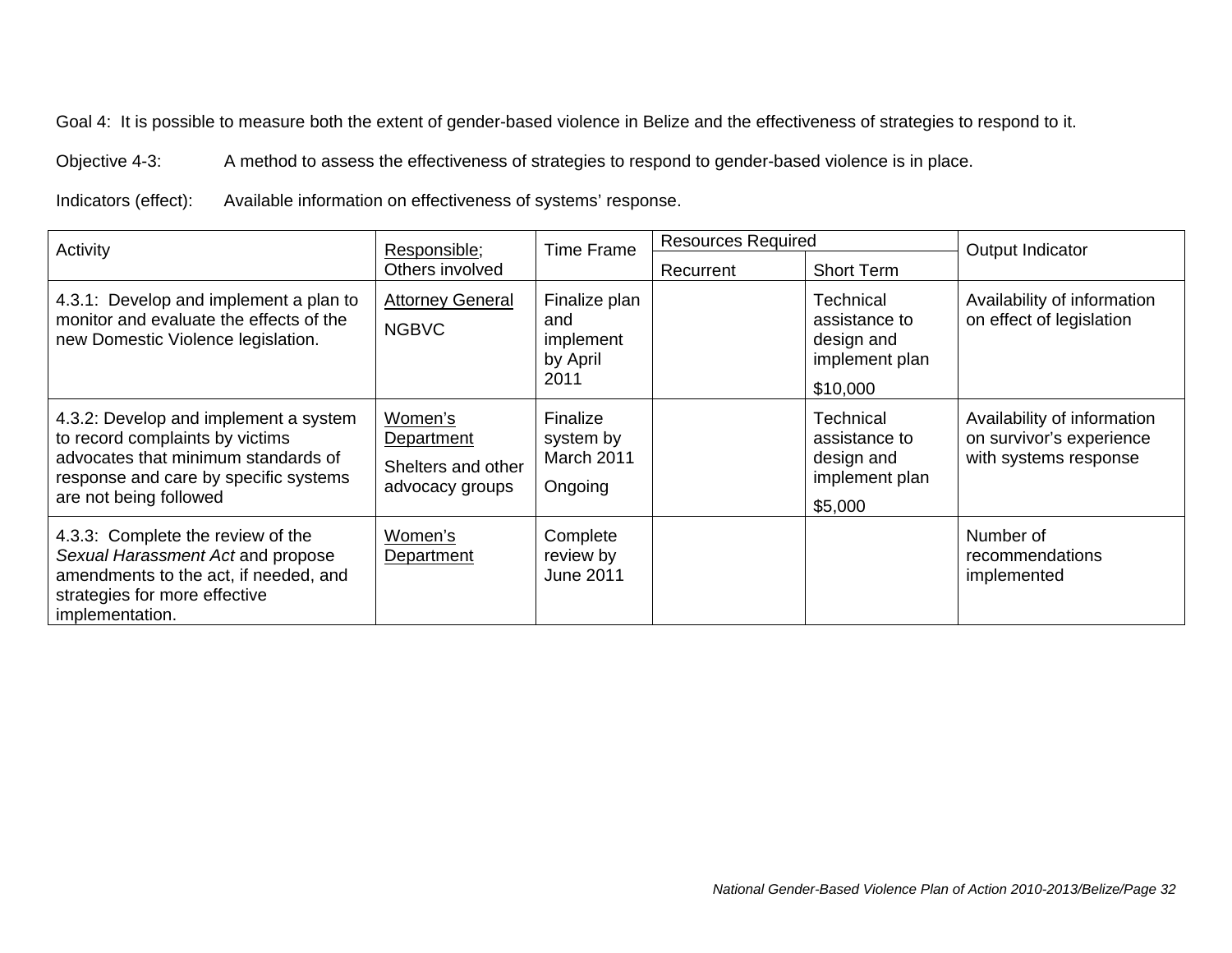### **6. The National Plan by Sector**

### **Sector 1: Police and the Ministry of National Security**

Goal 1: There is zero-tolerance for gender-based violence in Belize.

Objective 1-1: Police response to survivors of gender-based violence is improved. Complaints concerning police response are reduced.

Indicators (effect): Number of domestic violence and sexual offenses cases reported to the police.

Number of complaints from advocates that minimum policing standards have not been followed.

| Activity                                                                                                                                                                                                                              | Responsible;             |                                                 | <b>Resources Required</b><br><b>Time Frame</b>                                             |                                                                                                | Output Indicator                                                                                                                                                         |  |
|---------------------------------------------------------------------------------------------------------------------------------------------------------------------------------------------------------------------------------------|--------------------------|-------------------------------------------------|--------------------------------------------------------------------------------------------|------------------------------------------------------------------------------------------------|--------------------------------------------------------------------------------------------------------------------------------------------------------------------------|--|
|                                                                                                                                                                                                                                       | Others involved          |                                                 | Recurrent                                                                                  | <b>Short Term</b>                                                                              |                                                                                                                                                                          |  |
| 1-1-1: Develop and implement a<br>comprehensive internal plan for<br>improving police response to gender-<br>based violence (including, but not                                                                                       | <b>Police Department</b> | <b>Plan</b><br>finalized by<br>December<br>2010 |                                                                                            | <b>Technical</b><br>assistance in<br>development of<br>plan.                                   | Acceptance of plan at the<br>highest level of the Police<br>Department and Ministry of<br><b>National Security</b>                                                       |  |
| restricted to, activities 1-1-2, 1-1-3,<br>1-1-4, 1-1-5, 1-1-6 and 1-1-7).                                                                                                                                                            |                          |                                                 |                                                                                            | \$5,000                                                                                        | Number of activities in the<br>plan that are successfully<br>implemented                                                                                                 |  |
| 1-1-2: Review and revise existing police<br>protocols for responding to both<br>domestic violence and sexual offenses.                                                                                                                | <b>Police Department</b> | By<br>December<br>2010                          |                                                                                            |                                                                                                | Protocol available<br>Number of police posts<br>actively using protocol                                                                                                  |  |
| 1-1-3: Review, expand and implement<br>police recruit and in-service training<br>programmes on gender awareness and<br>gender-based violence, with particular<br>attention to the effective collection of<br>evidence in these cases. | Police Department        | Implement<br>by June<br>2011                    | <b>Qualified trainers</b><br>to deliver training<br>Other training<br>expenses<br>\$10,000 | Technical<br>assistance in<br>development of<br>expanded<br>training<br>programmes.<br>\$5,000 | Time allocated to recruit<br>training on gender<br>awareness and gender-<br>based violence<br>Number of in-service<br>trainings, including those<br>for senior officers. |  |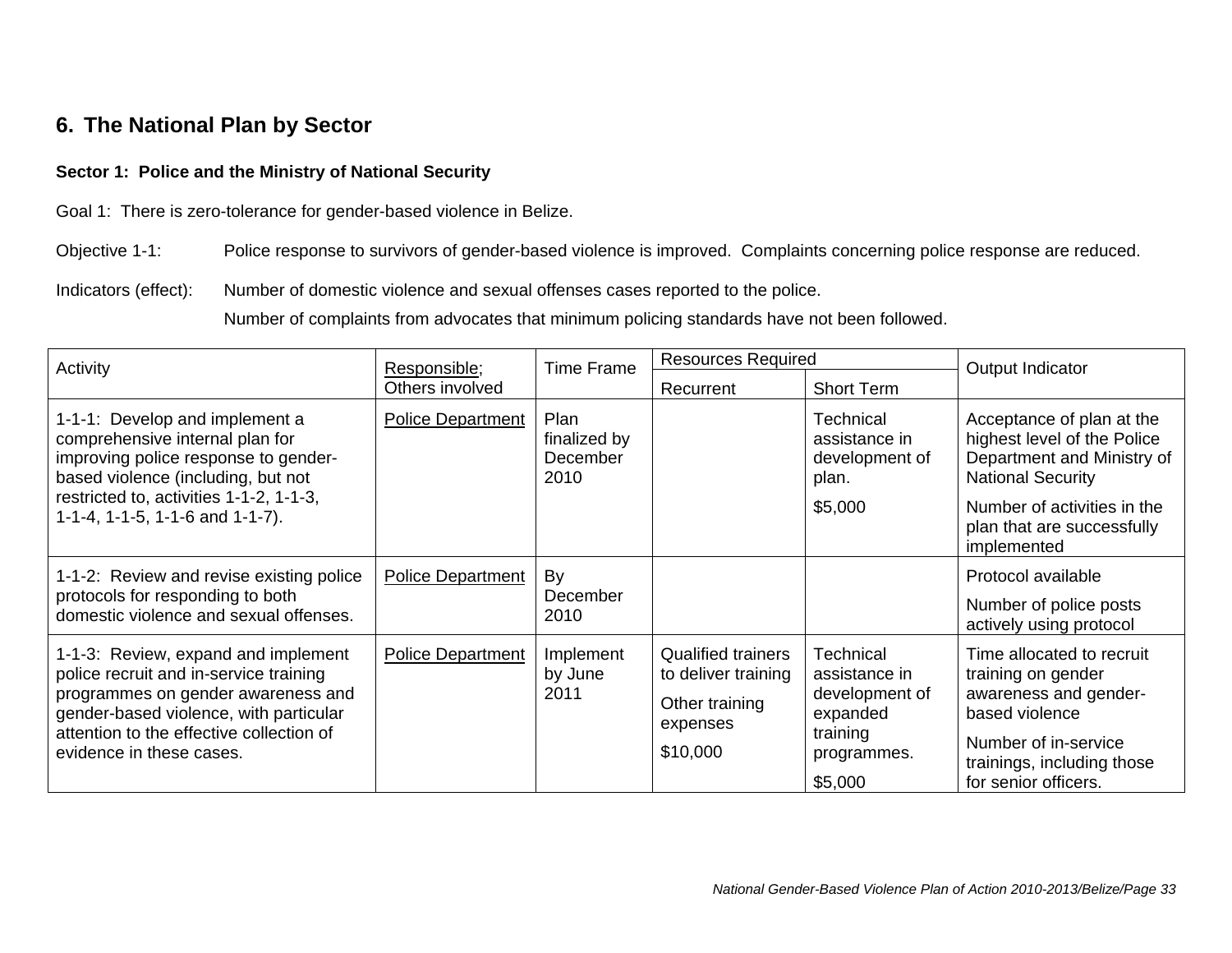| 1-1-4: Ensure that all officers (including<br>senior officers) have basic training in the<br>new Domestic Violence Act.                                                             | <b>Police Department</b> | Complete by<br><b>June 2011</b>                               |                                                              | Training<br>expenses<br>\$6,000                           | Percentage of all officers<br>who have received training                                         |
|-------------------------------------------------------------------------------------------------------------------------------------------------------------------------------------|--------------------------|---------------------------------------------------------------|--------------------------------------------------------------|-----------------------------------------------------------|--------------------------------------------------------------------------------------------------|
| 1-1-5: Establish a system of long-term<br>specialist officers for responding to<br>domestic violence, with a clear career<br>path for those choosing to specialize in<br>this area. | <b>Police Department</b> | Implement<br>by June<br>2011                                  | In-service training<br>for specialist<br>officers<br>\$4,000 |                                                           | Number of police posts<br>with a specialist officer with<br>at least 2 years experience<br>in DV |
| 1-1-6: Establish a sexual offenses unit<br>in the Criminal Investigations Branch,<br>staffed with female officers.                                                                  | <b>Police Department</b> | Implement<br>by June<br>2011                                  | In-service training<br>for officers<br>\$2,000               |                                                           | Number of trained CIB<br>officers assigned to the<br>sexual offenses unit                        |
| 1-1-7: Conduct identification parades<br>using one-way mirrors (including<br>amendment of relevant laws).                                                                           | <b>Police Department</b> | Implement<br>by October<br>2011                               |                                                              | Installation of<br>appropriate<br>facility.<br><b>TBD</b> | Number of police posts<br>regularly using one-way<br>mirror facilities in each post              |
| 1-1-8: Develop and implement a<br>mandatory arrest policy to require arrest<br>in any incident of domestic violence<br>where there is reasonable evidence to<br>do so.              | <b>Police Department</b> | Policy by<br>December<br>2011<br>Implement<br>by June<br>2012 |                                                              |                                                           | Policy is in place<br>Proportion of domestic<br>violence calls that result in<br>arrest          |
| 1-1-9: Train officers in mandatory arrest<br>policy.                                                                                                                                | <b>Police Department</b> | By<br>December20<br>12                                        |                                                              | Training costs<br>\$6,000                                 | Proportion of police officers<br>trained in policy                                               |

*Sector 1: Police and the Ministry of Police and Public Safetycontinued on following page.*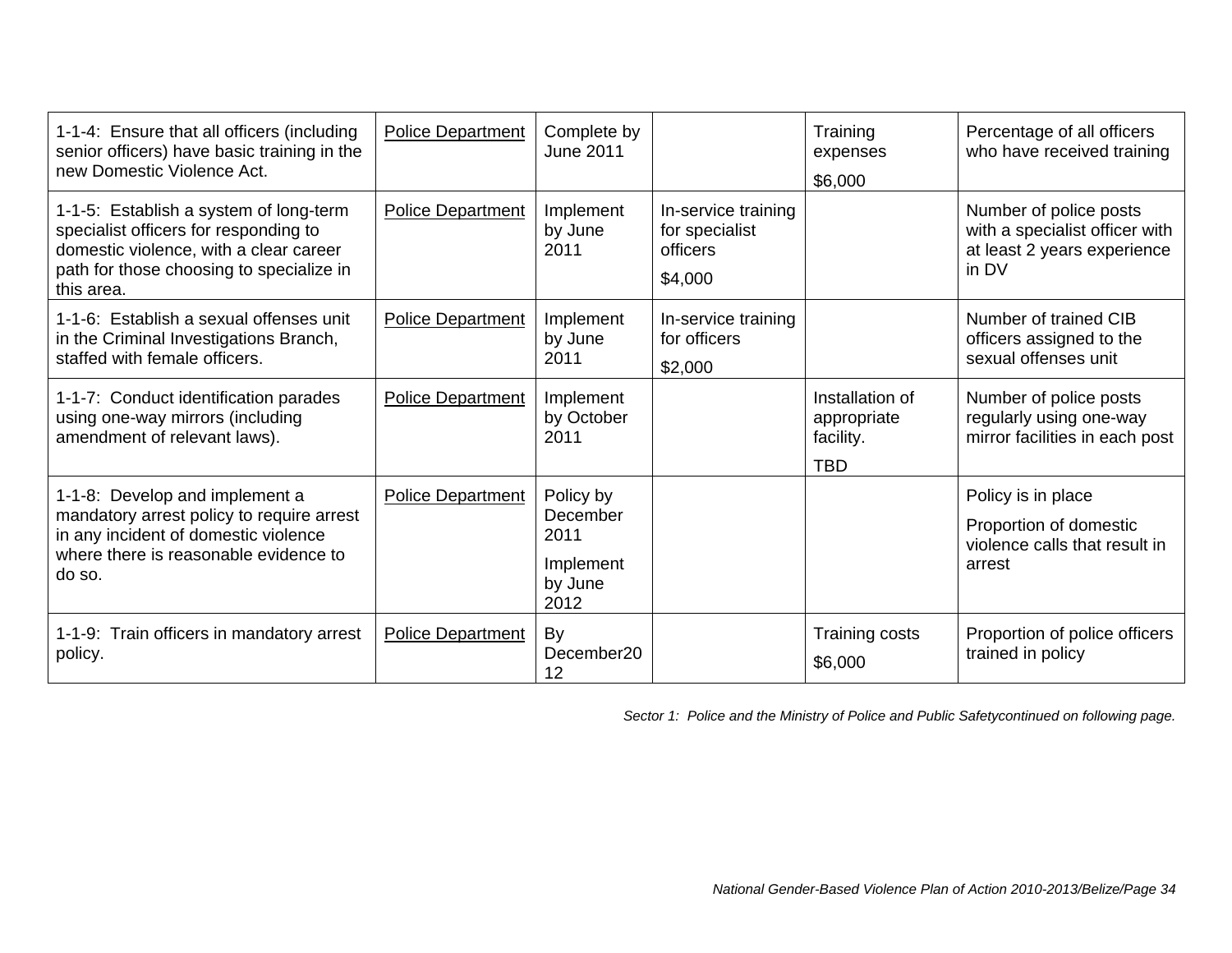Goal 1: There is zero-tolerance for gender-based violence in Belize.

Objective 1-2: Prosecution of acts of gender-based violence is strengthened. Attrition in reported cases that go to trial and result in convictions is reduced by 50%

Indicators (effect): Number of criminal charges in cases of domestic violence.

Number of reported cases of sexual offenses that go to trial.

Number of reported cases of sexual offenses that go to trial within 12 months of charge.

Conviction rates in cases of domestic violence.

Conviction rates in sexual offenses.

| Activity                                                                                                                                                            | Responsible;                            | <b>Time Frame</b>                                   | <b>Resources Required</b>                       |                                              | Output Indicator                                                 |
|---------------------------------------------------------------------------------------------------------------------------------------------------------------------|-----------------------------------------|-----------------------------------------------------|-------------------------------------------------|----------------------------------------------|------------------------------------------------------------------|
|                                                                                                                                                                     | Others involved                         |                                                     | Recurrent                                       | <b>Short Term</b>                            |                                                                  |
| 1-2-11: Establish a DNA laboratory with<br>priority given to cases of sexual abuse of<br>children and other sexual offenses.                                        | Ministry of Police<br>and Public Safety | Laboratory<br>established<br>by<br>December<br>2012 | Staffing and<br>operational costs<br><b>TBD</b> | Set up costs of<br>laboratory<br>\$1 million | DNA evidence available for<br>use in sexual offense<br>cases     |
| 1-2-12: Pending establishment of the<br>DNA laboratory, develop and implement<br>criteria for the use of external DNA labs<br>for testing in sexual offenses cases. | Ministry of<br><b>National Security</b> | Criteria<br>established<br>by<br>April 2011         | Cost of tests @<br>\$1,500/test<br>\$15,000     |                                              | Number of sexual offenses<br>cases where DNA<br>evidence is used |

*Sector 1: Police and the Ministry of Police and Public Safetycontinued on following page.*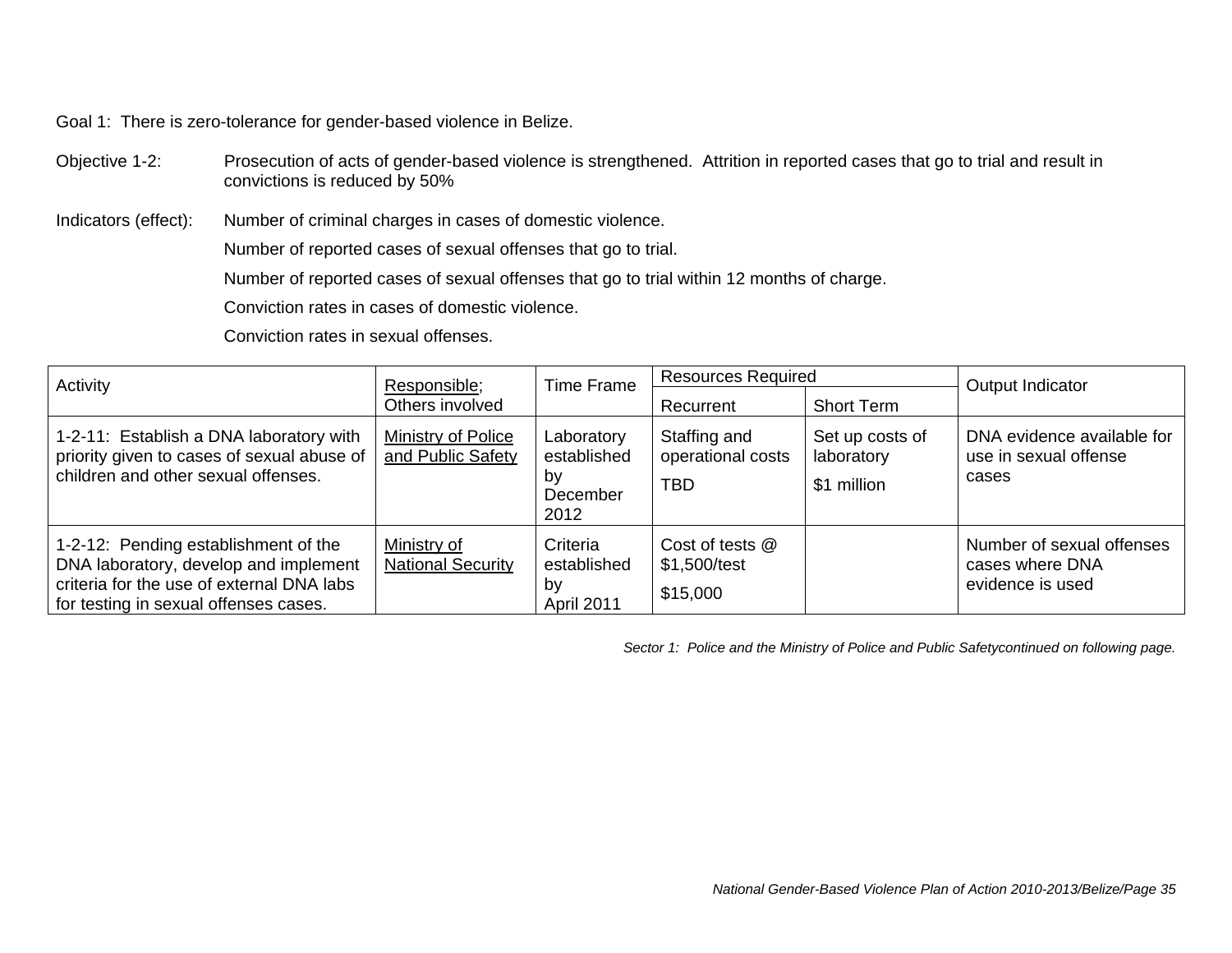Objective 4-1: Systems designed to measure reported cases of gender-based violence capture all reported cases of both domestic violence and sexual offenses.

Indicators (effect): Gaps in existing police and Ministry of Health systems.

| Activity                                                                                                                                                                                                        | Responsible;             | <b>Resources Required</b><br><b>Time Frame</b>               |                                                                                 |                                       | Output Indicator                           |
|-----------------------------------------------------------------------------------------------------------------------------------------------------------------------------------------------------------------|--------------------------|--------------------------------------------------------------|---------------------------------------------------------------------------------|---------------------------------------|--------------------------------------------|
|                                                                                                                                                                                                                 | Others involved          |                                                              | Recurrent                                                                       | <b>Short Term</b>                     |                                            |
| 4-1-1: Review and revise the existing<br>process for gathering the Police<br>Department's Gender-Based Violence<br>Statistics Nationwide (in particular, to<br>insure consistent application of the<br>system). | <b>Police Department</b> | Revisions to<br>system and<br>process by<br>December<br>2011 | Increased<br>support for the<br>system,<br>depending on<br>review<br><b>TBD</b> | Technical<br>assistance, if<br>needed | Number of recommended<br>revisions adopted |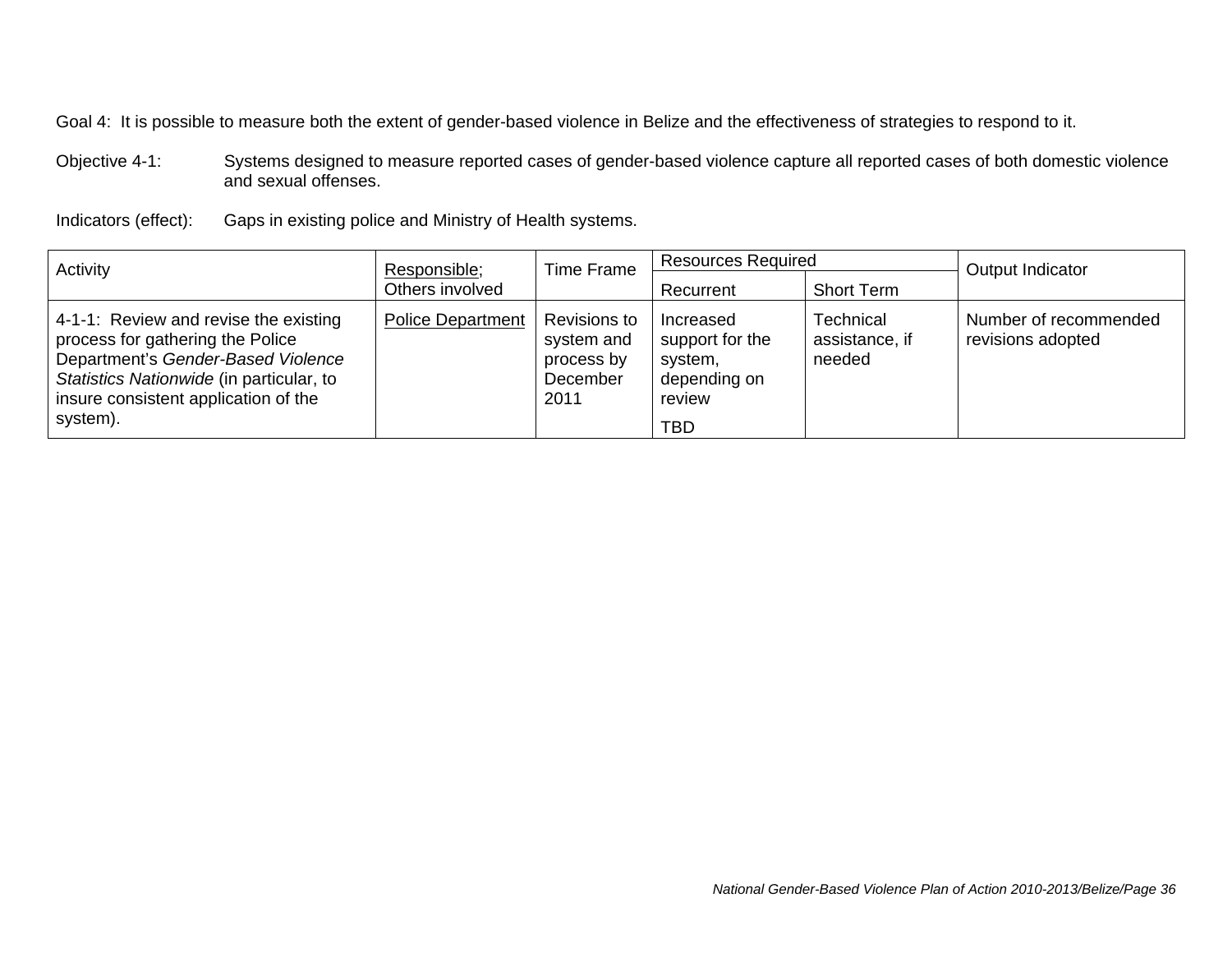### **Sector 2: Ministry of the Attorney General**

Goal 1: There is zero-tolerance for gender-based violence in Belize.

Objective 1-1: Police response to survivors of gender-based violence is improved. Complaints concerning police response are reduced.

Indicators (effect): Number of domestic violence and sexual offenses cases reported to the police.

Number of complaints from advocates that minimum policing standards have not been followed.

| Activity                                                                                                                                                                                                                | Responsible;    | <b>Time Frame</b>                                     | <b>Resources Required</b>                                                                         |                                                                        | Output Indicator                                                                                        |
|-------------------------------------------------------------------------------------------------------------------------------------------------------------------------------------------------------------------------|-----------------|-------------------------------------------------------|---------------------------------------------------------------------------------------------------|------------------------------------------------------------------------|---------------------------------------------------------------------------------------------------------|
|                                                                                                                                                                                                                         | Others involved |                                                       | Recurrent                                                                                         | <b>Short Term</b>                                                      |                                                                                                         |
| 1-1-10: Conduct a public awareness<br>campaign on the use of the<br>Ombudsman's office for complaints<br>concerning the response of police and<br>other public sector systems to incidents<br>of gender-based violence. | Ombudsman       | Implement<br>campaign<br>$July -$<br>December<br>2011 | At least one more<br>investigator with<br>specific<br>responsibility in<br>this area.<br>\$20,000 | Cost of media to<br>promote<br>campaign<br>\$5,000                     | Number of complaints<br>related to gender-based<br>violence received by the<br>Ombudsman's office       |
| 1-1-11: Conduct a special investigation<br>into the issues raised in the report<br>Strengthening State Accountability in the<br>Policing and Prosecuting of Sexual<br>Assault                                           | Ombudsman       | Release<br>results by<br><b>July 2012</b>             |                                                                                                   | Consultant/<br>additional<br>assistance in<br>investigation<br>\$7,500 | Report of investigation is<br>available<br>Number of<br>recommendations adopted<br>by Police Department |

*Sector 2: Ministry of the Attorney General continued on following page.*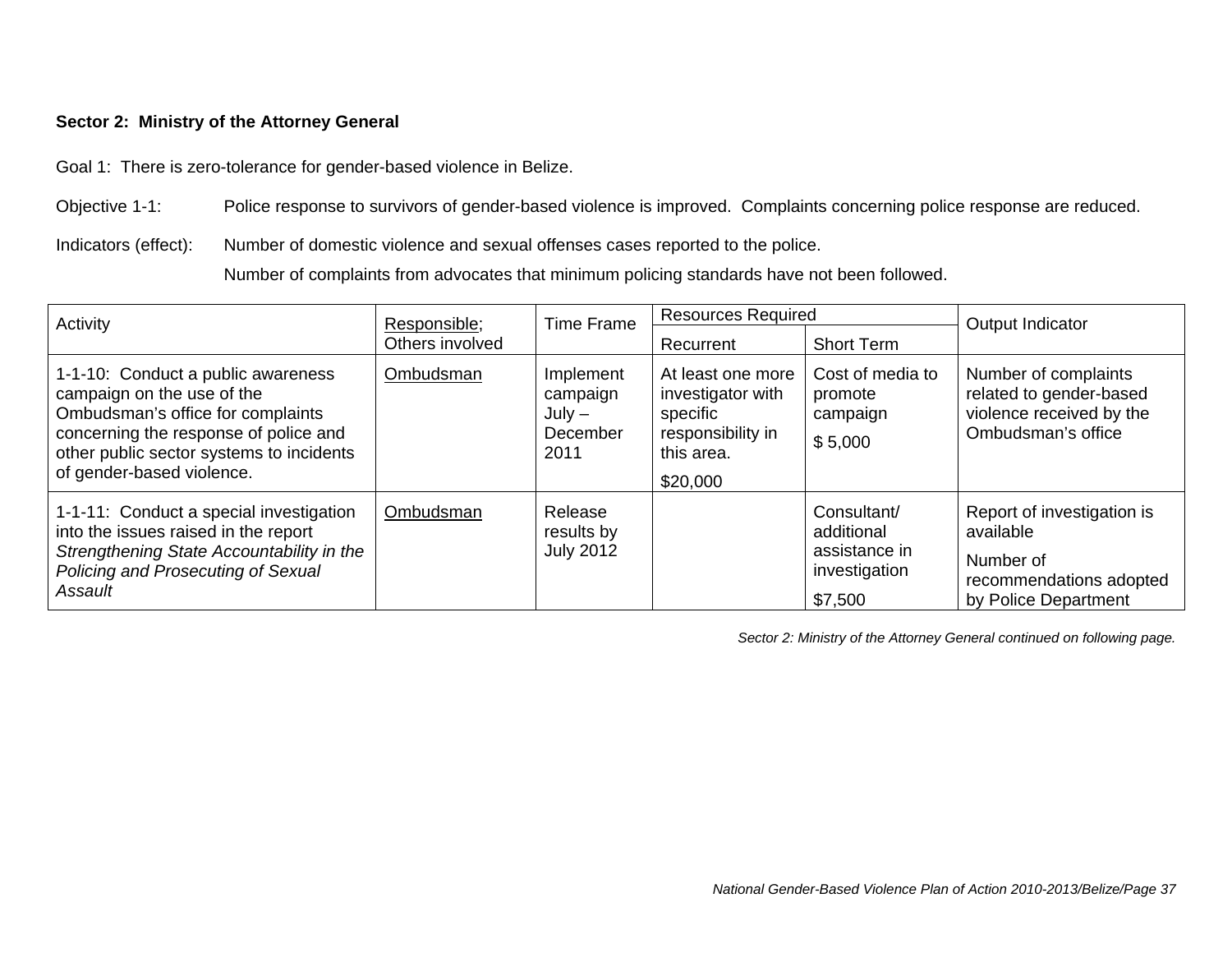Goal 1: There is zero-tolerance for gender-based violence in Belize.

Objective 1-2: Prosecution of acts of gender-based violence is strengthened. Attrition in reported cases that go to trial and result in convictions is reduced by 50%

Indicators (effect): Number of criminal charges in cases of domestic violence.

Number of reported cases of sexual offenses that go to trial.

Number of reported cases of sexual offenses that go to trial within 12 months of charge.

Conviction rates in cases of domestic violence.

Conviction rates in sexual offenses.

| Activity                                                                                                                                            | Responsible;            | <b>Time Frame</b>                          | <b>Resources Required</b> |                                             | Output Indicator                                                             |
|-----------------------------------------------------------------------------------------------------------------------------------------------------|-------------------------|--------------------------------------------|---------------------------|---------------------------------------------|------------------------------------------------------------------------------|
|                                                                                                                                                     | Others involved         |                                            | Recurrent                 | <b>Short Term</b>                           |                                                                              |
| 1-2-1: Review and revise all laws<br>relating to sexual offenses, including but<br>not limited to activities 1.2.2 and 1.2.3).                      | <b>Attorney General</b> | Pass<br>legislation by<br><b>July 2012</b> |                           | Technical<br>assistance if<br>needed        | New legislation is in place                                                  |
| 1-2-2: Revise the definition of rape and<br>indecent assault to create new offenses<br>that better reflect the range of sexual<br>assaults.         | <b>Attorney General</b> | Pass<br>legislation by<br><b>July 2012</b> |                           | Technical<br>assistance if<br>needed        | New legislation is in place                                                  |
| 1-2-3: Incorporate the offense of marital<br>rape into new definitions for rape and<br>sexual assault to protect all spouses<br>without conditions. | <b>Attorney General</b> | Pass<br>legislation by<br><b>July 2012</b> |                           | <b>Technical</b><br>assistance if<br>needed | New legislation is in place                                                  |
| 1-2-4: Insure the legal age of 16 years<br>for marriage under any circumstances is<br>well publicized.                                              | <b>Attorney General</b> | By<br>December<br>2011                     |                           |                                             | Law enforcement, social<br>services and the public<br>know of this provision |
| 1-2-5: Strengthen protection for<br>underage victims of sexual abuse<br>(including, but not limited to, activities<br>1.2.6 and $1.2.7$ ).          | <b>Attorney General</b> | Implement<br>provisions<br>by June<br>2011 |                           |                                             | Number of protective<br>mechanisms in place for<br>underage victims          |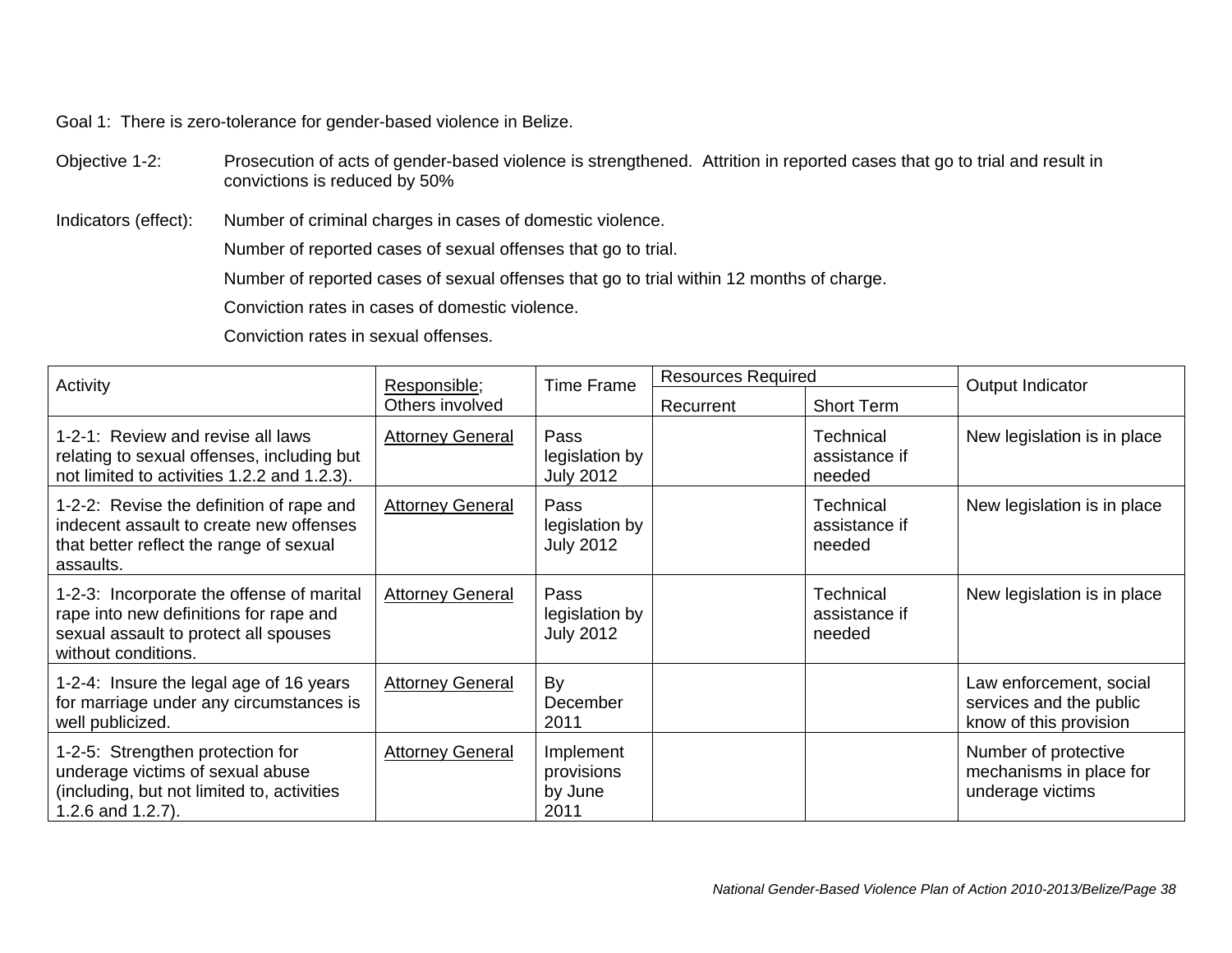| 1-2-6: Implement existing policy of<br>providing screens in court for the<br>protection of underage victims.                                                                                                           | <b>Attorney General</b>                                       | Implement<br>policy by<br>December<br>2011         |                                                         | Purchase of<br>screens<br>\$3,000                            | Number of jurisdictions<br>where screens are used                                |
|------------------------------------------------------------------------------------------------------------------------------------------------------------------------------------------------------------------------|---------------------------------------------------------------|----------------------------------------------------|---------------------------------------------------------|--------------------------------------------------------------|----------------------------------------------------------------------------------|
| 1-2-7: Establish separate entrances for<br>underage victims testifying in abuse<br>cases.                                                                                                                              | <b>Attorney General</b>                                       | Implement<br>by<br>December<br>2011                |                                                         | Construction if<br>needed - TBD                              | Number of jurisdictions with<br>separate entrances                               |
| 1-2-8: Establish a dedicated Crown<br>Counsel for the prosecution of sexual<br>offenses, who is available to work on<br>these cases in both Supreme Court and<br>Magistrates' Court.                                   | <b>Attorney General</b>                                       | Position<br>established<br>by June<br>2011         | At least one<br>additional Crown<br>Counsel<br>\$40,000 |                                                              | Number of Crown Counsel<br>dedicated to prosecution of<br><b>Sexual Offenses</b> |
| 1-2-9: Develop and implement<br>sensitization sessions for judges on<br>sexual offenses, drawing on qualified<br>and respected trainers from abroad.                                                                   | <b>Attorney General</b>                                       | By<br>December<br>2011                             |                                                         | Trainers' fees,<br>transportation<br>and expenses<br>\$4,000 | Number of training<br>sessions for judges                                        |
| 1-2-10: Establish a committee of the<br>DPP's office, police department,<br>Department of Human Services,<br>Hospital personnel, Women's<br>Department, WIN-Belize to monitor<br>progress on all sexual offense cases. | Director of Public<br>Prosecutions<br>Membership as<br>listed | Ongoing/<br>committee in<br>place by<br>April 2011 |                                                         |                                                              | Number of committee<br>meetings<br>Percentage of active cases<br>monitored       |

*Sector 2: Ministry of the Attorney General continued on following page.*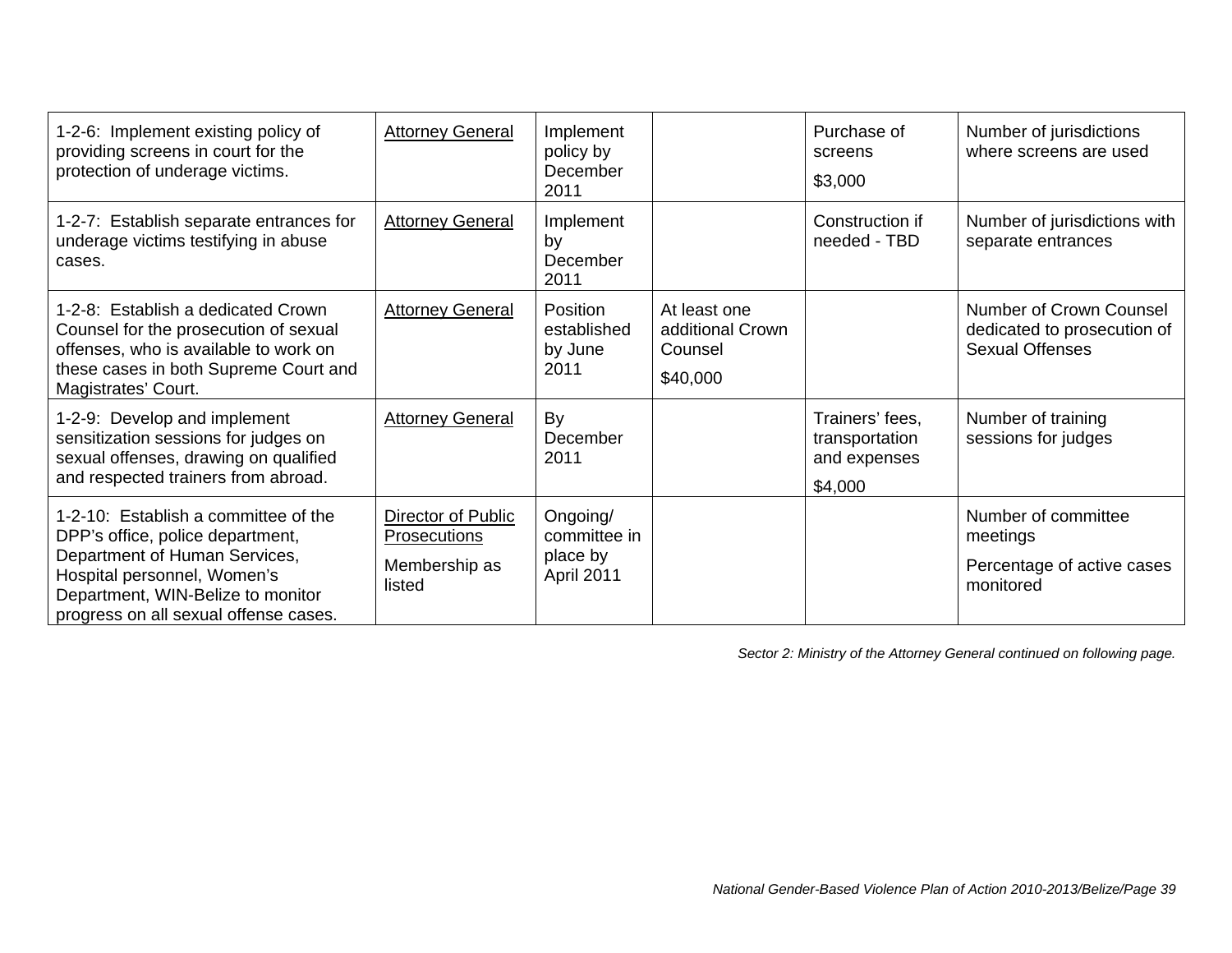Goal 1: There is zero-tolerance for gender-based violence in Belize.

Objective 1-3: Survivors of gender-based violence have access to justice, including adequate legal representation.

Indicators (effect): Percentage of survivors needing legal services who are able to access them.

| Activity                                                                                                                                                                                                                                         | <b>Time Frame</b><br>Responsible;                      |                                                 | <b>Resources Required</b>                                                                          |                                             | Output Indicator                                                               |
|--------------------------------------------------------------------------------------------------------------------------------------------------------------------------------------------------------------------------------------------------|--------------------------------------------------------|-------------------------------------------------|----------------------------------------------------------------------------------------------------|---------------------------------------------|--------------------------------------------------------------------------------|
|                                                                                                                                                                                                                                                  | Others involved                                        |                                                 | Recurrent                                                                                          | <b>Short Term</b>                           |                                                                                |
| 1-3-1: Establish a Family Court in each<br>district.                                                                                                                                                                                             | <b>Attorney General</b><br>Director of Family<br>Court | Courts<br>established<br>by<br>December<br>2013 | One additional<br>magistrate, other<br>staff and<br>operating<br>expenses for 5<br>districts - TBD | Costs of setting<br>up courts<br><b>TBD</b> | Number of districts with<br>family courts                                      |
| 1-3-2: Amend the Domestic Violence<br>Act and other relevant legislation to<br>authorize Family Court to deal with both<br>civil matters and criminal matters dealt<br>with as summary offenses relating to<br>domestic violence <sup>17</sup> . | <b>Attorney General</b><br><b>Family Courts</b>        | By<br>December<br>2011                          |                                                                                                    |                                             | Number of cases where<br>civil and criminal matters<br>are dealt with together |
| 1-3-3: Conduct training for Clerks of<br>Court in Domestic Violence Act.                                                                                                                                                                         | <b>Attorney General</b>                                | By April<br>2012                                |                                                                                                    | Training \$2,000                            |                                                                                |
| 1-3-4: Increase the number of Family<br>Court Magistrates in Belize City to at<br>least 5.                                                                                                                                                       | <b>Attorney General</b><br>Director of Family<br>Court | By April<br>2012                                | One additional<br>magistrate<br>\$40,000                                                           |                                             | Number of Magistrates in<br><b>Belize City</b>                                 |

*Sector 2: Ministry of the Attorney General continued on following page.* 

<sup>&</sup>lt;sup>17</sup> Until Family Courts are established in each district, civil and criminal matters should be dealt with in the same session of Magistrates' Court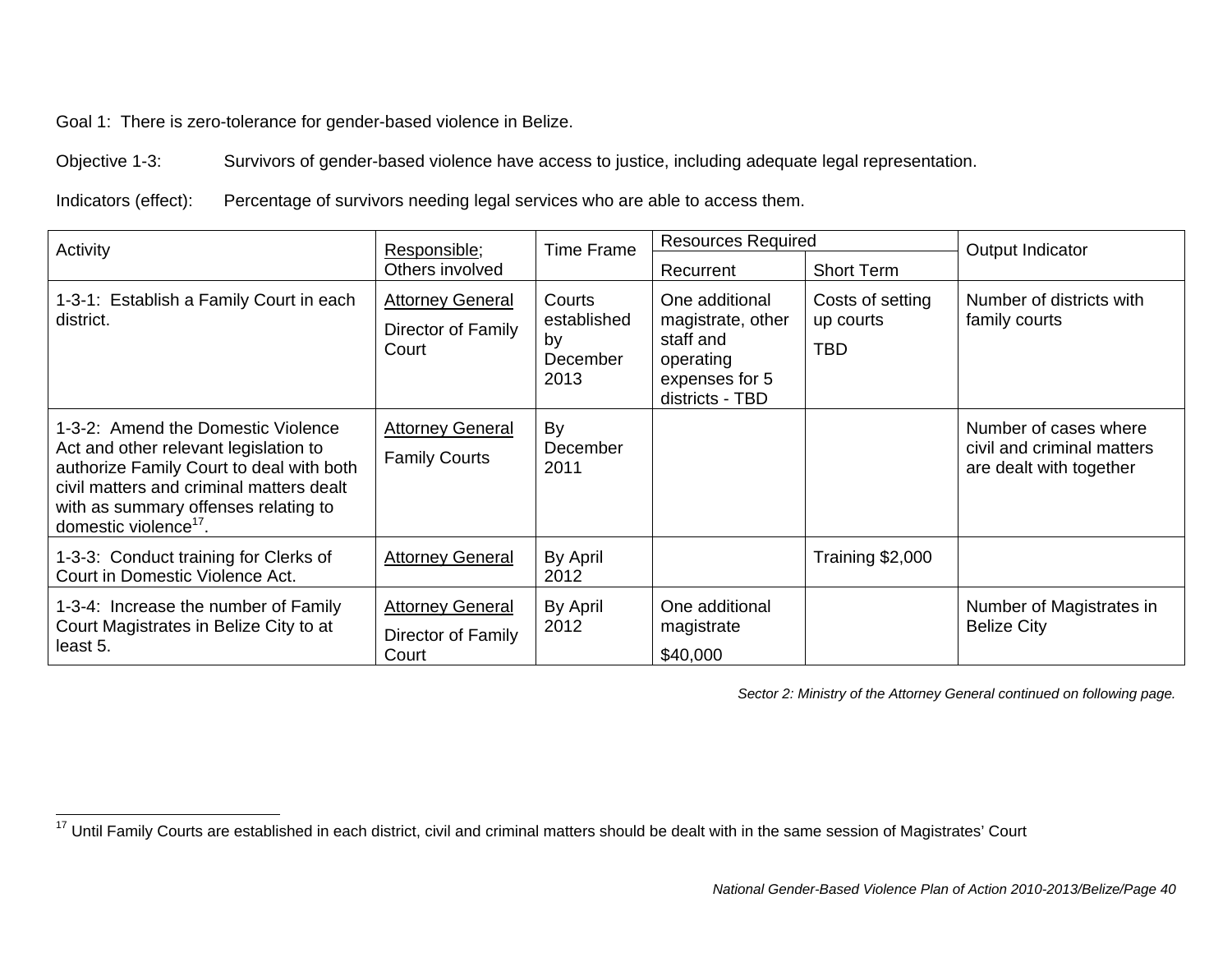| 1-3-5: Make Legal Aid available at no<br>cost to survivors of domestic violence<br>and increase the number of attorneys at<br>the Belize City Legal Aid Office to at<br>least 2 in recognition of the increased<br>work load. | <b>Attorney General</b><br>Legal Aid | By April<br>2012 | One additional<br>attorney in Belize<br>City<br>\$40,000 | Number of survivors of<br>domestic violence who<br>access Legal Aid in Belize<br>city   |
|-------------------------------------------------------------------------------------------------------------------------------------------------------------------------------------------------------------------------------|--------------------------------------|------------------|----------------------------------------------------------|-----------------------------------------------------------------------------------------|
| 1-3-6: Establish Legal Aid Offices in the<br>districts.                                                                                                                                                                       | <b>Attorney General</b>              | By April<br>2013 | Costs of legal<br>counsel in<br>districts<br><b>TBD</b>  | Number of survivors of<br>domestic violence who<br>access Legal Aid in the<br>districts |

Objective 2-1: All survivors of gender-based violence have access to adequate health services delivered in a supportive, respectful and confidential manner.

Indicators (effect): Number of complaints from advocates that minimum standards of care have not been provided.

Proportion of survivors of rape, sexual assault and sexual abuse who receive appropriate care, including emergency contraception and prophylactic intervention for HIV.

| Activity                                                                                      | Time Frame<br>Responsible; |                  | Resources Required |                   | Output Indicator              |
|-----------------------------------------------------------------------------------------------|----------------------------|------------------|--------------------|-------------------|-------------------------------|
|                                                                                               | Others involved            |                  | Recurrent          | <b>Short Term</b> |                               |
| 2-1-9: Investigate and implement ways<br>to facilitate evidence given by medical<br>personnel | <b>Solicitor General</b>   | By April<br>2011 |                    |                   | Enhanced medical<br>testimony |

*Sector 2: Ministry of the Attorney General continued on following page*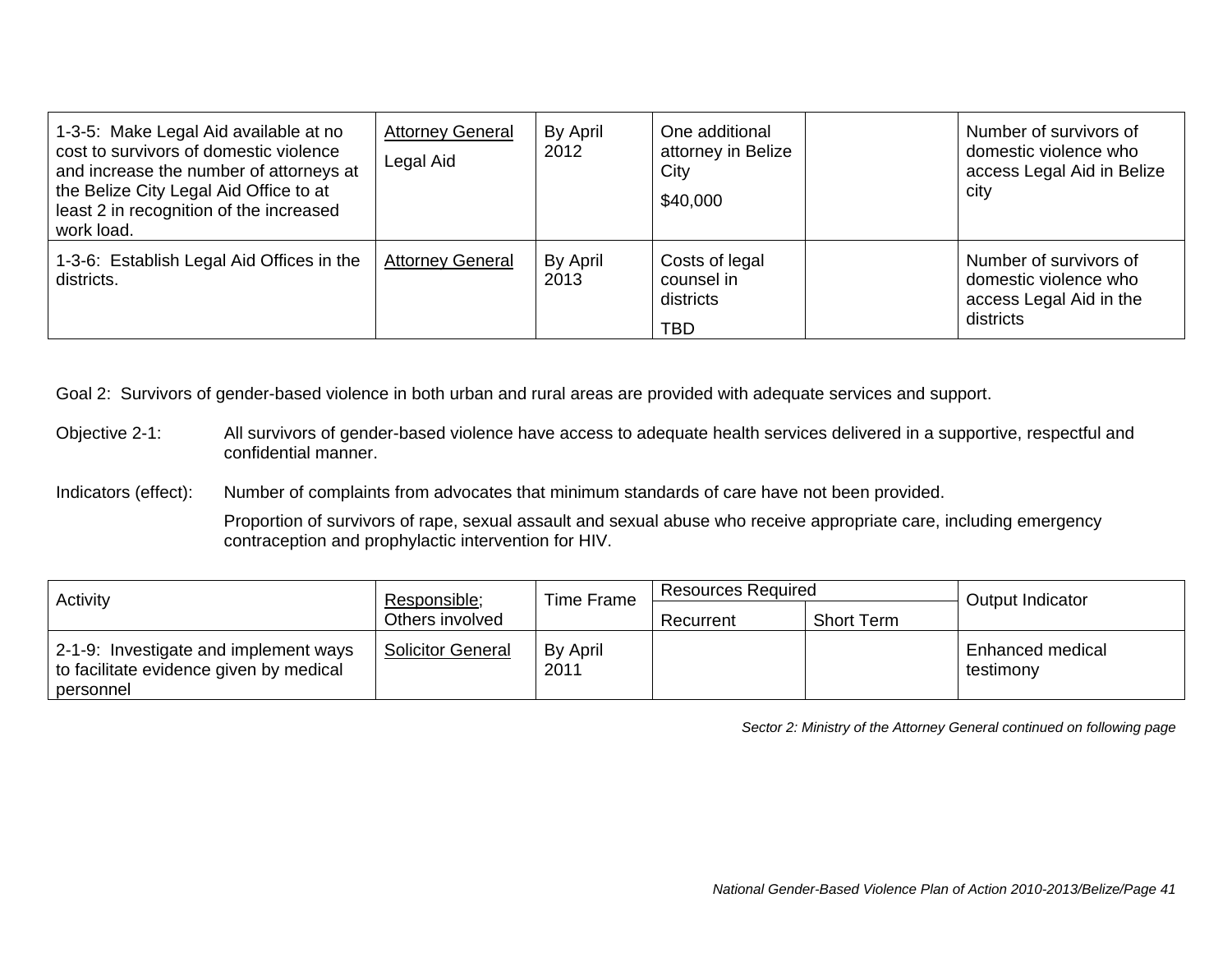Objective 4-3: A method to assess the effectiveness of strategies to respond to gender-based violence is in place.

Indicators (effect): Available information on effectiveness of systems' response.

| Activity                                                                                                                | Responsible;                            | Time Frame                                            | <b>Resources Required</b> |                                                                        | Output Indicator                                        |
|-------------------------------------------------------------------------------------------------------------------------|-----------------------------------------|-------------------------------------------------------|---------------------------|------------------------------------------------------------------------|---------------------------------------------------------|
|                                                                                                                         | Others involved                         |                                                       | Recurrent                 | <b>Short Term</b>                                                      |                                                         |
| 4.3.1: Develop and implement a plan to<br>monitor and evaluate the effects of the<br>new Domestic Violence legislation. | <b>Attorney General</b><br><b>NGBVC</b> | Finalize plan<br>and<br>implement<br>by April<br>2011 |                           | Technical<br>assistance to<br>design and<br>implement plan<br>\$10,000 | Availability of information<br>on effect of legislation |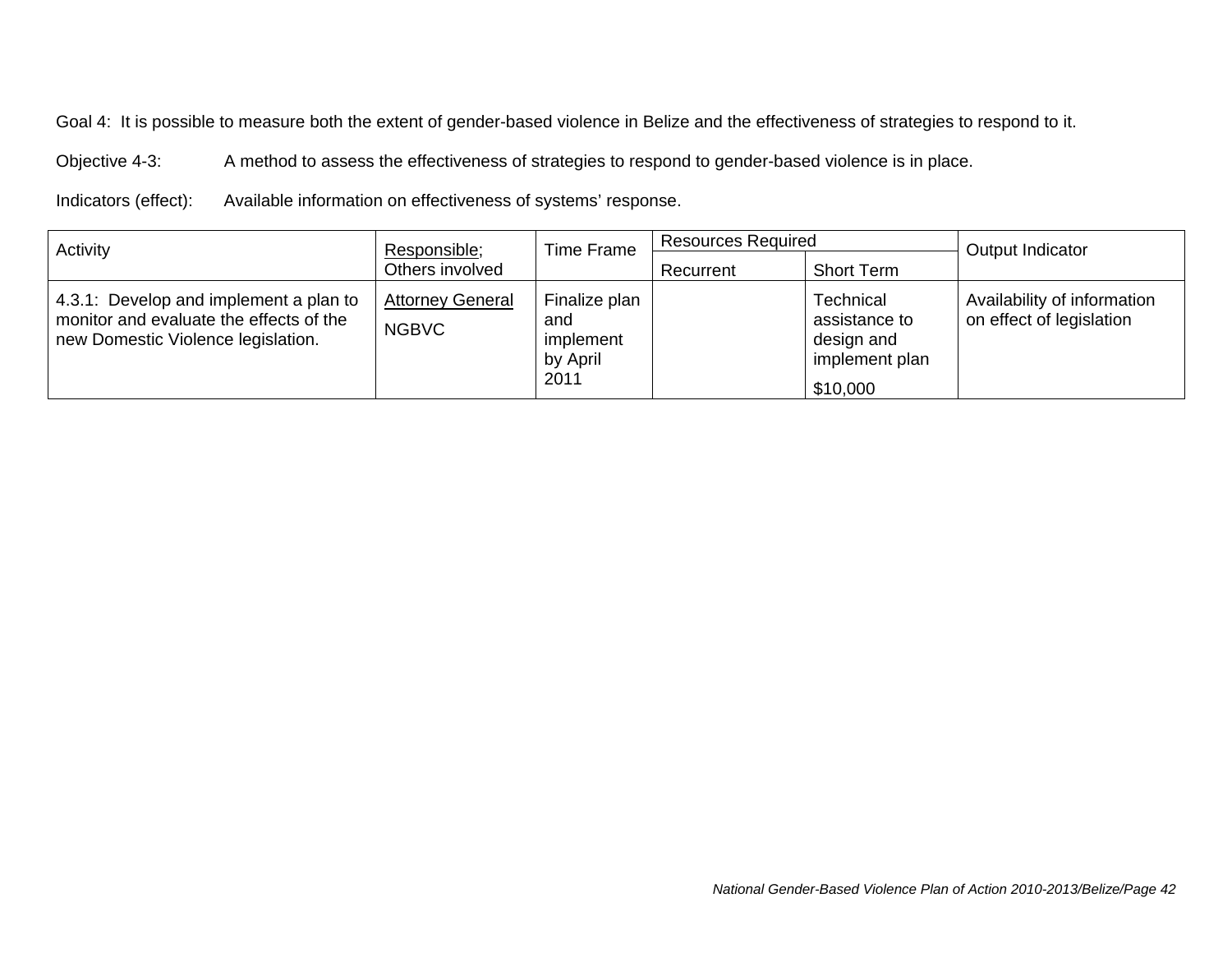#### **Sector 3: Ministry of Health**

Goal 2: Survivors of gender-based violence in both urban and rural areas are provided with adequate services and support.

Objective 2-1: All survivors of gender-based violence have access to adequate health services delivered in a supportive, respectful and confidential manner.

Indicators (effect): Number of complaints from advocates that minimum standards of care have not been provided.

Proportion of survivors of rape, sexual assault and sexual abuse who receive appropriate care, including emergency contraception and prophylactic intervention for HIV.

| Activity                                                                                                                                                                                                               | <b>Time Frame</b><br>Responsible; | <b>Resources Required</b>                                                      |                                          | Output Indicators                                                                      |                                                                                                                          |
|------------------------------------------------------------------------------------------------------------------------------------------------------------------------------------------------------------------------|-----------------------------------|--------------------------------------------------------------------------------|------------------------------------------|----------------------------------------------------------------------------------------|--------------------------------------------------------------------------------------------------------------------------|
|                                                                                                                                                                                                                        | Others involved                   |                                                                                | Recurrent                                | <b>Short Term</b>                                                                      |                                                                                                                          |
| 2-1-1: Review and revise protocols on<br>gender-based violence and implement in<br>all hospitals and clinic and train all health<br>care workers in these facilities in the use<br>of the protocol.                    | Ministry of Health                | <b>New</b><br>protocols<br><b>July 2011</b><br>Implement<br>by January<br>2012 |                                          | <b>Technical</b><br>assistance<br>Printing protocol<br>\$15,000<br>Training<br>\$4,000 | Number of hospitals using<br>protocol                                                                                    |
| 2-1-2: Develop and implement annual<br>in-service training on gender-based<br>violence for health care workers,<br>including developing an understanding of<br>how the issue affects themselves and<br>their patients. | Ministry of Health                | June 2013                                                                      | Annual in-service<br>training<br>\$4,000 |                                                                                        | Number of health care<br>institutions implementing at<br>least 8 hours of gender-<br>based violence training<br>annually |
| 2-1-3: Complete and print the popular<br>version of the Ministry of Health's<br><b>Complaints Policy.</b>                                                                                                              | Ministry of Health                | By March<br>2011                                                               |                                          | Printing<br>\$2,000                                                                    | Information is available in<br>popular form.                                                                             |

*Sector 3: Ministry of Health continued on following page.*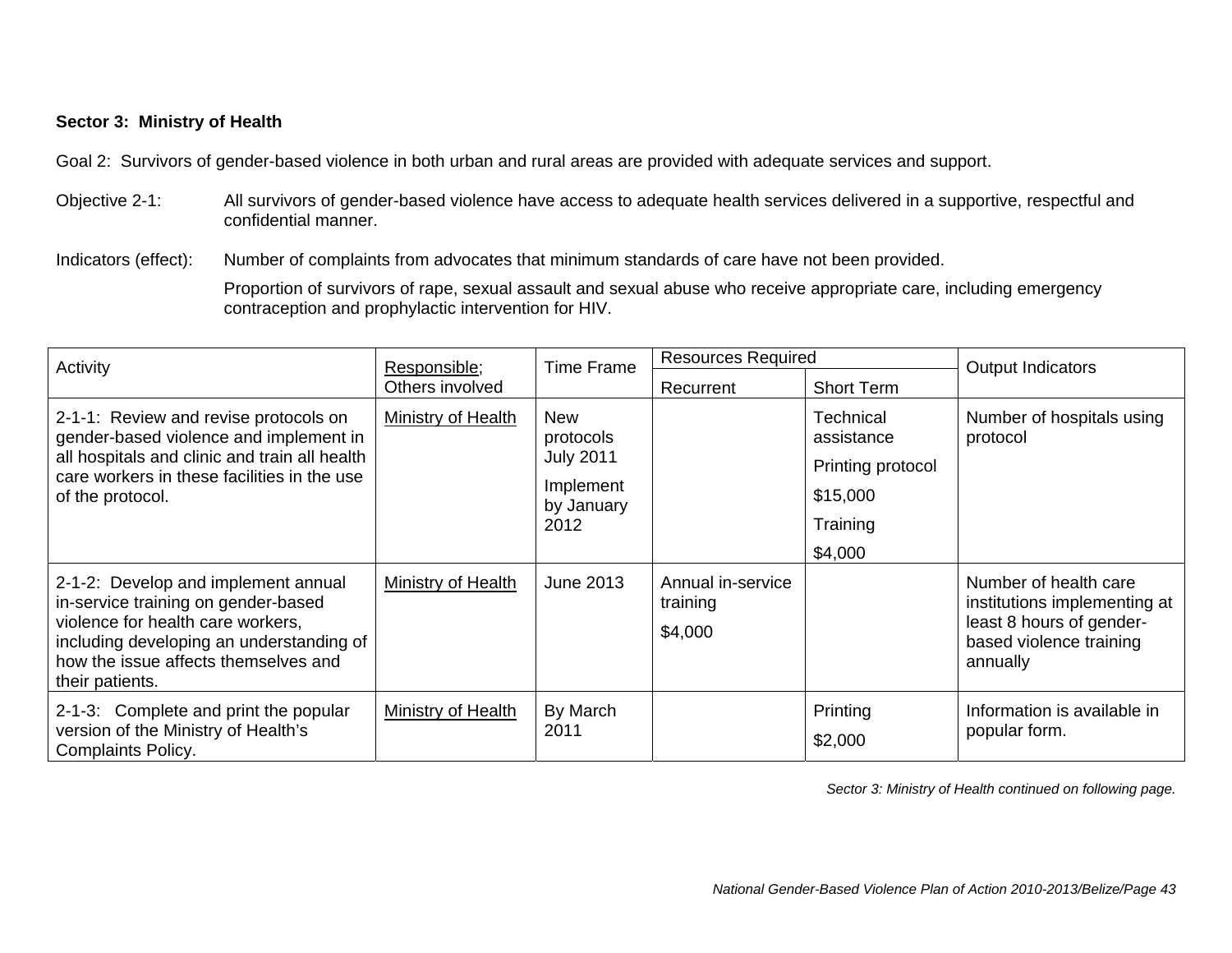| 2-1-4: Amend the Ministry of Health's<br>Complaints Form to allow complaints in<br>cases of gender based violence to be<br>tracked.                        | <b>Ministry of Health</b>                 | By March<br>2011 |                                                                | Information is available on<br>gender based violence<br>complaints         |
|------------------------------------------------------------------------------------------------------------------------------------------------------------|-------------------------------------------|------------------|----------------------------------------------------------------|----------------------------------------------------------------------------|
| 2-1-5: Disseminate information on the<br>Ministry of Health's Complaints Policy to<br>all agencies working with survivors of<br>gender-based violence.     | <b>Ministry of Health</b><br><b>NGBVC</b> | By March<br>2011 |                                                                | Number of agencies<br>familiar with Complaints<br>Policy                   |
| 2-1-6: Implement a system in all                                                                                                                           | <b>Ministry of Health</b>                 | By January       | Cost of kits                                                   | Percentage of victims of                                                   |
| hospitals and clinics for providing<br>emergency contraception and<br>prophylactic treatment for HIV for all<br>victims of sexual abuse/sexual assault.    |                                           | 2011             | \$10,000 (possible<br>in-kind<br>contributions may<br>be used) | gender-based violence<br>receiving appropriate<br>treatment                |
| 2-1-7: Institute a social worker in each<br>hospital. Increase the number of social<br>workers at the KHMH to 2.                                           | Ministry of Health                        | By April<br>2013 | Seven additional<br>social workers<br>\$190,000                | Number of social workers<br>in Belize hospitals.                           |
| 2-1-8: Strengthen a system of doctors<br>permanently resident in Belize who<br>specialize in gathering evidence and<br>giving testimony in cases of sexual | <b>Ministry of Health</b>                 | By April<br>2013 | Annual training<br>costs<br>\$2,000                            | Proportion of cases where<br>evidence is gathered by<br>specialist doctors |
| abuse and other sexual offenses, and<br>provide training for these doctors.                                                                                |                                           |                  | Supplies for<br>forensic evidence                              |                                                                            |
|                                                                                                                                                            |                                           |                  | \$3,000                                                        |                                                                            |

*Sector 3: Ministry of Health continued on following page.*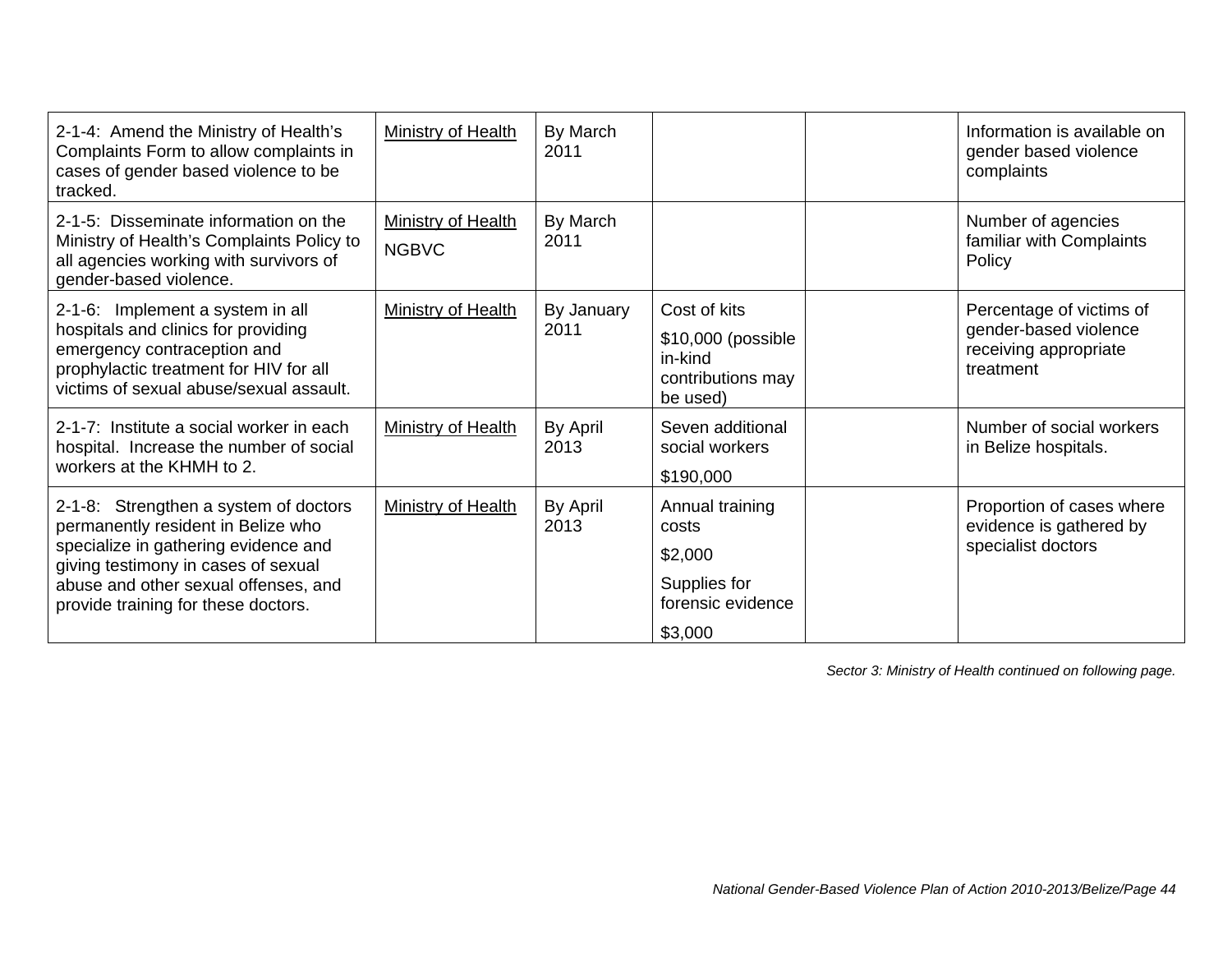Objective 2-4: Rural women who are victims of gender-based violence have access to justice and support.

Indicators (effect): Number of rural women who report incidents of gender-based violence by district.

| Activity                                                                                                                                                                      | Responsible;<br>Others involved                        | <b>Time Frame</b> | <b>Resources Required</b><br>Recurrent                | <b>Short Term</b> | Output Indicators                                                                                  |
|-------------------------------------------------------------------------------------------------------------------------------------------------------------------------------|--------------------------------------------------------|-------------------|-------------------------------------------------------|-------------------|----------------------------------------------------------------------------------------------------|
| 2-4-2: Enhance the ability of Community<br>Health Workers in rural villages to<br>respond to gender-based violence,<br>including a training programme for<br>CHWs.            | Ministry of Health                                     | By June<br>2011   | Annual training<br>costs<br>\$6,000                   |                   | <b>Number of Community</b><br><b>Health Workers trained</b>                                        |
| 2-4-3: Provide emergency assistance<br>for victims of violence who need<br>transportation to safety and/or medical<br>services through the Community Health<br><b>Workers</b> | Ministry of Health<br>Ministry of Human<br>Development | By June<br>2011   | Financial<br>assistance/<br>transportation<br>\$7,000 |                   | Number of victims who<br>access emergency<br>assistance through<br><b>Community Health Workers</b> |

*Sector 3: Ministry of Health continued on following page.*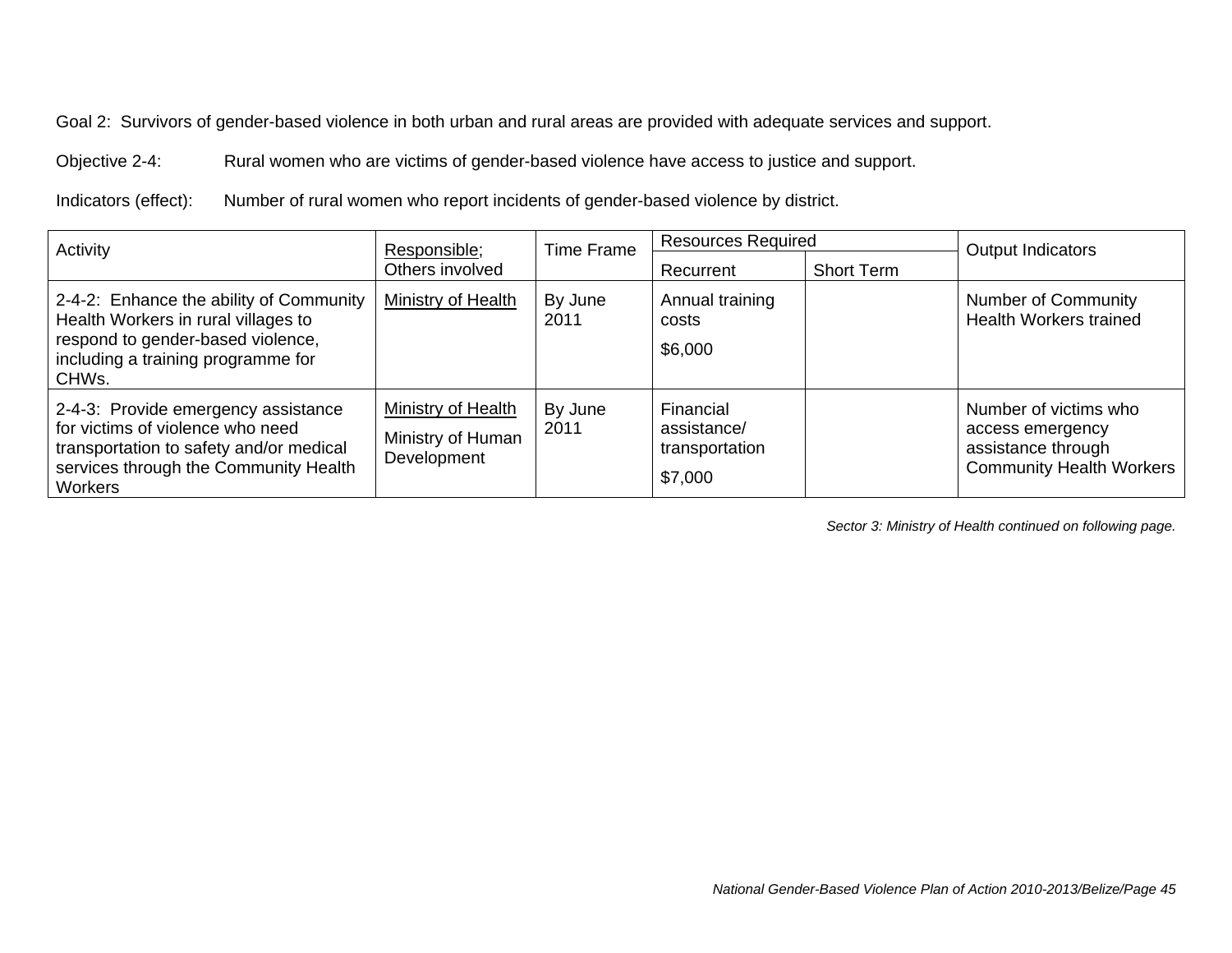Objective 4-1: Systems designed to measure reported cases of gender-based violence capture all reported cases of both domestic violence and sexual offenses.

Indicators (effect): Gaps in existing police and Ministry of Health systems.

| Activity                                                                                                                                                                                                                                                                                       | Responsible;                      | Time Frame                                           |                                                                          | <b>Resources Required</b>             | Output Indicator                                                                                                                                                       |
|------------------------------------------------------------------------------------------------------------------------------------------------------------------------------------------------------------------------------------------------------------------------------------------------|-----------------------------------|------------------------------------------------------|--------------------------------------------------------------------------|---------------------------------------|------------------------------------------------------------------------------------------------------------------------------------------------------------------------|
|                                                                                                                                                                                                                                                                                                | Others involved                   |                                                      | Recurrent                                                                | Short Term                            |                                                                                                                                                                        |
| 4-1-2: Review and revise the Ministry of<br>Health's Surveillance System on<br>Gender-Based Violence to insure that<br>both domestic violence and other sexual<br>offenses are recorded. Revise the list of<br>those responsible to complete the forms,<br>including Community Health Workers. | Ministry of Health<br><b>PAHO</b> | Revisions to<br>system by<br><b>December</b><br>2011 | Increased<br>support for the<br>system,<br>depending on<br>review<br>TBD | Technical<br>assistance, if<br>needed | Number of recommended<br>revisions adopted<br>Number of institutions<br>regularly submitting forms<br><b>Number of Community</b><br>Health Workers submitting<br>forms |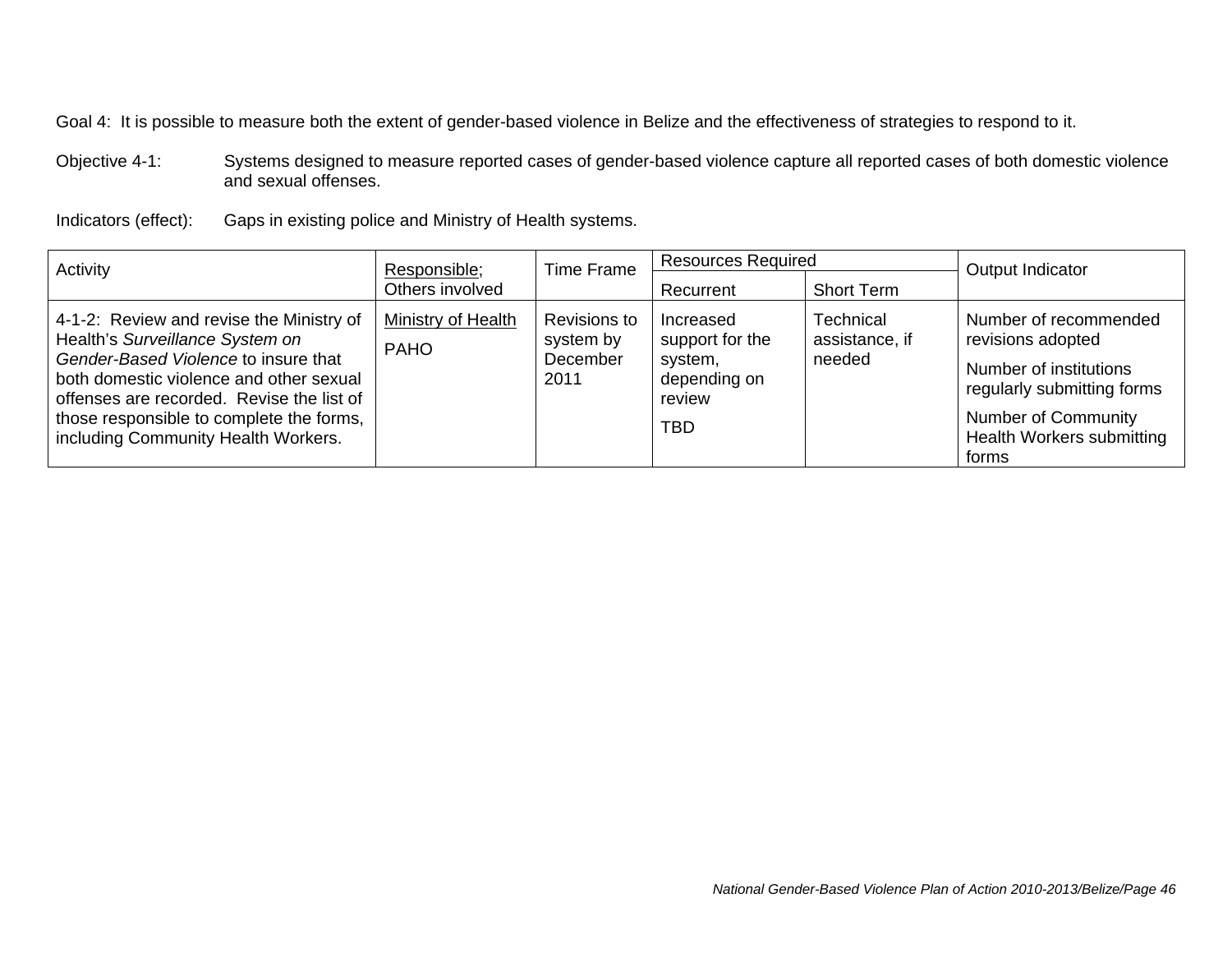### **Sector 4: Ministry of Human Development/Department of Human Services**

Goal 2: Survivors of gender-based violence in both urban and rural areas are provided with adequate services and support.

Objective 2-2: All survivors of gender-based violence have access to adequate support and advocacy services.

Indicators (effect): Number of women accessing community-based shelters and crisis services by district.

 Proportion of reported cases of sexual abuse of children that do not proceed due to the unwillingness of the victim to continue.

Proportion of cases of sexual offenses against adults that do not proceed due to the unwillingness of the victim to continue.

| Activity                                                                                                                                                                 | <b>Time Frame</b><br>Responsible;                                                                    | <b>Resources Required</b> |                                               | Output Indicators |                                                                                            |
|--------------------------------------------------------------------------------------------------------------------------------------------------------------------------|------------------------------------------------------------------------------------------------------|---------------------------|-----------------------------------------------|-------------------|--------------------------------------------------------------------------------------------|
|                                                                                                                                                                          | Others involved                                                                                      |                           | Recurrent                                     | <b>Short Term</b> |                                                                                            |
| 2-2-4: Hire one additional social worker<br>in each district to provide adequate<br>support and advocacy for survivors of<br>child sexual abuse.                         | Ministry of Human<br>Development<br>Department of<br><b>Human Services</b>                           | By April<br>2013          | Six additional<br>social workers<br>\$145,000 |                   | Number of districts with at<br>least 2 social workers                                      |
| 2-2-5: Develop criteria for the maximum<br>caseload for social workers and, if<br>necessary, recommend hiring additional<br>social workers in 2013.                      | Ministry of Human<br>Development/<br>Department of<br><b>Human Services</b>                          | By<br>September<br>2013   |                                               |                   | Criteria established and<br>endorsed by government                                         |
| 2-2-6: Appoint a specific liaison person<br>within the Department of Human<br>Services to improve the relationship with<br>schools in their response to sexual<br>abuse. | Ministry of Human<br>Development/<br>Department of<br><b>Human Services</b><br>School<br>managements | By April<br>2011          |                                               |                   | Existence of liaison person<br>Number of contacts<br>between schools and<br>liaison person |

*Sector 4: Ministry of Human Development/Department of Human Services continued on following page.*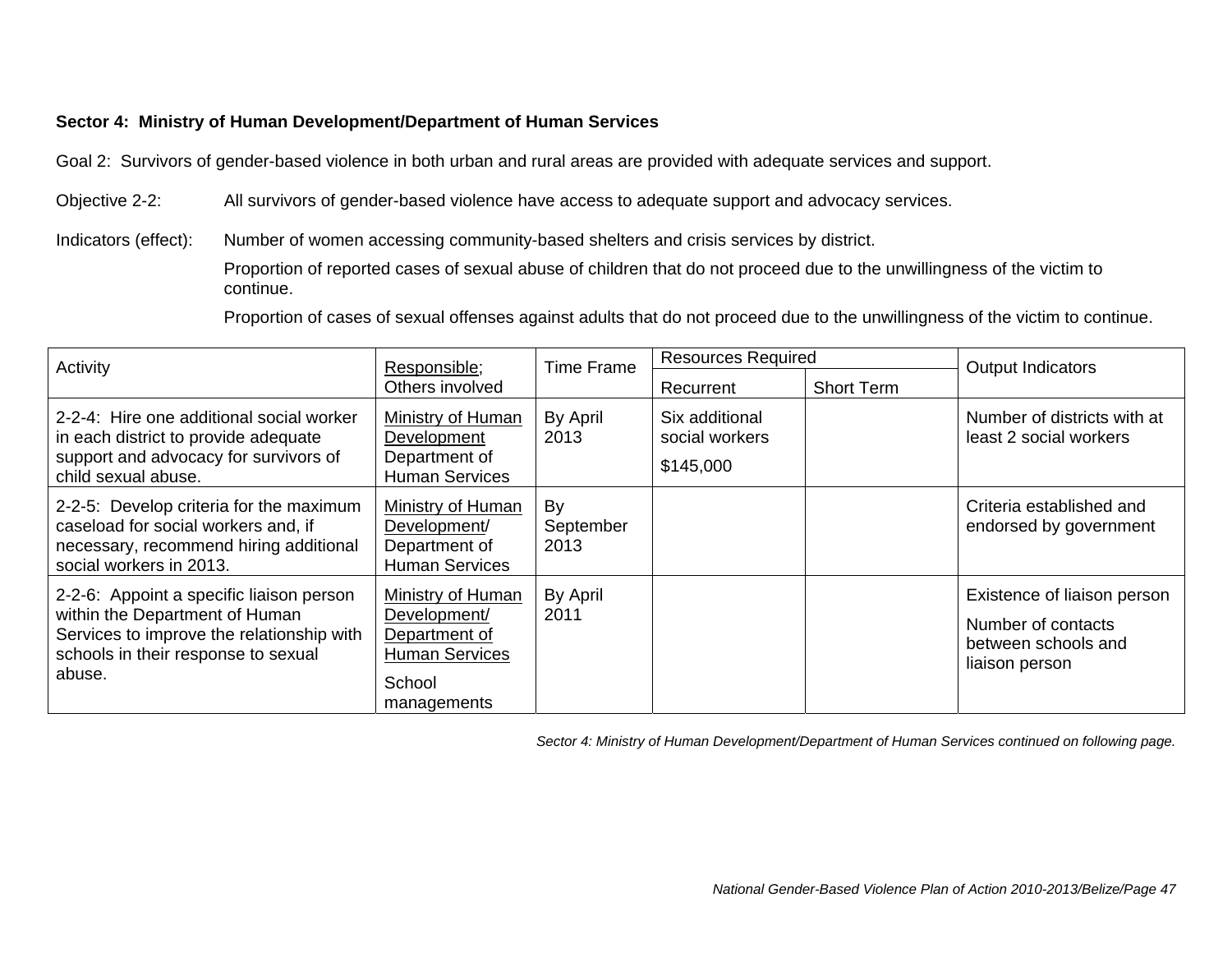Objective 2-3: All victims of domestic violence in crisis have access to adequate shelter and financial support.

Indicators (effect): Number of women and children accessing shelters.

Number of women and children accessing emergency financial support.

| Activity                                                                                                                                                                                  | Time Frame<br>Responsible;              | <b>Resources Required</b>                |                                     | <b>Output Indicators</b> |                                                                        |
|-------------------------------------------------------------------------------------------------------------------------------------------------------------------------------------------|-----------------------------------------|------------------------------------------|-------------------------------------|--------------------------|------------------------------------------------------------------------|
|                                                                                                                                                                                           | Others involved                         |                                          | Recurrent                           | <b>Short Term</b>        |                                                                        |
| 2-3-1: Develop and implement a<br>mechanism for providing adequate<br>emergency financial assistance to<br>victims of domestic violence through an<br>appropriate community based agency. | <b>Ministry of Human</b><br>Development | System in<br>place by<br>January<br>2012 | Financial<br>assistance<br>\$30,000 |                          | Amount of emergency<br>financial assistance<br>available, by district. |

Goal 2: Survivors of gender-based violence in both urban and rural areas are provided with adequate services and support.

Objective 2-4: Rural women who are victims of gender-based violence have access to justice and support.

Indicators (effect): Number of rural women who report incidents of gender-based violence.

| Activity                                                                                                                                                               | Responsible;                                           | <b>Resources Required</b><br>Time Frame |                                                       | <b>Output Indicators</b> |                                                                                                    |
|------------------------------------------------------------------------------------------------------------------------------------------------------------------------|--------------------------------------------------------|-----------------------------------------|-------------------------------------------------------|--------------------------|----------------------------------------------------------------------------------------------------|
|                                                                                                                                                                        | Others involved                                        |                                         | Recurrent                                             | <b>Short Term</b>        |                                                                                                    |
| 2-4-3: Provide emergency assistance<br>for victims of violence who need<br>transportation to safety and/or medical<br>services through the Community Health<br>Workers | Ministry of Health<br>Ministry of Human<br>Development | By June<br>2011                         | Financial<br>assistance/<br>transportation<br>\$7,000 |                          | Number of victims who<br>access emergency<br>assistance through<br><b>Community Health Workers</b> |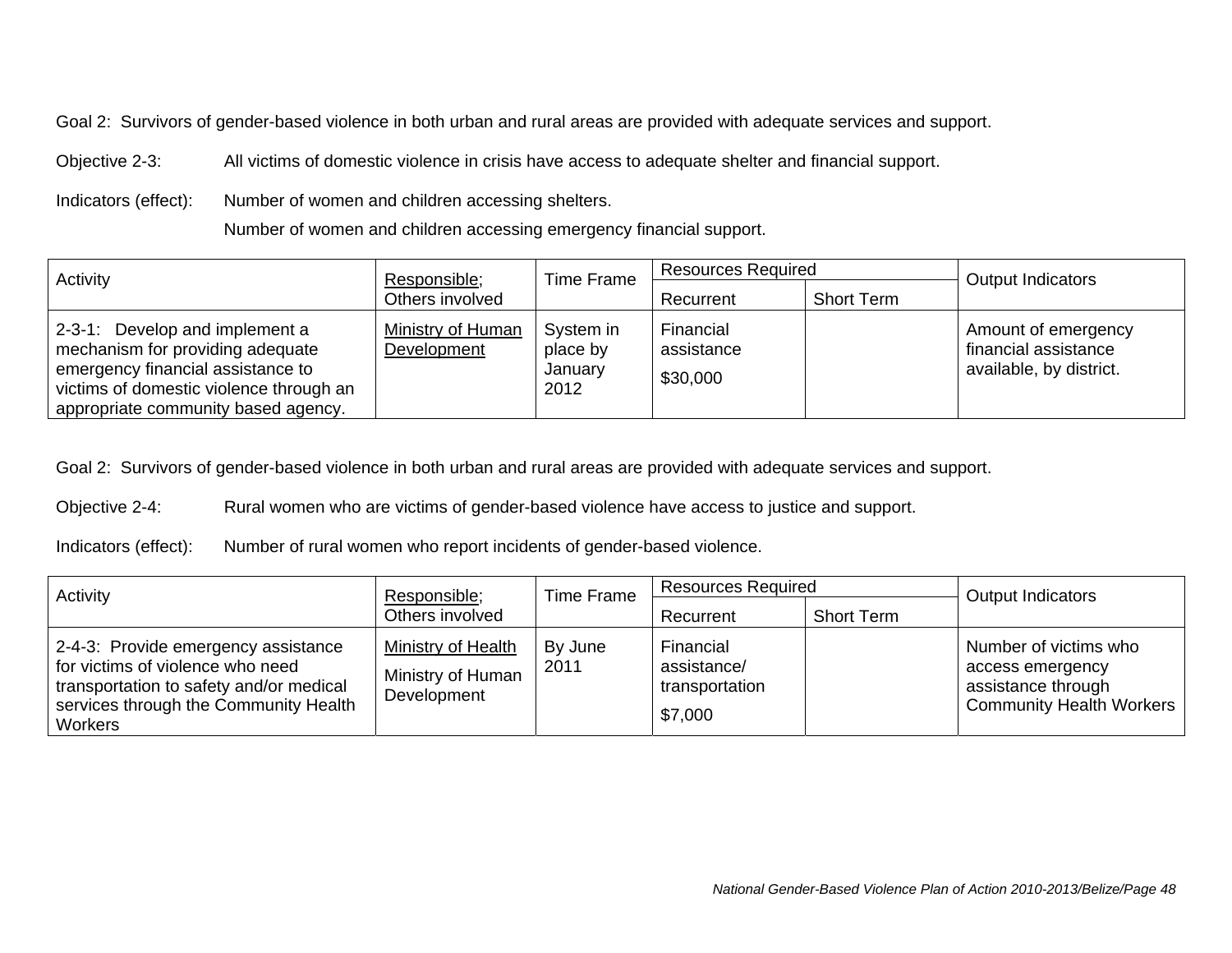### **Sector 5: Ministry of Human Development/Women's Department**

Goal 2: Survivors of gender-based violence in both urban and rural areas are provided with adequate services and support.

Objective 2-4: Rural women who are victims of gender-based violence have access to justice and support.

Indicators (effect): Number of rural women who report incidents of gender-based violence by district.

| Activity                                                                                                                                                         | Responsible;                                     | Time Frame       | <b>Resources Required</b>                  |                   | Output Indicators                                                   |
|------------------------------------------------------------------------------------------------------------------------------------------------------------------|--------------------------------------------------|------------------|--------------------------------------------|-------------------|---------------------------------------------------------------------|
|                                                                                                                                                                  | Others involved                                  |                  | Recurrent                                  | <b>Short Term</b> |                                                                     |
| 2-4-1: Hire one additional Women's<br>Development Officer in each district, with<br>specific responsibility for outreach to<br>rural areas.                      | Women's<br>Department                            | By April<br>2012 | Six additional<br><b>WDOs</b><br>\$145,000 |                   | Number of districts with a<br>WDO responsible for rural<br>outreach |
| 2-4-4: Develop and implement a training<br>programme on gender awareness and<br>the Domestic Violence Act for alcaldes<br>and village chairmen in Maya villages. | Women's<br>Department<br><b>Chief Magistrate</b> | By June<br>2011  | Annual training<br>costs<br>\$4,000        |                   | Number of alcaldes and<br>village chairmen trained                  |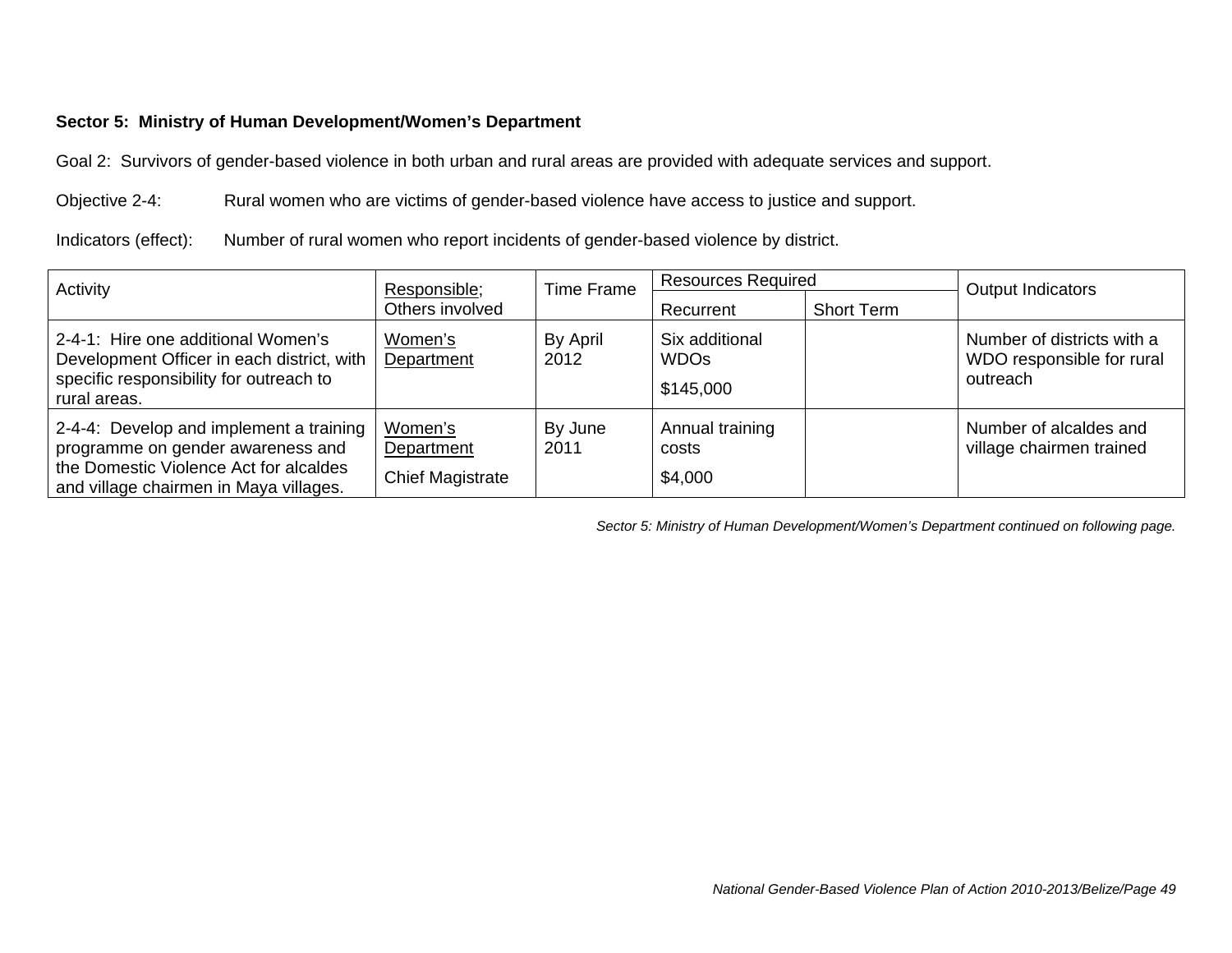Objective 2-5: There is strong cross-sector collaboration in responding to survivors of gender-based violence.

Indicators (effect): Number of activities in the National Gender-based Violence Plan of Action that are successfully implemented.

| Activity                                                                                                                                                                                                                                                  | Responsible;                                                |                                                                    | <b>Resources Required</b><br><b>Time Frame</b> |                                                                              | Output Indicators                                                                                                                  |
|-----------------------------------------------------------------------------------------------------------------------------------------------------------------------------------------------------------------------------------------------------------|-------------------------------------------------------------|--------------------------------------------------------------------|------------------------------------------------|------------------------------------------------------------------------------|------------------------------------------------------------------------------------------------------------------------------------|
|                                                                                                                                                                                                                                                           | Others involved                                             |                                                                    | Recurrent                                      | <b>Short Term</b>                                                            |                                                                                                                                    |
| 2-5-1: Review and revise the<br>membership and mandate of the<br>National Gender-Based Violence<br>Committee (NGBVC)                                                                                                                                      | Women's<br><b>Department</b><br><b>NGBVC</b>                | Review by<br>February<br>2011<br>Ongoing,<br>quarterly<br>meetings |                                                | One-day retreat<br>for Committee<br>(expenses and<br>facilitator)<br>\$1,500 | Number of committee<br>meetings                                                                                                    |
| 2.5.2: Review the membership of the<br><b>District Gender-Based Violence</b><br>Committees and strengthen monthly<br>cross-sectoral meetings in each district<br>to do problem solving on effective<br>response to incidents of gender-based<br>violence. | Women's<br>Department<br>Sectoral<br>representatives        | Review by<br>April 2011<br>Ongoing,<br>monthly<br>meetings         |                                                |                                                                              | Number of participants who<br>report that the meetings<br>support improved response<br>to incidents of gender-<br>based violence   |
| 2-5-3: Strengthen the Gender<br><b>Integration Committee and Ministry</b><br><b>Focal Points</b>                                                                                                                                                          | Women's<br>Department                                       | Ongoing                                                            |                                                | Capacity building<br>of Committee/<br><b>Focal Points</b><br>\$12,000        | Number of Ministries with<br>functioning Focal Points                                                                              |
| 2.5.4: Approach the National AIDS<br>Commission to include women who are<br>victims of violence as a highly at-risk<br>population and to develop appropriate<br>strategies to address the link between<br>violence against women and HIV/AIDS.            | Women's<br>Department<br><b>National AIDS</b><br>Commission | By June<br>2011, with<br>ongoing<br>contact                        |                                                |                                                                              | <b>Actions of the National</b><br>AIDS Commission that<br>address the link between<br>gender-based violence and<br><b>HIV/AIDS</b> |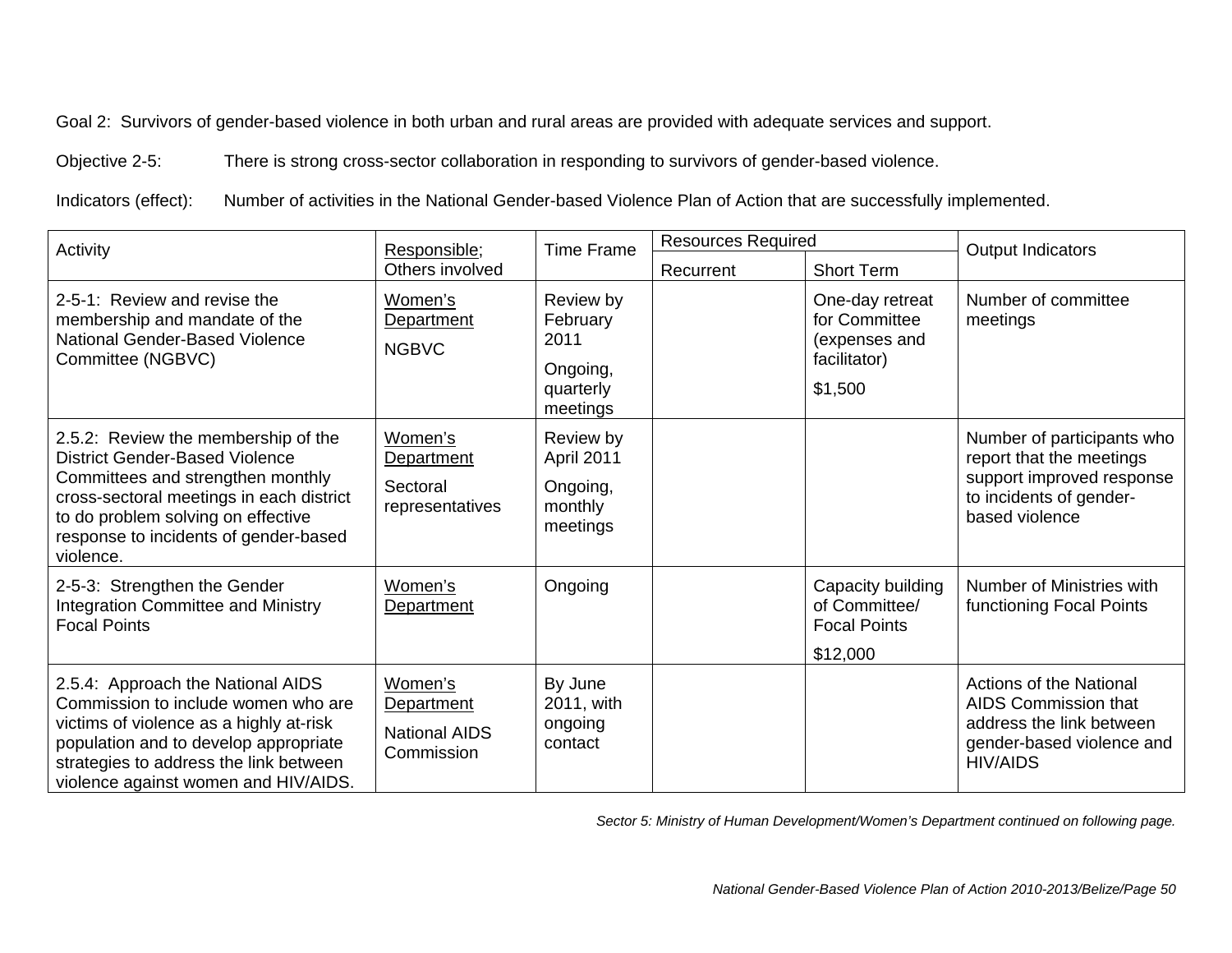Goal 3: Gender-based violence in Belize is reduced, and ultimately eliminated.

Objective 3-1: Recidivism by perpetrators of gender-based violence is reduced by 30%.

Indicators (effect): Recidivism rates of offenders.

| Activity                                                                                                                                                  | Responsible;<br>Others involved |                                                              | <b>Resources Required</b><br><b>Time Frame</b>                      |                                                    | Output Indicator                                                                    |
|-----------------------------------------------------------------------------------------------------------------------------------------------------------|---------------------------------|--------------------------------------------------------------|---------------------------------------------------------------------|----------------------------------------------------|-------------------------------------------------------------------------------------|
|                                                                                                                                                           |                                 |                                                              | Recurrent                                                           | <b>Short Term</b>                                  |                                                                                     |
| 3-1-1 Evaluate the current Batterers'<br>Intervention Programme and revise the<br>programme based on that evaluation if<br>necessary.                     | Women's<br>Department           | Evaluation<br>system in<br>place by<br>February<br>2011      |                                                                     | Initial evaluation<br>to be conducted<br>by UNIFEM | Improvements to Batterers'<br>Intervention Programme<br>based on evaluation results |
|                                                                                                                                                           |                                 | Evaluation<br>and results<br>complete by<br>December<br>2012 |                                                                     |                                                    |                                                                                     |
| 3-1-2: Obtain long-term commitment<br>from cabinet to continue financial<br>support for the Batterers' Intervention<br>Programme after the pilot project. | Women's<br>Department           | By April<br>2011                                             | Cost of<br>programme $-2$<br>16 week cycles<br>per year<br>\$35,000 |                                                    | Number of offenders who<br>complete the programme<br>annually.                      |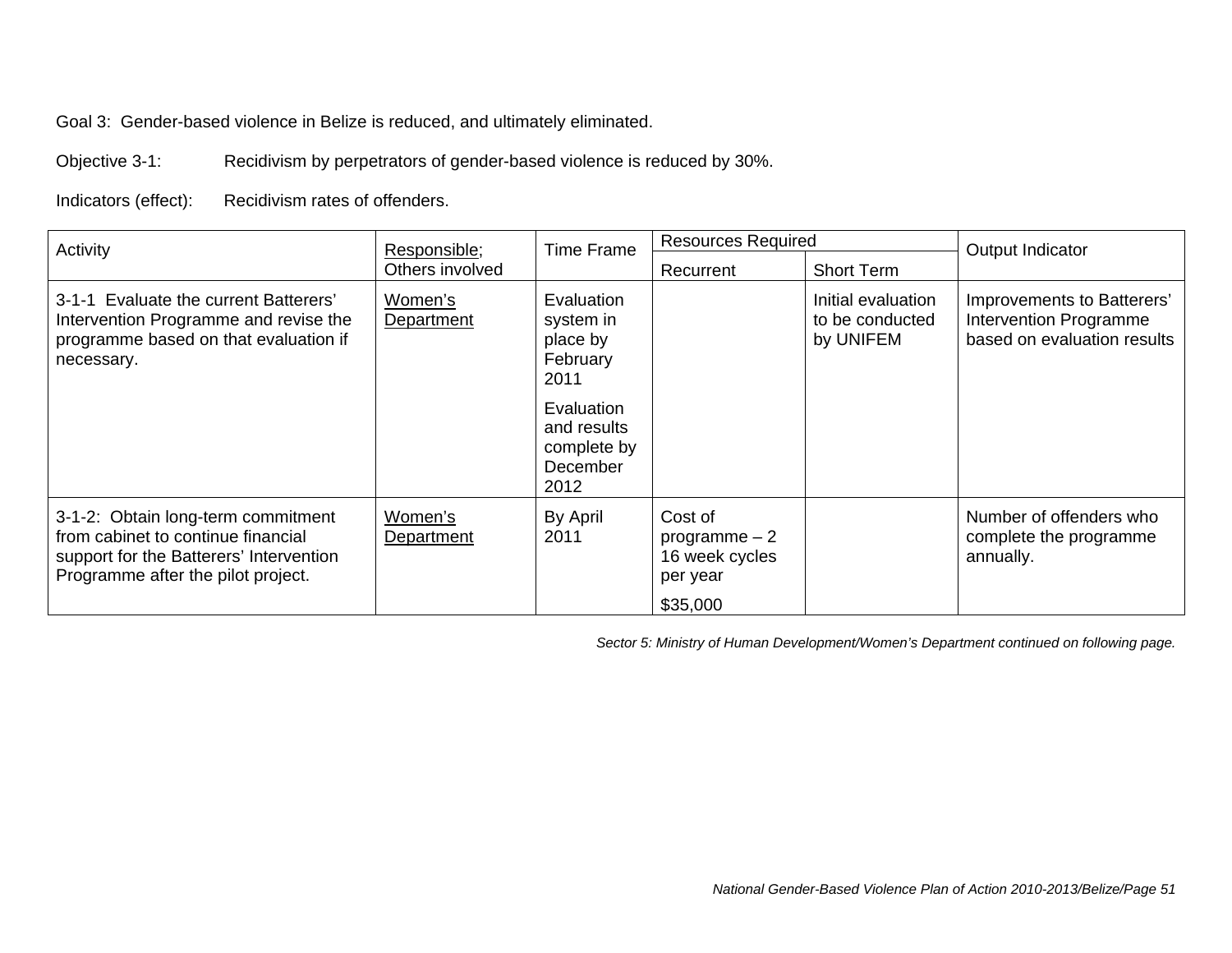Goal 3: Gender-based violence in Belize is reduced, and eventually eliminated.

Objective 3-2: There is greater public understanding of the roots of gender-based violence.

Indicators (effect): Changes in media response to gender-based violence.

 Number of individuals, groups or organizations taking a public position that reflects an understanding of the roots of genderbased violence.

| Activity                                                                                                                                                                               | <b>Time Frame</b><br>Responsible;          |                                                 | <b>Resources Required</b>                |                                                           | Output Indicator                                                                                     |
|----------------------------------------------------------------------------------------------------------------------------------------------------------------------------------------|--------------------------------------------|-------------------------------------------------|------------------------------------------|-----------------------------------------------------------|------------------------------------------------------------------------------------------------------|
|                                                                                                                                                                                        | Others involved                            |                                                 | Recurrent                                | <b>Short Term</b>                                         |                                                                                                      |
| 3-2-2: Conduct a public awareness<br>campaign on rape and sexual assault,<br>including an analysis of the roots of this<br>violence as well as practical information<br>for survivors. | Women's<br>Department                      | Implement<br>campaign<br>January -<br>June 2012 |                                          | Campaign costs,<br>technical<br>assistance<br>\$10,000    | Frequency of message<br>through media<br>Number of public education<br>materials/events              |
| 3-2-3: Integrate activities to promote<br>understanding of the roots of gender-<br>based violence into the 16 days of<br>activism campaigns                                            | Women's<br>Department<br><b>WIN-Belize</b> | November<br>2011 and<br>subsequent<br>campaigns | Depending on<br>activities<br><b>TBD</b> |                                                           | Number of activities<br>addressing the roots of<br>gender-based violence                             |
| 3-2-4: Identify one or more academics<br>or researchers with an interest in<br>research/analysis on gender-based<br>violence for inclusion on the National<br>Committee.               | Women's<br>Department                      | Include in<br>committee<br>by April<br>2011     |                                          |                                                           | Number of academics on<br>the committee pursuing<br>projects in the area of<br>gender-based violence |
| 3-2-5: Analyze the impact of the media's<br>treatment of women on attitudes and<br>practices related to gender-based<br>violence.                                                      | Women's<br>Department                      | Study<br>completed<br>by June<br>2013           |                                          | Consultant and<br>other expenses<br>for study<br>\$20,000 | Availability of study<br>Number of<br>recommendations<br>implemented                                 |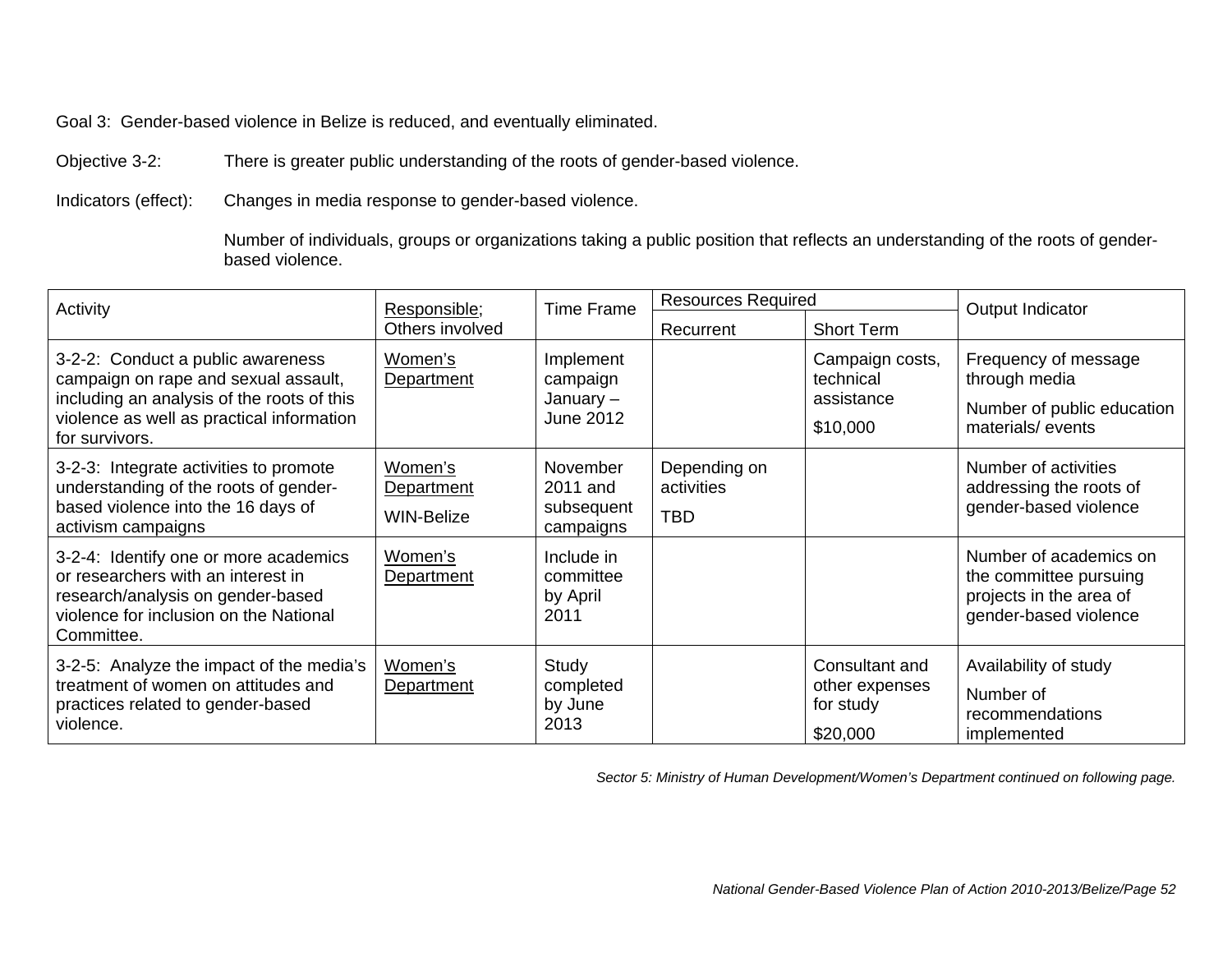Goal 3: Gender-based violence is reduced, and eventually eliminated.

Objective 3-3: Men take greater responsibility for understanding the roots of gender-based violence and take action based on that understanding.

Indicators (effect): Number of groups and programmes for men that adopt an approach based on the definition and guiding principles of the action plan.

| Activity                                                                                                                                                              | <b>Time Frame</b><br>Responsible; |                                           | <b>Resources Required</b>                       |                                                            | Output Indicator                                                                                  |
|-----------------------------------------------------------------------------------------------------------------------------------------------------------------------|-----------------------------------|-------------------------------------------|-------------------------------------------------|------------------------------------------------------------|---------------------------------------------------------------------------------------------------|
| Others involved                                                                                                                                                       |                                   | Recurrent                                 | <b>Short Term</b>                               |                                                            |                                                                                                   |
| 3-3-1: Hold a symposium for men on<br>masculinity and gender-based violence,<br>including resource people who have<br>developed groups in CA and/or the<br>Caribbean. | Women's<br>Department             | Symposium<br>in February<br>2012          |                                                 | Venue, etc,<br>speakers fees,<br>transportation<br>\$8,000 | Number of participants in<br>symposium                                                            |
| 3-3-2: Support the establishment of a<br>men's group addressing issues of<br>masculinity and gender-based violence.                                                   | Women's<br>Department             | Group<br>established<br><b>March 2012</b> | Depends on<br>activities of group<br><b>TBD</b> |                                                            | Number of men's groups<br>adopting the definition and<br>guiding principles of the<br>action plan |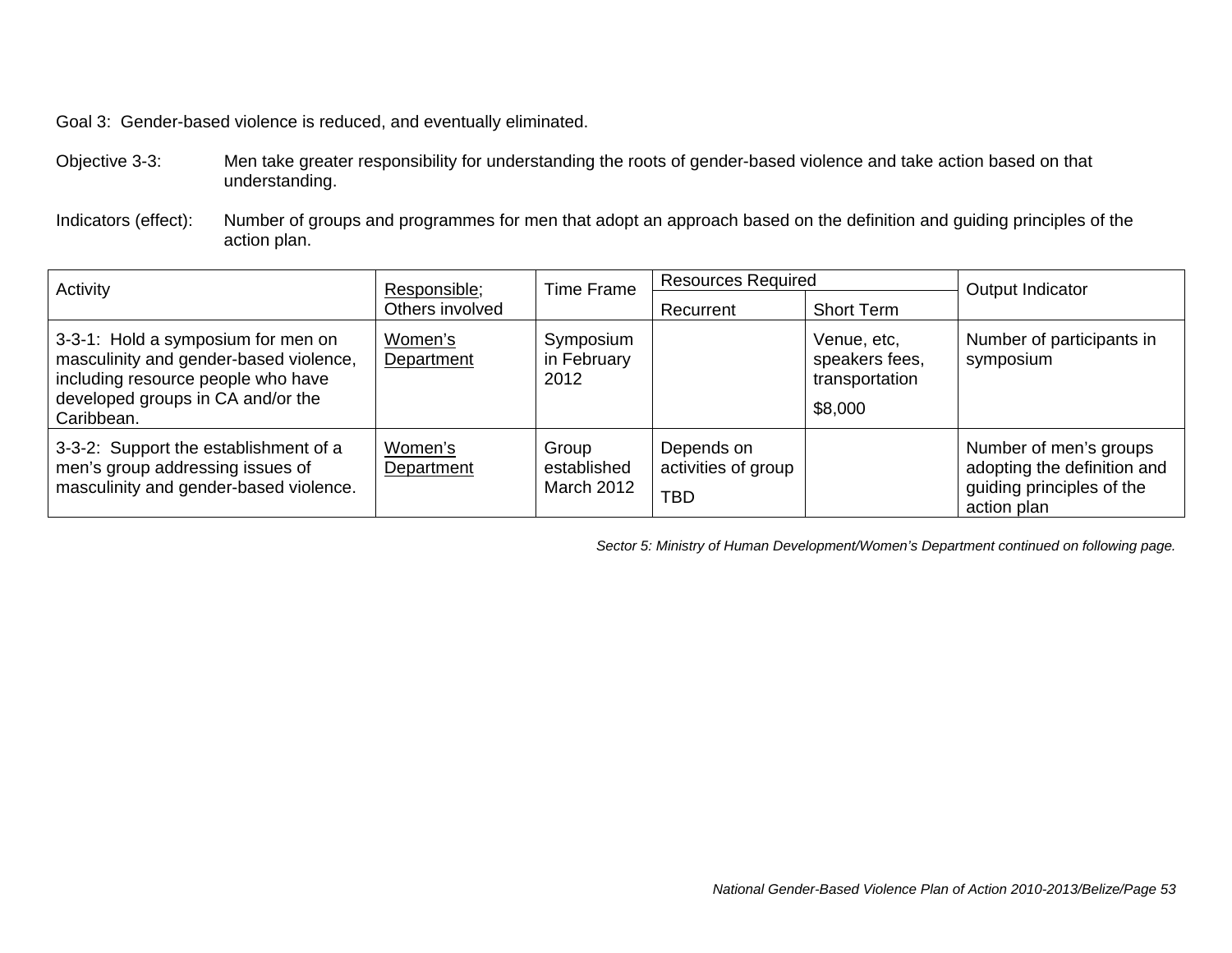Objective 4-3: A method to assess the effectiveness of strategies to respond to gender-based violence is in place.

Indicators (effect): Available information on effectiveness of systems' response.

| Activity                                                                                                                                                                           | <b>Time Frame</b><br>Responsible;                                      |                                                       | <b>Resources Required</b> |                                                                        | Output Indicator                                                                 |
|------------------------------------------------------------------------------------------------------------------------------------------------------------------------------------|------------------------------------------------------------------------|-------------------------------------------------------|---------------------------|------------------------------------------------------------------------|----------------------------------------------------------------------------------|
| Others involved                                                                                                                                                                    |                                                                        | Recurrent                                             | <b>Short Term</b>         |                                                                        |                                                                                  |
| 4.3.1: Develop and implement a plan to<br>monitor and evaluate the effects of the<br>new Domestic Violence legislation.                                                            | <b>Attorney General</b><br>NGBVC (chaired<br>by Women's<br>Department) | Finalize plan<br>and<br>implement<br>by April<br>2011 |                           | Technical<br>assistance to<br>design and<br>implement plan<br>\$10,000 | Availability of information<br>on effect of legislation                          |
| 4.3.2: Develop and implement a system<br>to record complaints by victims<br>advocates that minimum standards of<br>response and care by specific systems<br>are not being followed | Women's<br>Department<br>Shelters and other<br>advocacy groups         | Finalize<br>system by<br>March 2011<br>Ongoing        |                           | Technical<br>assistance to<br>design and<br>implement plan<br>\$5,000  | Availability of information<br>on survivor's experience<br>with systems response |
| 4.3.3: Complete the review of the<br>Sexual Harassment Act and propose<br>amendments to the act, if needed, and<br>strategies for more effective<br>implementation.                | Women's<br><b>Department</b>                                           | Complete<br>review by<br><b>June 2011</b>             |                           |                                                                        | Number of<br>recommendations<br>implemented                                      |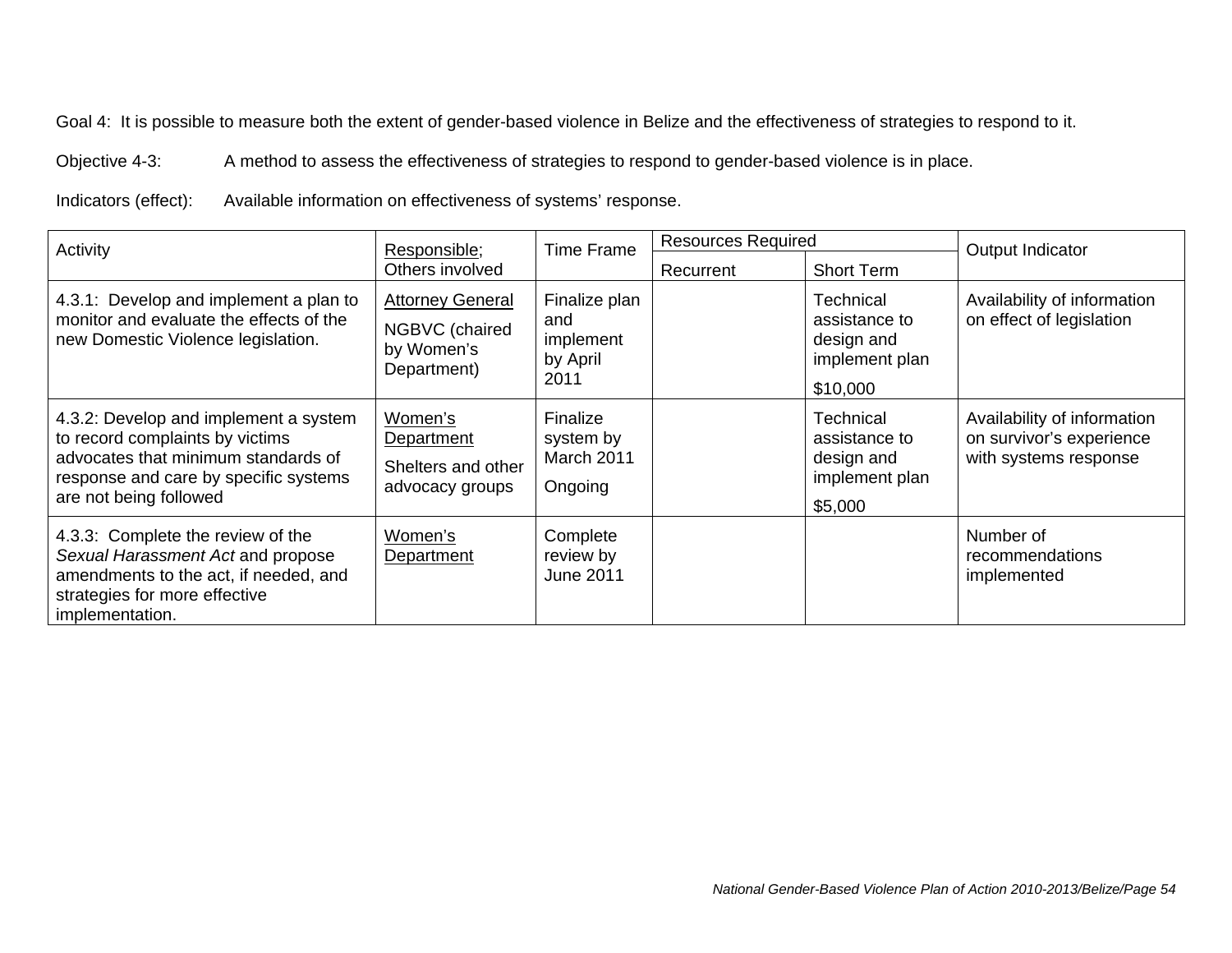### **Sector 6: Ministry of Education**

Goal 2: Survivors of gender-based violence in both urban and rural areas are provided with adequate services and support.

Objective 2-2: All survivors of gender-based violence have access to adequate support and advocacy services.

Indicators (effect): Number of women accessing community-based shelters and crisis services by district.

 Proportion of reported cases of sexual abuse of children that do not proceed due to the unwillingness of the victim to continue.

Proportion of cases of sexual offenses against adults that do not proceed due to the unwillingness of the victim to continue.

| Activity                                                                                                                                                                 | Responsible;                                                                                         |                   | <b>Resources Required</b><br><b>Time Frame</b> |                                     | <b>Output Indicators</b>                                                                   |
|--------------------------------------------------------------------------------------------------------------------------------------------------------------------------|------------------------------------------------------------------------------------------------------|-------------------|------------------------------------------------|-------------------------------------|--------------------------------------------------------------------------------------------|
|                                                                                                                                                                          | Others involved                                                                                      |                   | Recurrent                                      | <b>Short Term</b>                   |                                                                                            |
| 2-2-6: Appoint a specific liaison person<br>within the Department of Human<br>Services to improve the relationship with<br>schools in their response to sexual<br>abuse. | Ministry of Human<br>Development/<br>Department of<br><b>Human Services</b><br>School<br>managements | By April<br>2012  |                                                |                                     | Existence of liaison person<br>Number of contacts<br>between schools and<br>liaison person |
| 2-2-7: Implement in-service training for<br>teachers on legislation and obligations<br>on sexual abuse.                                                                  | Ministry of<br>Education                                                                             | September<br>2012 |                                                | Training costs<br>\$6,000           | Number of teachers trained                                                                 |
| 2-2-8: Incorporate training in basic<br>counseling skills into teacher training<br>programmes.                                                                           | Ministry of<br>Education                                                                             | September<br>2012 |                                                | Technical<br>assistance<br>\$10,000 | Number of trainee teachers<br>receiving counseling<br>training                             |

*Sector 6: Ministry of Education continued on following page.*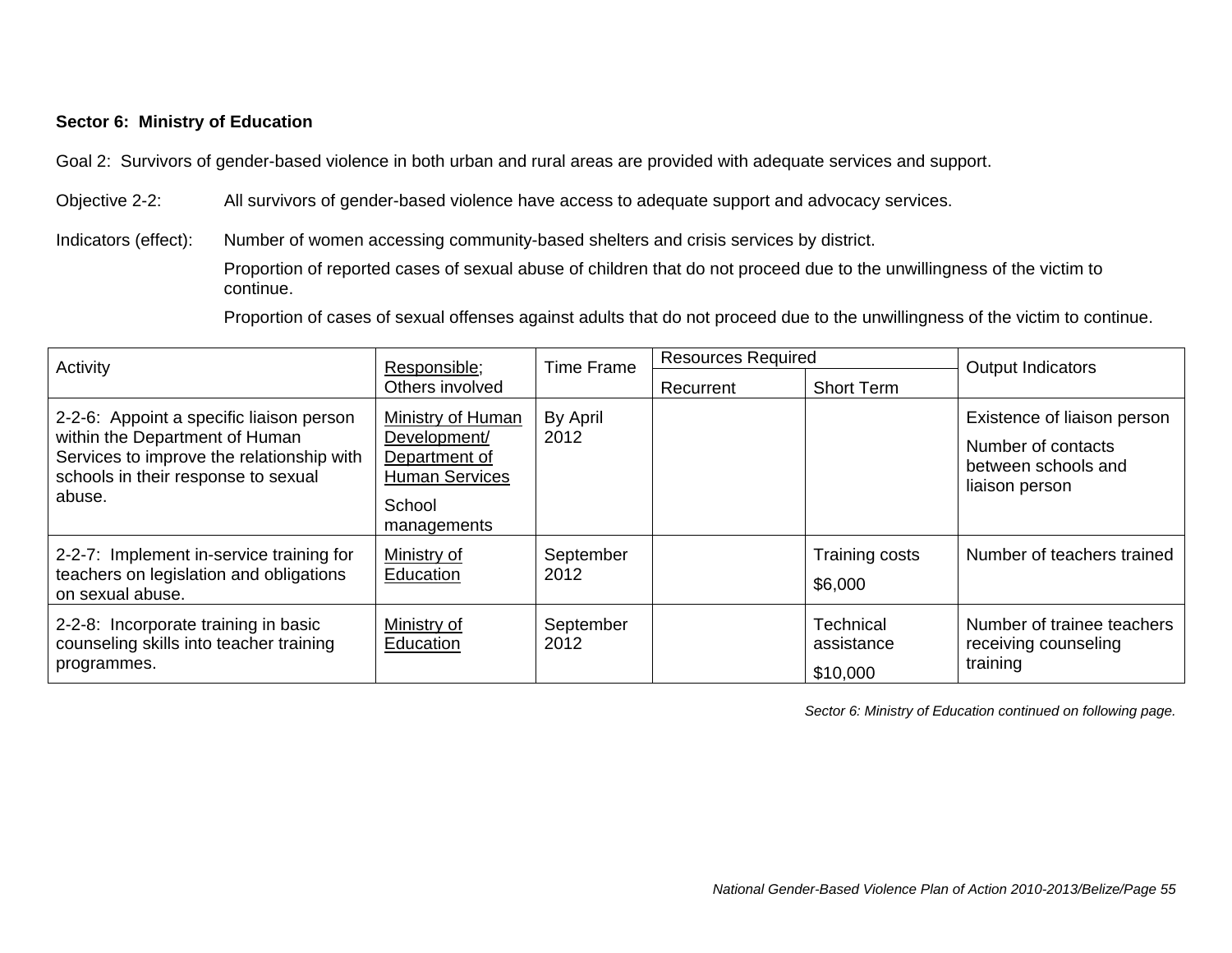| 2-2-9: Insure that a counselor trained in<br>the identification and response to all<br>forms of abuse, including sexual abuse,<br>is available in each school. | Ministry of<br>Education<br>School<br>managements | Plan in place  <br>bv<br>September<br>2012 | Full- or part-time<br>counselors<br>available for each<br>school | Proportion of schools with<br>access to a trained<br>counselor |
|----------------------------------------------------------------------------------------------------------------------------------------------------------------|---------------------------------------------------|--------------------------------------------|------------------------------------------------------------------|----------------------------------------------------------------|
|                                                                                                                                                                |                                                   |                                            | TBD: Cost to be<br>assessed by<br>each school<br>management      |                                                                |

Goal 3: Gender-based violence in Belize is reduced, and eventually eliminated.

Objective 3-2: There is greater public understanding of the roots of gender-based violence.

Indicators (effect): Changes in media response to gender-based violence.

 Number of individuals, groups or organizations taking a public position that reflects an understanding of the roots of genderbased violence.

| Activity<br>Responsible;                                                                                                                                                                                                                |                                                   | <b>Time Frame</b> | <b>Resources Required</b>                                                |  | Output Indicator                                                                                                                                              |
|-----------------------------------------------------------------------------------------------------------------------------------------------------------------------------------------------------------------------------------------|---------------------------------------------------|-------------------|--------------------------------------------------------------------------|--|---------------------------------------------------------------------------------------------------------------------------------------------------------------|
| Others involved                                                                                                                                                                                                                         | Recurrent                                         |                   | <b>Short Term</b>                                                        |  |                                                                                                                                                               |
| 3-2-7: Appoint and train specialist<br>teachers to attend different schools and<br>teach matters relating to sex and<br>sexuality, violence against women and<br>children and related matters in the<br>context of the HFLE curriculum. | Ministry of<br>Education<br>School<br>managements | September<br>2013 | Specialist<br>teachers within<br>each school<br>management<br><b>TBD</b> |  | Number of school<br>managements with<br>specialist teachers<br>Proportion of schools with<br>access to a specialist<br>teacher, by management<br>and district |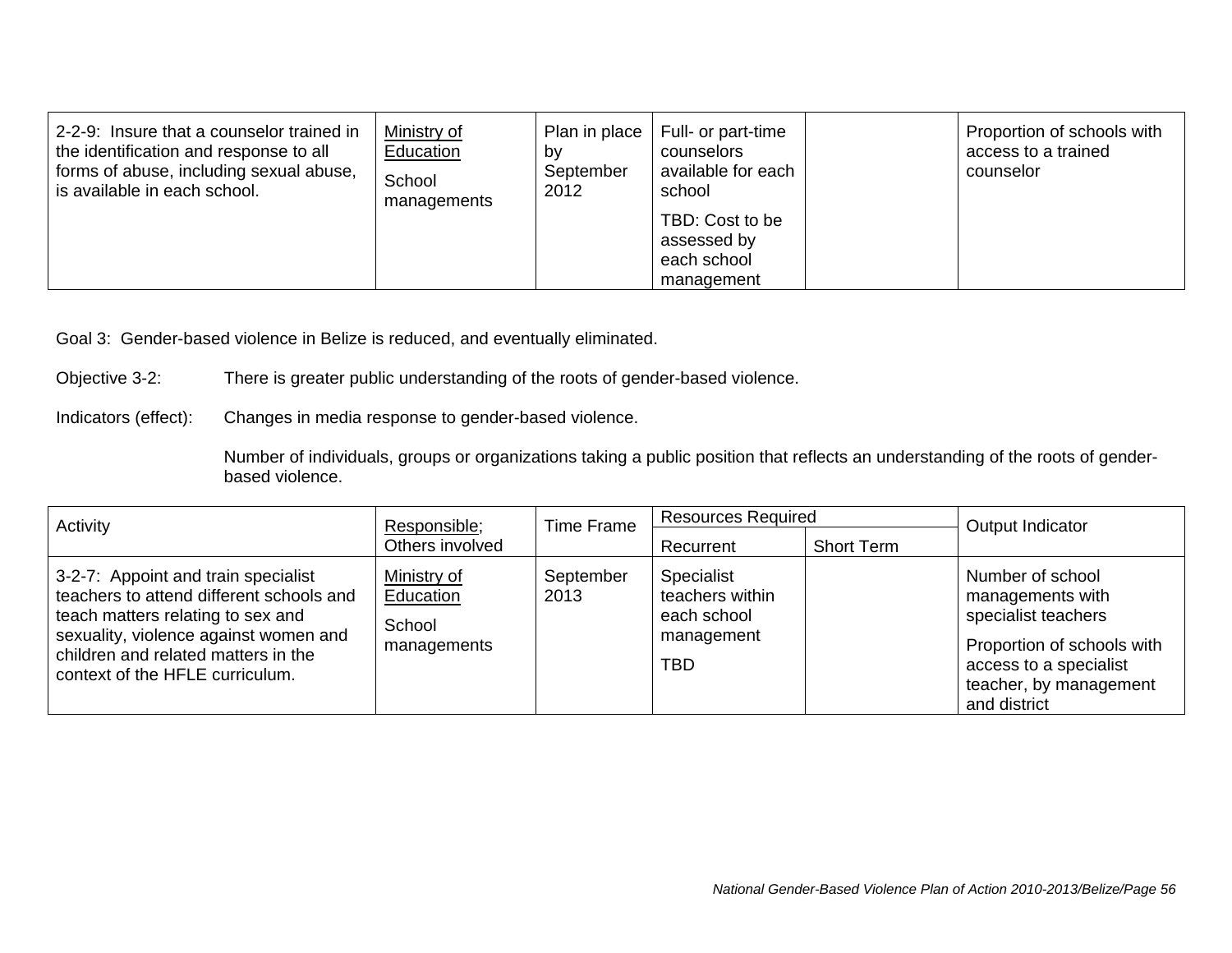### **Sector 7: Other Ministries (Finance and Public Service)**

Goal 2: Survivors of gender-based violence in both urban and rural areas are provided with adequate services and support.

Objective 2-2: All survivors of gender-based violence have access to adequate support and advocacy services.

Indicators (effect): Number of women accessing community-based shelters and crisis services by district.

 Proportion of reported cases of sexual abuse of children that do not proceed due to the unwillingness of the victim to continue.

Proportion of cases of sexual offenses against adults that do not proceed due to the unwillingness of the victim to continue.

| Activity<br>Responsible;                                                                                                                                                                                              |                                                                    | Time Frame                                           | <b>Resources Required</b>                                       |  | <b>Output Indicators</b>                                                                                   |
|-----------------------------------------------------------------------------------------------------------------------------------------------------------------------------------------------------------------------|--------------------------------------------------------------------|------------------------------------------------------|-----------------------------------------------------------------|--|------------------------------------------------------------------------------------------------------------|
|                                                                                                                                                                                                                       | Others involved                                                    | Recurrent                                            | <b>Short Term</b>                                               |  |                                                                                                            |
| 2-2-3: Develop and implement a<br>mechanism for providing secure,<br>ongoing financial support for community-<br>based services, including identifying<br>additional sources of revenue for<br>subventions if needed. | Ministry of<br>Finance<br><b>WIN-Belize Sub-</b><br><b>Network</b> | Mechanism<br>in place by<br>budget year<br>2012-2013 | Regular<br>subventions for<br>community-based<br>services - TBD |  | Number of services<br>receiving subventions<br>Total amount of<br>subventions                              |
| 2-2-10: Review and amend public<br>service regulations to strengthen<br>sanctions for breech of confidentiality<br>and other abuses of power.                                                                         | Ministry of the<br><b>Public Service</b>                           | By June<br>2012                                      |                                                                 |  | Clear and usable sanctions<br>for breech of confidentiality<br>and abuse of power in the<br>public sector. |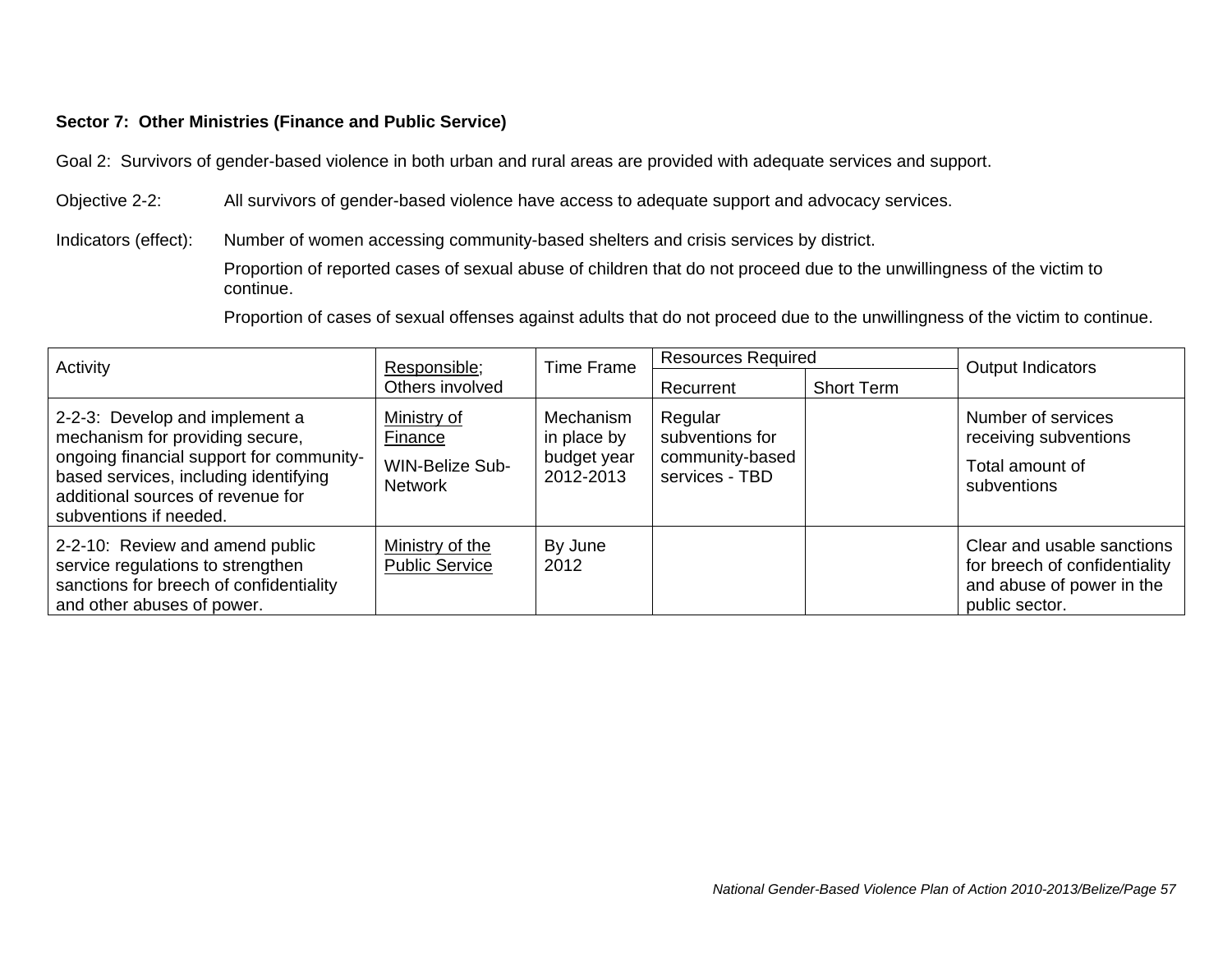### **Sector 8: The Statistical Institute of Belize**

Goal 4: It is possible to measure both the extent of gender-based violence in Belize and the effectiveness of strategies to respond to it.

Objective 4-2: A system to reassure the incidence, frequency and severity of gender-based violence is in place.

Indicators (effect): Available statistics on the incidence, frequency and severity of gender-based violence.

| Activity<br>Responsible;                                                                                                                        |                                            | <b>Resources Required</b><br><b>Time Frame</b>                                   |                                                     | Output Indicator                                                        |                                  |
|-------------------------------------------------------------------------------------------------------------------------------------------------|--------------------------------------------|----------------------------------------------------------------------------------|-----------------------------------------------------|-------------------------------------------------------------------------|----------------------------------|
|                                                                                                                                                 | Others involved                            |                                                                                  | Recurrent                                           | <b>Short Term</b>                                                       |                                  |
| 4-2-1: Develop and implement an<br>ongoing mechanism to measure the<br>incidence, frequency and severity of<br>gender-based violence in Belize. | <b>Statistical Institute</b><br>of Belize. | Mechanism<br>established<br>by January<br>2012<br>Ongoing use<br>Οt<br>mechanism | Depends on<br>mechanism<br>identified<br><b>TBD</b> | Technical<br>assistance in<br>development of<br>mechanism<br><b>TBD</b> | Ongoing mechanism<br>implemented |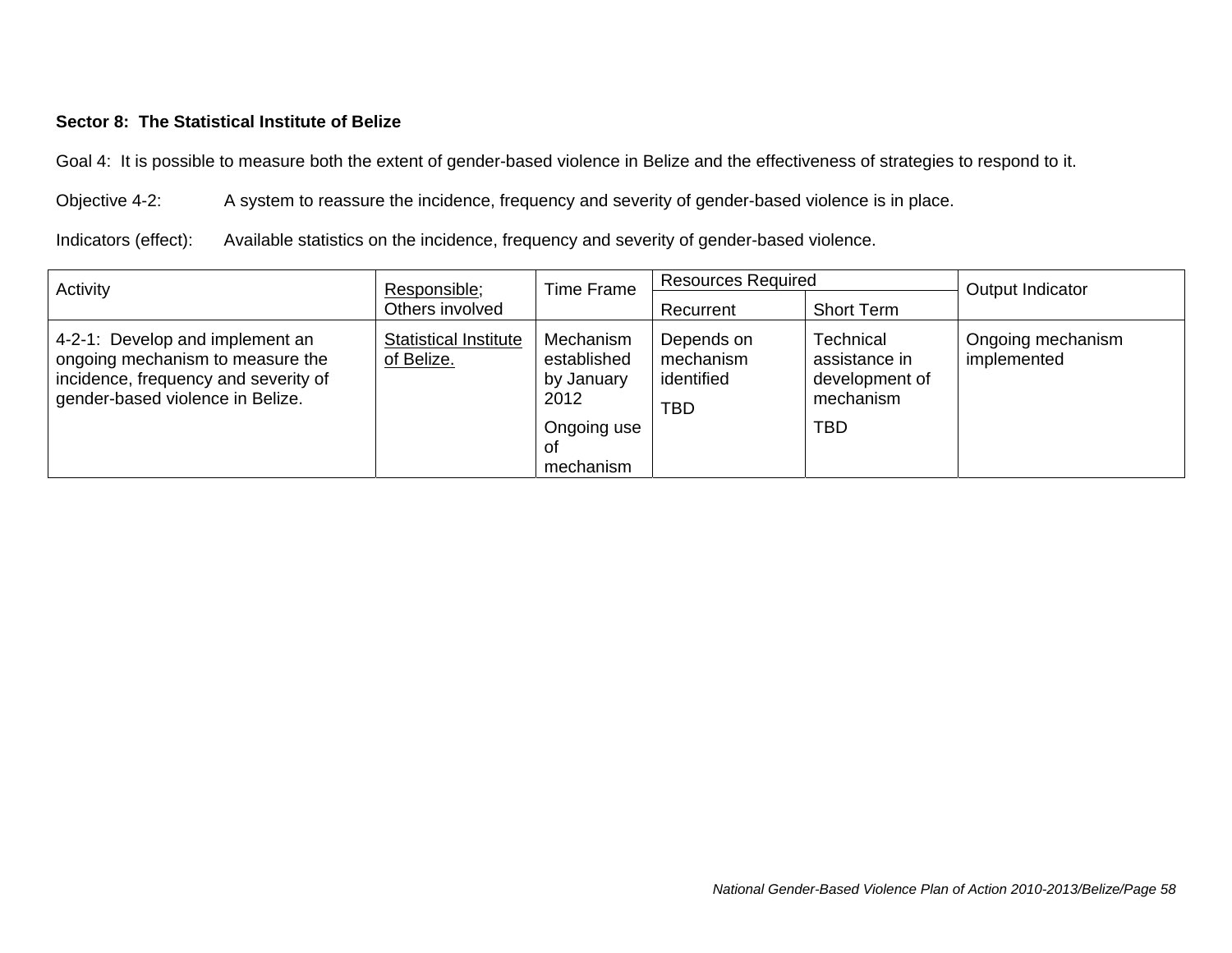### **Sector 9: Civil Society Organizations**

Goal 2: Survivors of gender-based violence in both urban and rural areas are provided with adequate services and support.

Objective 2-2: All survivors of gender-based violence have access to adequate support and advocacy services.

Indicators (effect): Number of women accessing community-based shelters and crisis services by district.

 Proportion of reported cases of sexual abuse of children that do not proceed due to the unwillingness of the victim to continue.

Proportion of cases of sexual offenses against adults that do not proceed due to the unwillingness of the victim to continue.

| Activity                                                                                                                                                                                                                 | Responsible;                                                                                    | <b>Resources Required</b><br><b>Time Frame</b>   |                                                                                         |                                                                                                             | <b>Output Indicators</b>                                                                                                                    |  |
|--------------------------------------------------------------------------------------------------------------------------------------------------------------------------------------------------------------------------|-------------------------------------------------------------------------------------------------|--------------------------------------------------|-----------------------------------------------------------------------------------------|-------------------------------------------------------------------------------------------------------------|---------------------------------------------------------------------------------------------------------------------------------------------|--|
|                                                                                                                                                                                                                          | Others involved                                                                                 |                                                  | Recurrent                                                                               | <b>Short Term</b>                                                                                           |                                                                                                                                             |  |
| 2-2-1: Support the creation of a WIN-<br>Belize Sub-Network on Violence Against<br>Women to develop and sustain<br>countrywide services and advocacy.                                                                    | <b>WIN-Belize</b><br><b>Existing shelters</b><br>and organizations<br>working with<br>survivors | Establish by<br>September<br>2011                |                                                                                         | Facilitator/<br>Consultant<br>\$5,000<br>Travel and<br>expenses<br>\$1,500                                  | Number of sub-network<br>meetings<br>Number of participants who<br>believe that the process is<br>strengthening                             |  |
| 2-2-2: Assess the need for community<br>based services for survivors of gender-<br>based violence and support the<br>expansion of existing services and the<br>establishment of new services where<br>they do not exist. | WIN-Belize<br>(through the Sub-<br>Network)                                                     | Assess and<br>develop plan<br>by January<br>2012 | Programme<br>Officer (GBV)<br>\$24,000<br>Resources for<br>individual<br>services - TBD | Consultant to<br>support the<br>development of<br>the plan<br>\$10,000<br>Travel and<br>expenses<br>\$2,000 | Number of districts with<br>community based services<br>for survivors of gender-<br>based violence<br>Number of shelter spaces<br>available |  |

*Sector 9: Civil Society Organizations continued on following page.*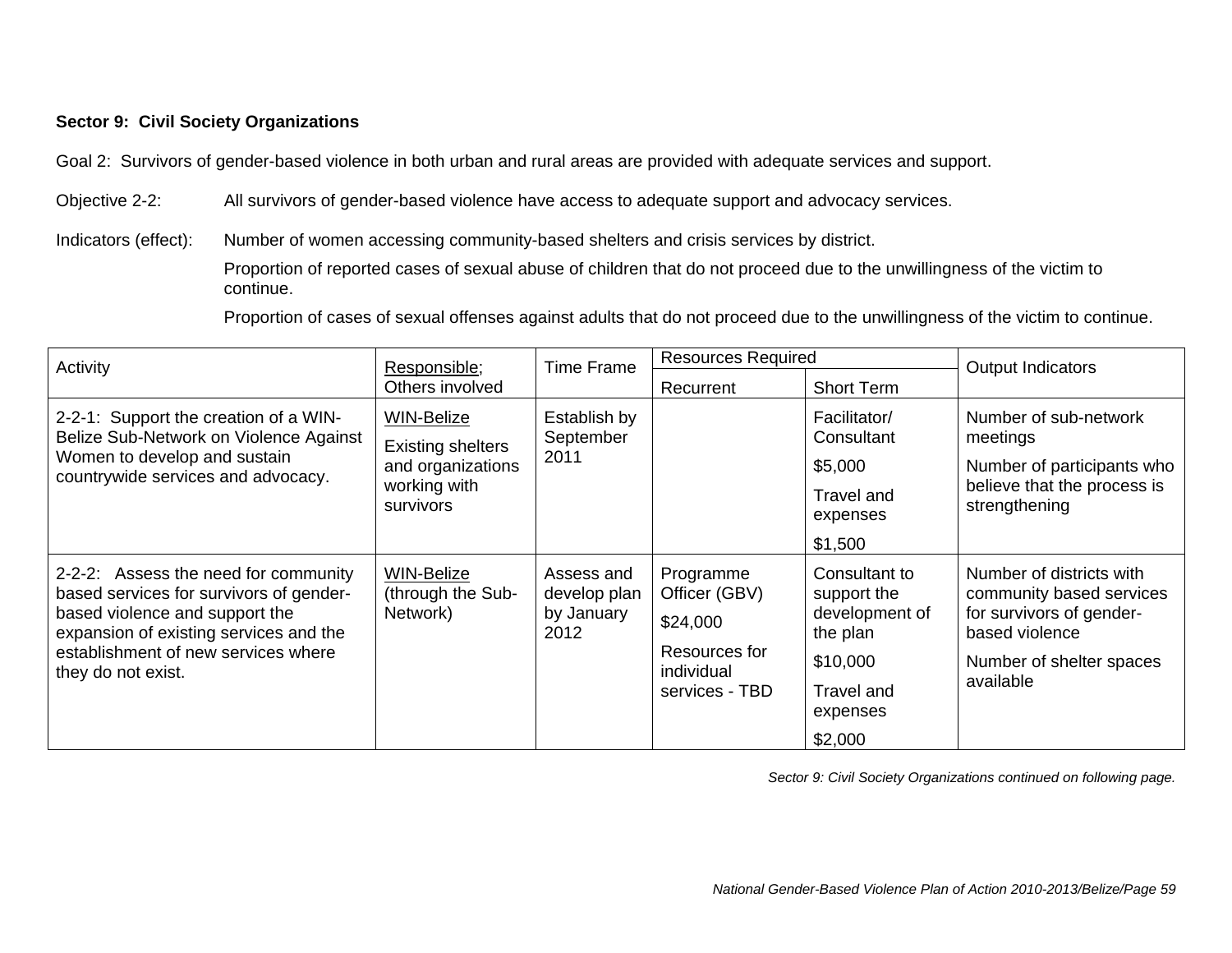| 2-2-3: Develop and implement a<br>mechanism for providing secure,<br>ongoing financial support for community-<br>based services, including identifying<br>additional sources of revenue for<br>subventions if needed. | Ministry of<br>Finance<br><b>WIN-Belize Sub-</b><br><b>Network</b> | Mechanism<br>in place by<br>budget year<br>2012-3 | Regular<br>subventions for<br>community-based<br>services - TBD |  | Number of services<br>receiving subventions<br>Total amount of<br>subventions |
|-----------------------------------------------------------------------------------------------------------------------------------------------------------------------------------------------------------------------|--------------------------------------------------------------------|---------------------------------------------------|-----------------------------------------------------------------|--|-------------------------------------------------------------------------------|
|-----------------------------------------------------------------------------------------------------------------------------------------------------------------------------------------------------------------------|--------------------------------------------------------------------|---------------------------------------------------|-----------------------------------------------------------------|--|-------------------------------------------------------------------------------|

Objective 2-3: All victims of domestic violence in crisis have access to adequate shelter and financial support.

Indicators (effect): Number of women and children accessing shelters.

Number of women and children accessing emergency financial support.

| Activity                                                                                                         | Responsible;                                                                                   | Time Frame       | <b>Resources Required</b>                                                     |                   | <b>Output Indicators</b>                           |  |
|------------------------------------------------------------------------------------------------------------------|------------------------------------------------------------------------------------------------|------------------|-------------------------------------------------------------------------------|-------------------|----------------------------------------------------|--|
|                                                                                                                  | Others involved                                                                                |                  | Recurrent                                                                     | <b>Short Term</b> |                                                    |  |
| 2-3-2: Ensure that women in all parts of<br>Belize have access to emergency shelter<br>(through Activity 2.2.2.) | <b>WIN-Belize</b><br>(through the<br>proposed Sub-<br>Network on<br>Violence Against<br>Women) | December<br>2013 | Budgets to be<br>developed;<br>regular<br>government<br>subvention<br>assured |                   | Number of shelter spaces<br>available, by district |  |

*Sector 9: Civil Society Organizations continued on following page.*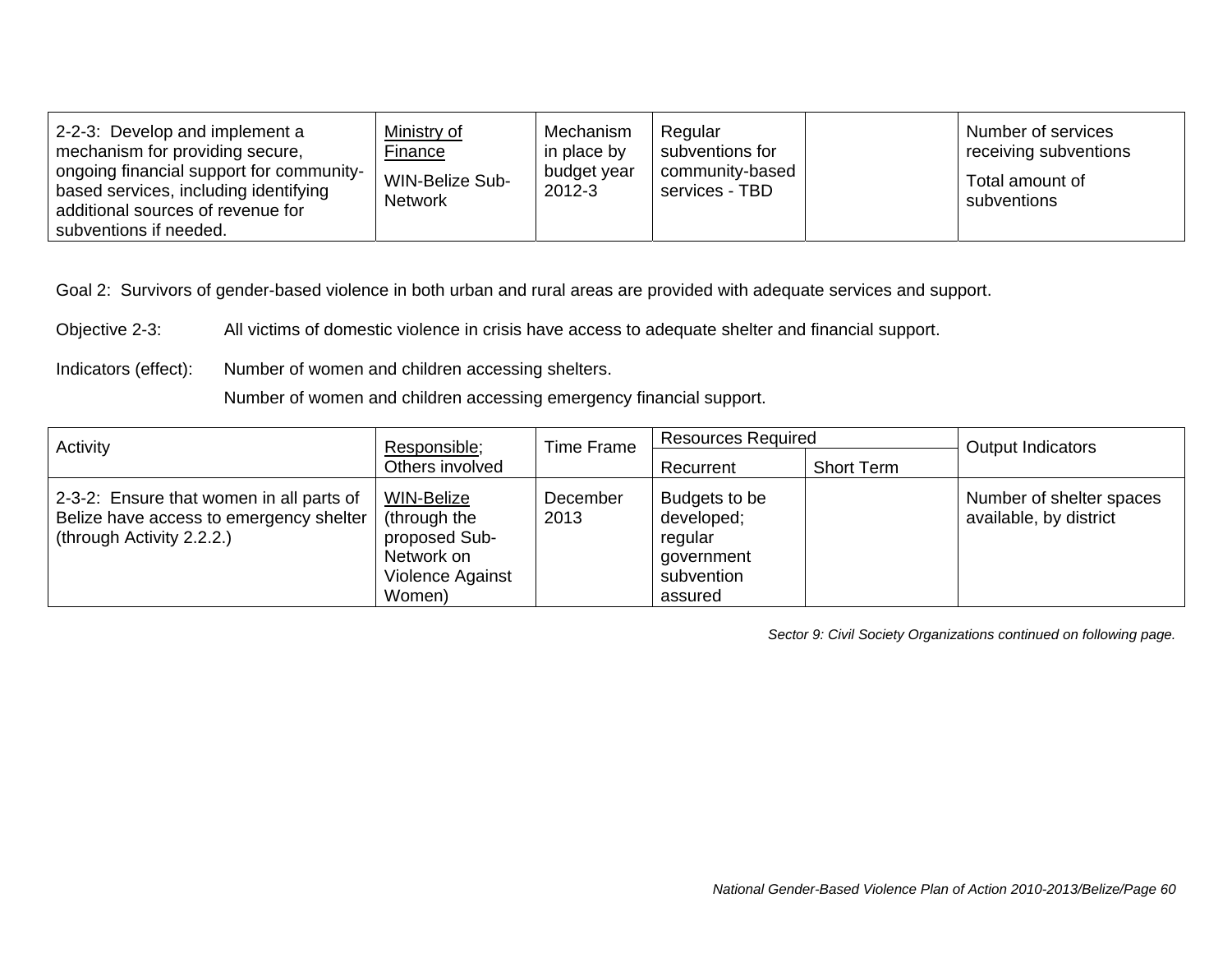Goal 3: Gender-based violence in Belize is reduced, and eventually eliminated.

Objective 3-2: There is greater public understanding of the roots of gender-based violence.

Indicators (effect): Changes in media response to gender-based violence.

 Number of individuals, groups or organizations taking a public position that reflects an understanding of the roots of genderbased violence.

| Activity                                                                                                    | Responsible;                            | <b>Time Frame</b>                                   | <b>Resources Required</b> |                                                                        | Output Indicator                                                      |
|-------------------------------------------------------------------------------------------------------------|-----------------------------------------|-----------------------------------------------------|---------------------------|------------------------------------------------------------------------|-----------------------------------------------------------------------|
|                                                                                                             | Others involved                         |                                                     | Recurrent                 | <b>Short Term</b>                                                      |                                                                       |
| 3-2-1: Hold a symposium on the roots of<br>gender-based violence, including<br>international participation. | <b>WIN-Belize</b>                       | Symposium<br><b>June 2011</b>                       |                           | Expenses,<br>speakers fees,<br>transportation<br>\$12,000              | Number of participants in<br>symposium                                |
| 3-2-6: Develop materials to raise<br>awareness among young people on the<br>roots of gender-based violence. | Youth<br>Enhancement<br><b>Services</b> | <b>Materials</b><br>available by<br>January<br>2012 |                           | Design of<br>materials;<br>production and<br>printing costs<br>\$8,000 | Number of schools and<br>community programmes<br>using the materials. |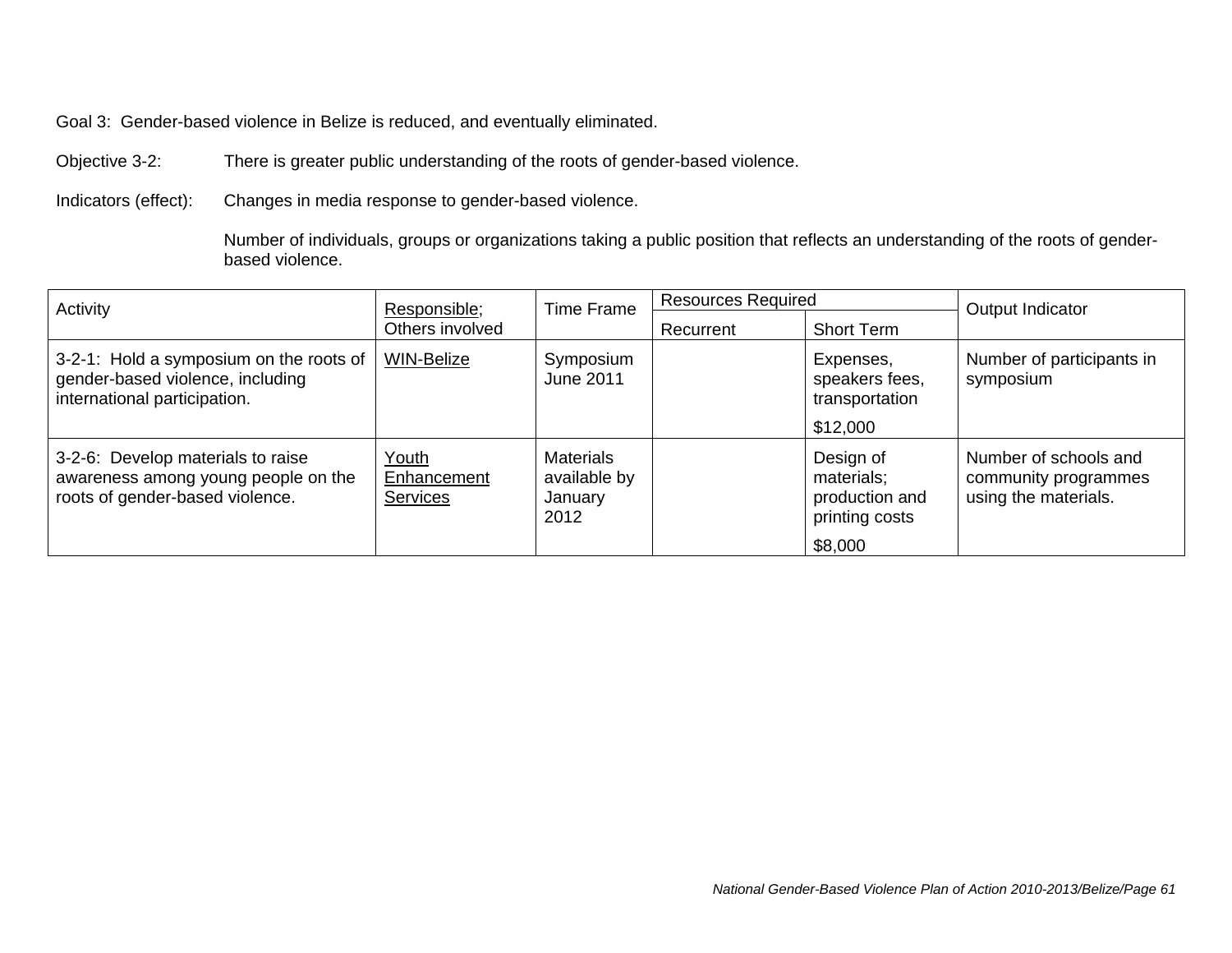# **7.** Monitoring and Evaluation Plan

| Activity                                                                                                                                      | Responsible/Others Involved                                                                           | <b>Time Frame</b>                               | <b>Resources</b>               |                        |
|-----------------------------------------------------------------------------------------------------------------------------------------------|-------------------------------------------------------------------------------------------------------|-------------------------------------------------|--------------------------------|------------------------|
|                                                                                                                                               |                                                                                                       |                                                 | Recurrent                      | <b>Short Term</b>      |
| M & E 1: Assign Gender Focal Points in relevant                                                                                               | <b>Women's Department</b>                                                                             | By March 2011                                   |                                |                        |
| sectors with responsibility to oversee implementation<br>of the plan within that sector.                                                      | <b>Gender Focal Points in relevant</b><br>sectors                                                     |                                                 |                                |                        |
| M & E 2: Review availability of necessary information                                                                                         | NGBVC <sup>18</sup>                                                                                   | By June 2011                                    |                                |                        |
| for indicators and establish method for gathering and<br>reporting data.                                                                      | <b>GBV Subcommittee of the Gender</b><br><b>Integration Committee (Focal Points</b><br>from $M & E 1$ |                                                 |                                |                        |
|                                                                                                                                               | <b>WIN-Belize</b>                                                                                     |                                                 |                                |                        |
| M & E 3: Compile data for baseline purposes.                                                                                                  | <b>Relevant Sector Focal Points</b>                                                                   | July-December<br>2011                           |                                |                        |
| M & E 4: Meetings of public sector Focal Points to<br>monitor implementation of sectoral plans and submit<br>data collected from each sector. | <b>GBV Subcommittee of the Gender</b><br><b>Integration Committee</b>                                 | Monthly through<br>2011; Quarterly<br>2012-2013 | Meeting<br>expenses<br>\$2,400 |                        |
| M & E 5: Monitoring of civil society activities                                                                                               | <b>WIN-Belize</b>                                                                                     | Ongoing                                         |                                |                        |
| M & E 6: Reports on implementation of sectoral<br>plans                                                                                       | <b>Women's Department</b><br>WIN-Belize                                                               | Quarterly at NCGBV<br>meetings                  |                                |                        |
| M & E 7: Annual evaluation of progress on plan                                                                                                | <b>NGBVC</b>                                                                                          | December 2011                                   | Consultant                     |                        |
|                                                                                                                                               |                                                                                                       | December 2012                                   | \$5,000                        |                        |
|                                                                                                                                               |                                                                                                       | December 2013                                   |                                |                        |
| M & E 8: Evaluation of 3 year plan with<br>recommendations for the following plan                                                             | <b>NGBVC</b>                                                                                          | November-<br>December 2013                      |                                | Consultant<br>\$10,000 |

<sup>18</sup> NGBVC – National Gender-Based Violence Committee